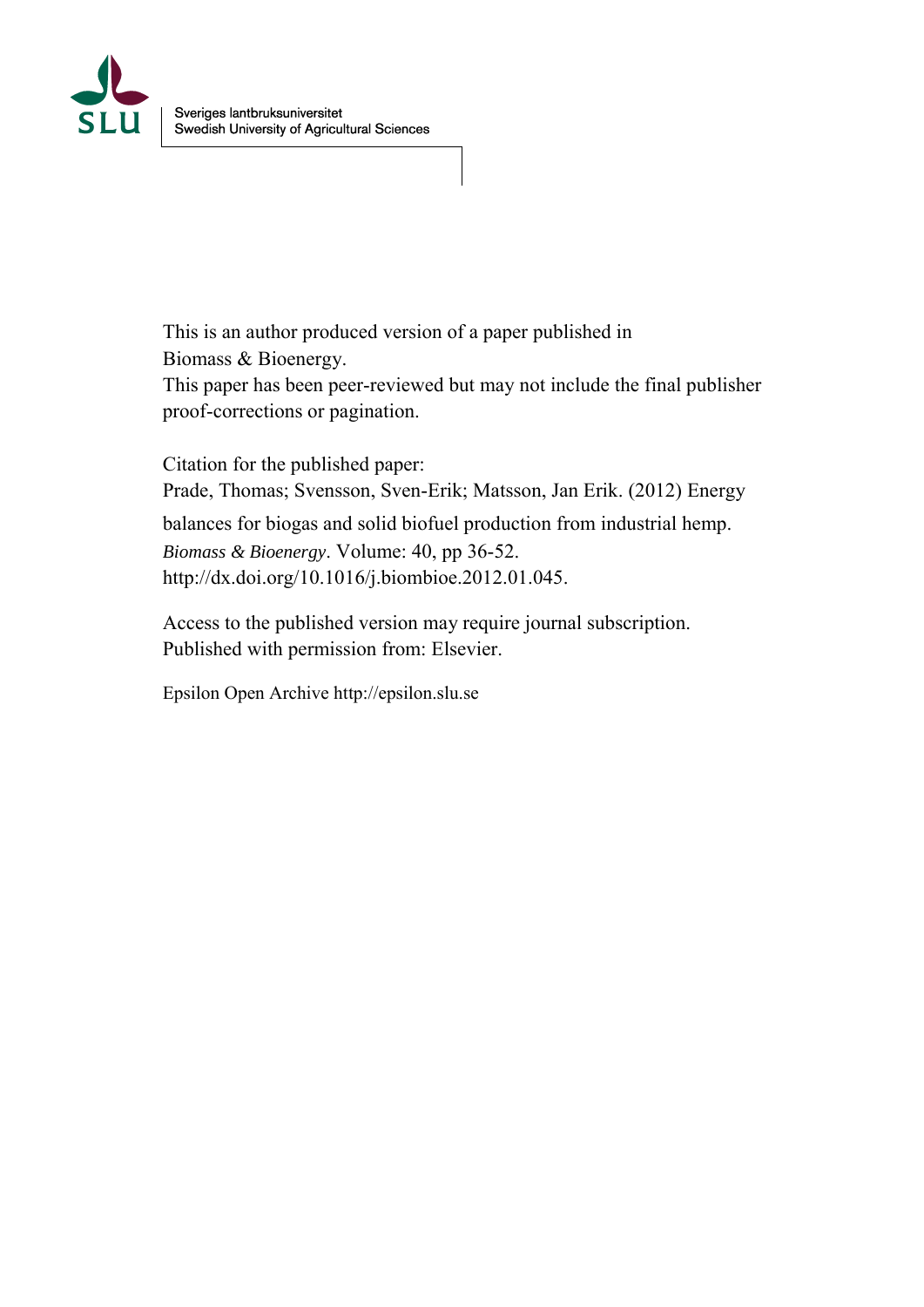# **Energy balances for biogas and solid biofuel production from**

# **industrial hemp**

#### **THOMAS PRADE**a**\* , SVEN-ERIK SVENSSON**<sup>a</sup> **, JAN ERIK MATTSSON**<sup>a</sup>

- <sup>a</sup> Department of Agrosystems, Swedish University of Agricultural Sciences, Box 104,
- SE-23053 Alnarp, Sweden
- \* Corresponding author: e-mail: thomas.prade@slu.se; phone number:
- +46 40 41 51 57; fax number: +46 40 46 21 66
- 
- Co-authors e-mail: sven-erik.svensson@slu.se
- 11 jan.erik.mattsson@slu.se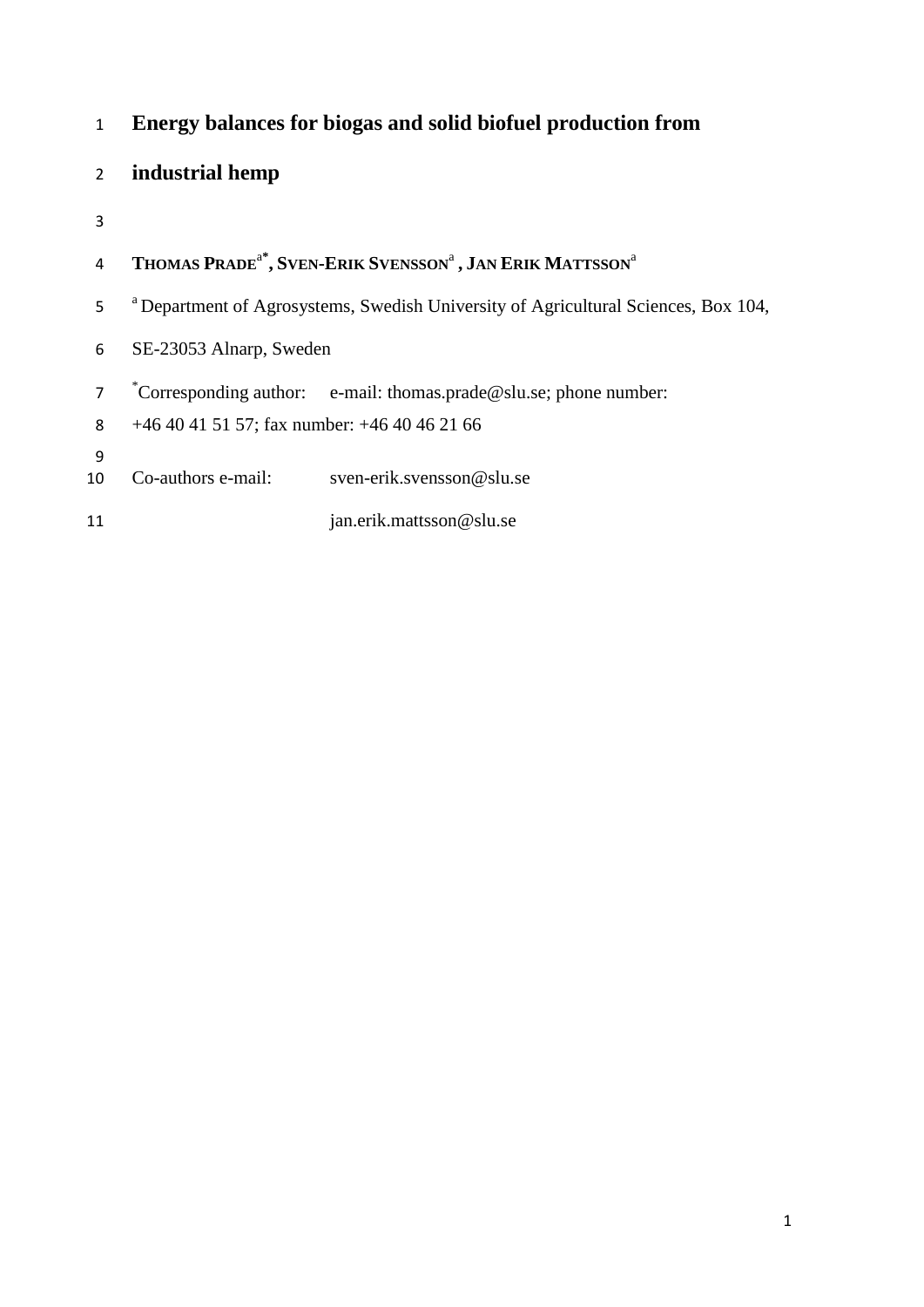#### **Abstract**

 If energy crops are to replace fossil fuels as source for heat, power or vehicle fuel, their whole production chain must have higher energy output than input. Industrial hemp has high biomass and energy yields. The study evaluated and compared net energy yields 16 (NEY) and energy output-to-input ratios  $(R<sub>O/I</sub>)$  for production of heat, power and vehicle fuel from industrial hemp. Four scenarios for hemp biomass were compared; (I) combined heat and power (CHP) from spring-harvested baled hemp, (II) heat from spring-harvested briquetted hemp, and (III) CHP and (IV) vehicle fuel from autumn- harvested chopped and ensiled hemp processed to biogas in an anaerobic digestion process. The results were compared with those of other energy crops. Calculations were based on conditions in the agricultural area along the Swedish west and south coast. There was little difference in total energy input up to storage, but large differences in the individual steps involved. Further processing to final energy product differed 25 greatly. Total energy ratio was best for combustion scenarios (I) and (II) ( $R_{O/I}$  of 6.8 and 26 5.1, respectively). The biogas scenarios (III) and (IV) both had low  $R_{O/I}$  (2.6). They suffer from higher energy inputs and lower conversion efficiencies but give high quality products, i.e. electricity and vehicle fuel. The main competitors for hemp are maize and sugar beets for biogas production and the perennial crops willow, reed canary grass and miscanthus for solid biofuel production. Hemp is an above-average energy crop with a large potential for yield improvements.

**Keywords:** net energy yield, utilisation pathway, fibre hemp, energy crop, scenario,

*Cannabis sativa* L.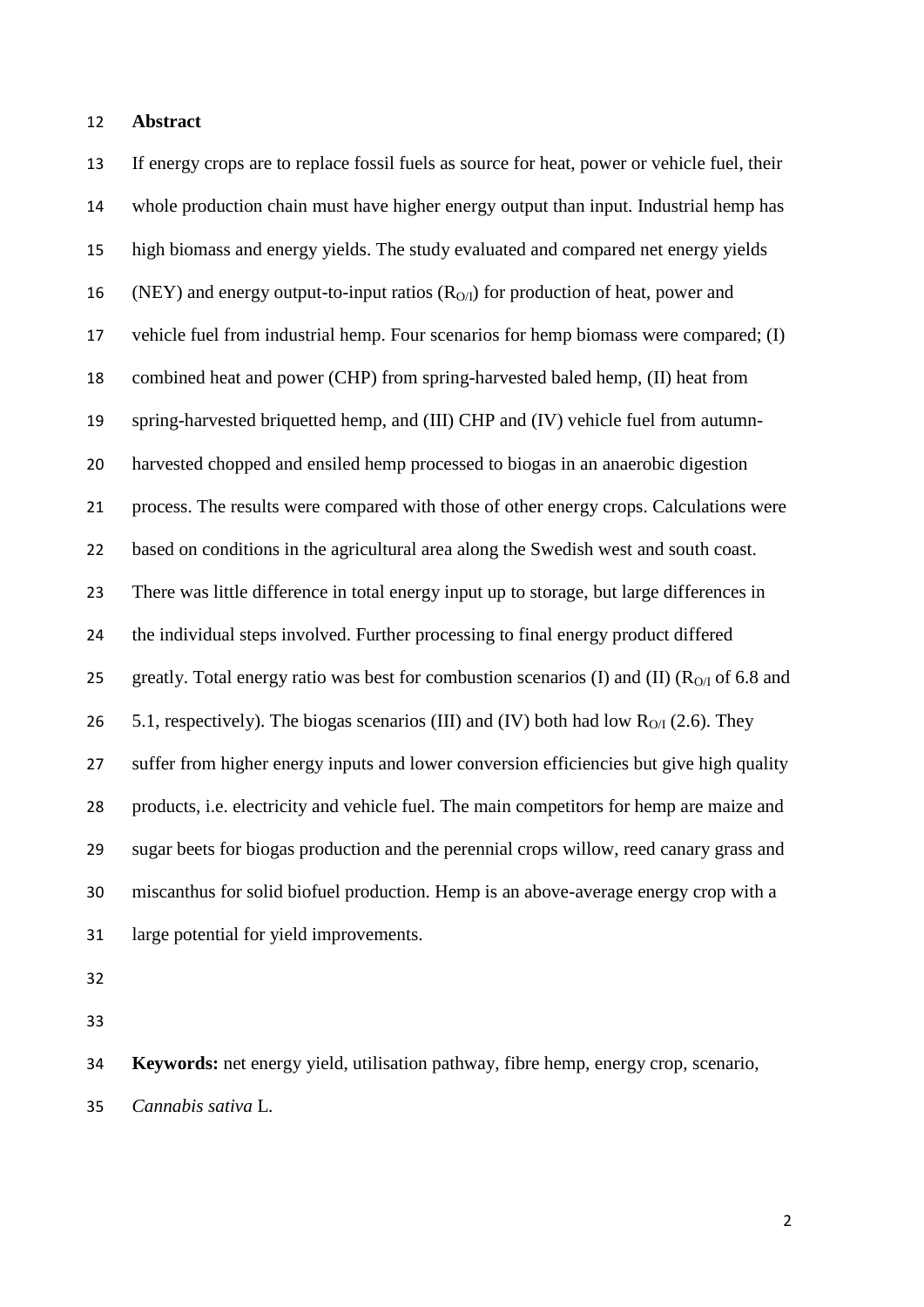#### **1 Introduction**

 Biomass from agricultural crops has been suggested as an alternative source of energy that has the potential to partly replace fossil fuels for heat, power and vehicle fuel 39 production [\[1-3\]](#page-29-0). The replacement of fossil fuels is desirable for the mitigation of  $CO<sub>2</sub>$ 40 emissions among other aims. However, for mitigation of  $CO<sub>2</sub>$  emissions, replacement of fossil fuels with biofuels based on the energy content is crucial. The fossil fuels used for producing the biofuels must also be accounted for. Recent studies have challenged the 43 ability of biofuels to reduce  $CO<sub>2</sub>$  emissions, e.g. bioethanol from sugarcane or maize [\[4\]](#page-29-1) or biodiesel from rapeseed oil [\[5\]](#page-29-2). Some biofuels have been reported to increase overall  $CO<sub>2</sub>$  emissions, when the complete well-to-wheel production pathway is considered (e.g. [\[6\]](#page-29-3)). Important parameters influencing the environmental sustainability of biofuels include inflicted land-use change, utilisation of by-products or origin of auxiliary energy [\[7\]](#page-29-4). Major concerns relate to the resource efficiency of agricultural biomass production (e.g. [\[6\]](#page-29-3)). Energy crops are often compared in terms of resource efficiency, e.g. arable land type, environmental impact, energy and economic efficiency of the gaseous, liquid or solid energy carriers produced [\[8\]](#page-29-5). For each well-to-wheel production pathway an energy balance can be calculated that accounts for the energy outputs minus the direct and

 indirect energy inputs in cultivation, harvest, transport and conversion [\[9\]](#page-29-6). Energy balances have been drawn up for most of the first generation energy crops, for example maize (e.g. [\[10\]](#page-29-7)) and wheat (e.g. [\[11\]](#page-29-8)) for bioethanol production and rape seed oil for biodiesel production (e.g. [\[12\]](#page-29-9)). However, energy balances are lacking for many other crops that are in the stage of commercial introduction as energy crops, e.g. industrial hemp, or for new applications of common crops, e.g. biogas from residual agricultural biomass.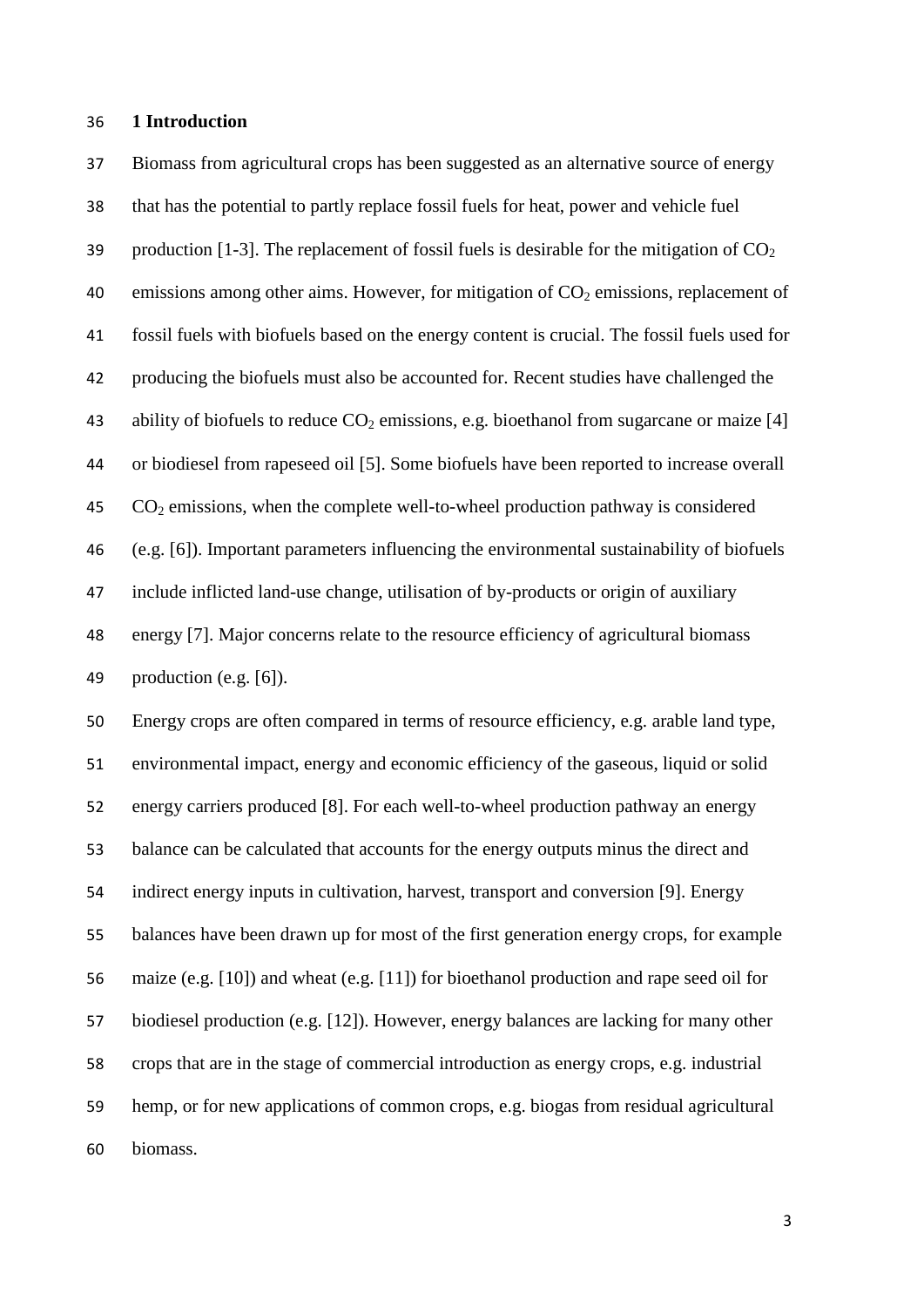Hemp (*Cannabis sativa* L.) can be used to produce different energy products such as heat (from briquettes or pellets [\[13,](#page-29-10) [14\]](#page-29-11)), electricity (from baled biomass [\[15\]](#page-30-0)) or vehicle fuel (e.g. biogas from anaerobic digestion [\[16\]](#page-30-1)) or bioethanol from fermentation [\[17\]](#page-30-2)). Hemp has potential energy yields that are as high as or higher than those of many other energy crops common in northern Europe, e.g. maize or sugar beet for biogas production and reed canary grass as solid biofuel [\[18\]](#page-30-3). As an annual herbaceous crop, hemp fits into existing crop rotations. Hemp requires little pesticide and has been shown to have the potential to decrease pesticide use even for the succeeding crop [\[19\]](#page-30-4), as it is a very good weed competitor [\[20\]](#page-30-5). These characteristics of hemp potentially improve the energy balance, as production of pesticides requires large amounts of energy [\[21\]](#page-30-6). Energy conversion of hemp biomass to biogas or bioethanol has been shown to have promising energy yields [\[16,](#page-30-1) [17\]](#page-30-2). Energy utilisation of hemp biomass processed to solid biofuels in the form of briquettes has been established commercially, and is competitive in a niche market [\[22\]](#page-30-7).

 When comparing energy crops with each other based on their environmental performance (e.g. emissions from production and use of fertiliser, fossil fuel, etc.), it is important to also know the emissions avoided by replacing other sources of energy, i.e. fossil fuels. However, this requires an energy balance, including the energy inputs and outputs of the conversion investigated. Earlier studies regarding the use of hemp for energy purposes have concentrated on calculating the emissions from sole biomass production [\[23\]](#page-30-8), from electricity production from hemp-derived biogas [\[24\]](#page-30-9), from hemp diesel production [\[25\]](#page-30-10) and from hemp pulp production [\[26\]](#page-30-11). To our knowledge, no other energy use of hemp biomass (e.g. for biogas, bioethanol or solid biofuel production) has been investigated in reference to its energy balance.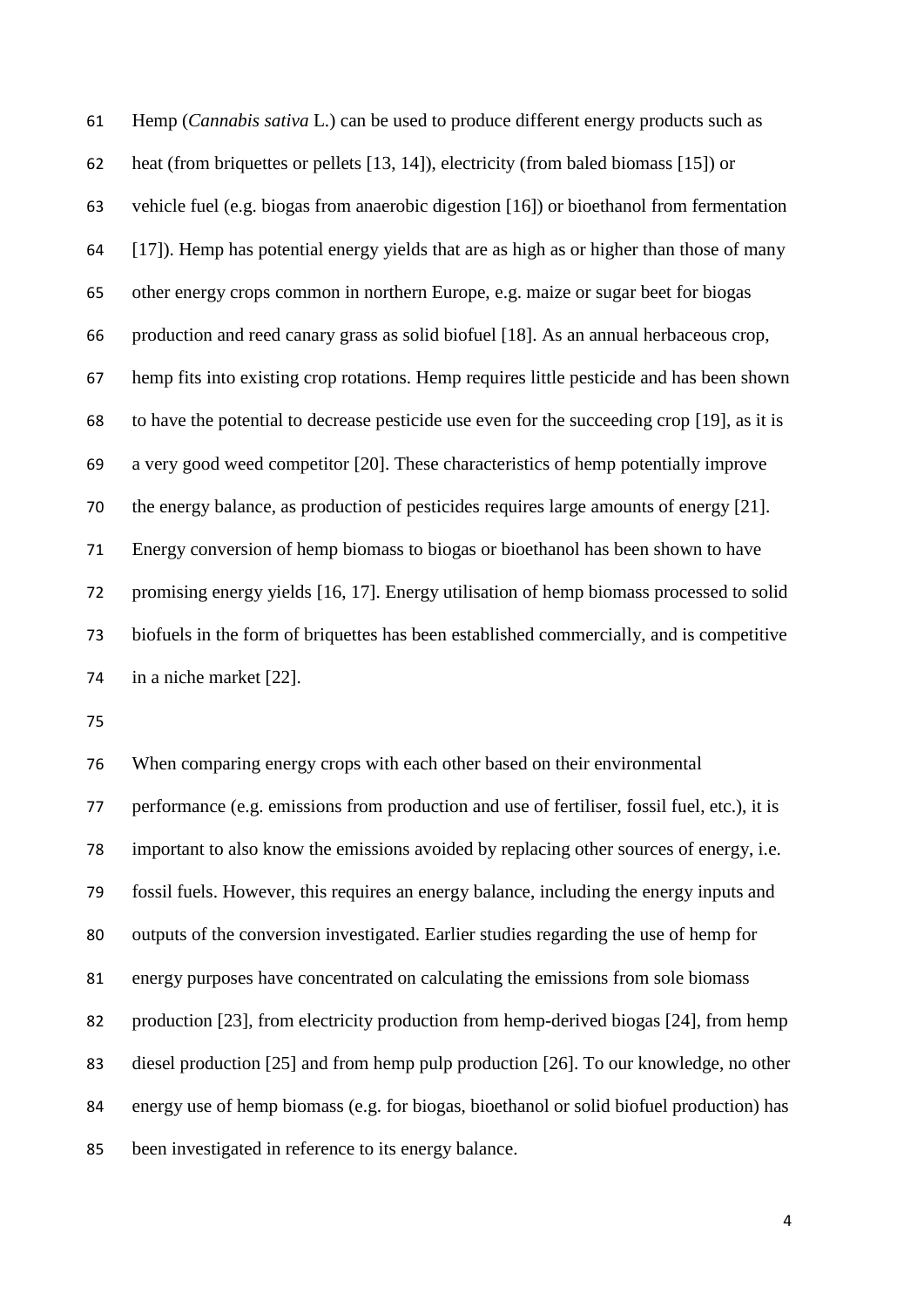| 87 | The aim of the present study was to evaluate and compare the energy balances of four |
|----|--------------------------------------------------------------------------------------|
| 88 | scenarios for the production of hemp biomass and further fuel processing. These      |
| 89 | scenarios were: (I) combined heat and power (CHP) from spring-harvested baled hemp,  |
| 90 | (II) heat from spring-harvested briquetted hemp, and (III) CHP and (IV) vehicle fuel |
| 91 | from autumn-harvested chopped and ensiled hemp processed to biogas in an anaerobic   |
| 92 | digestion process. An additional aim was to compare hemp with other biomass sources  |
| 93 | used for the final energy products investigated.                                     |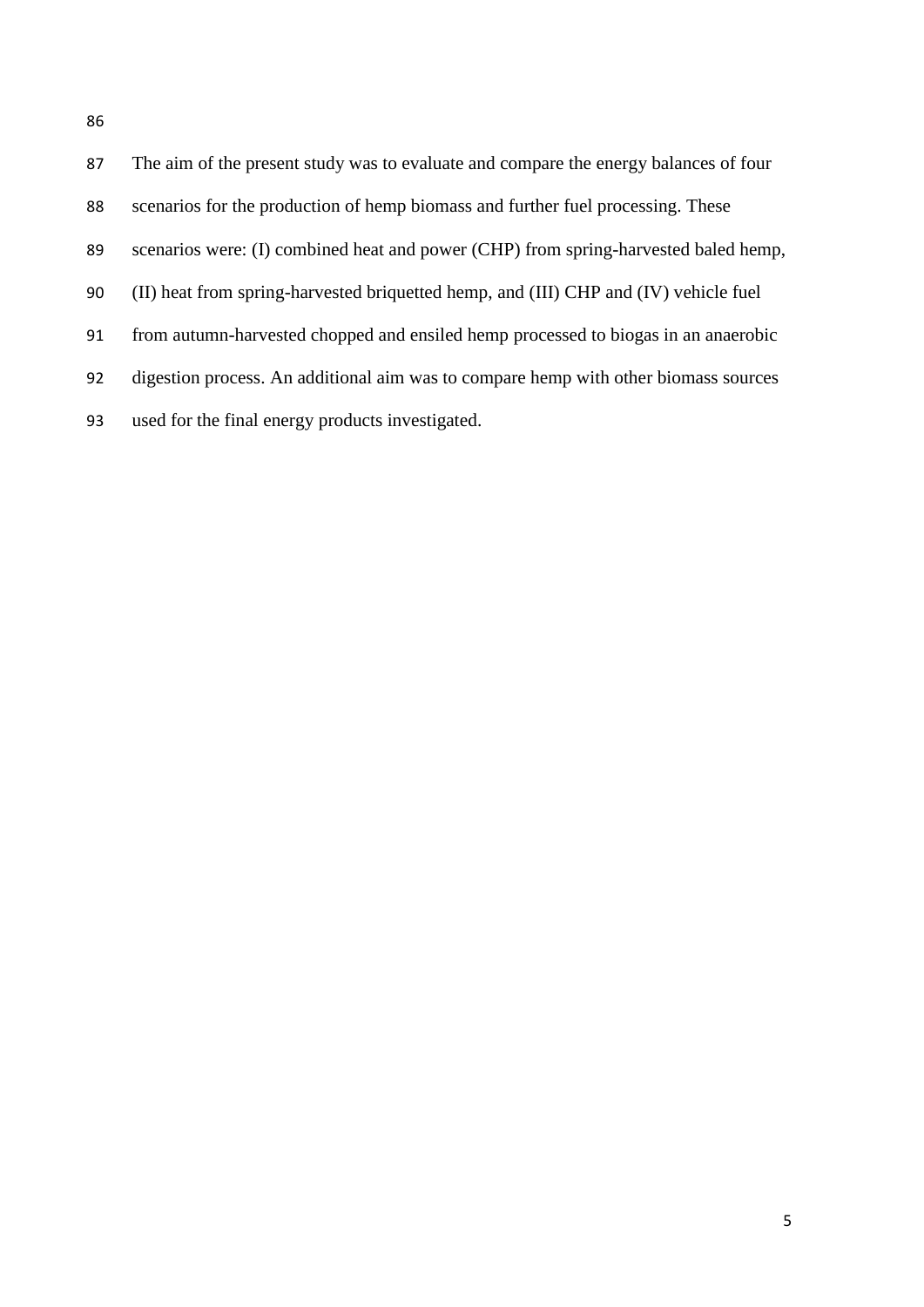#### **2 Methodology**

#### *2.1 Description of base scenarios*

 The different utilisation pathways for hemp biomass can be grouped in terms of two different biomass harvest times: Hemp harvested as green plants in autumn if intended for biogas, or as dry plants in spring if intended for solid biofuel production [\[18\]](#page-30-3). To compare these pathways, four different energy conversion base scenarios were investigated (Fig. 1).

**Scenario I** describes combined heat and power (CHP) production from combustion of

spring-harvested baled hemp. In this scenario, hemp would act as a complement to

straw fuel in a large-scale CHP plant, e.g. as is common in Denmark [\[27\]](#page-30-12). In CHP

production, the combustion heat is used for production of both electricity (power) and

heat, e.g. for residential and commercial district heating.

**Scenario II** describes the production of heat from combustion of spring-harvested,

chopped and briquetted hemp. This scenario illustrates the utilisation currently available

in parts of Sweden, i.e. combustion in small-scale boilers for heating of private homes

[\[28\]](#page-30-13).

**Scenario III** describes the production of CHP from biogas derived by anaerobic

digestion of autumn-harvested chopped and ensiled hemp. This scenario outlines how

biogas (mostly from maize digestion) is commonly used in Germany [\[29\]](#page-30-14).

**Scenario IV** describes the production of vehicle fuel from biogas derived by anaerobic

digestion of autumn-harvested chopped and ensiled hemp. This scenario depicts the

situation of how biogas (of other origin than hemp) is increasingly being used in

Sweden, Germany and other European countries as vehicle fuel [\[30\]](#page-30-15).

*2.2 Scenario assumptions*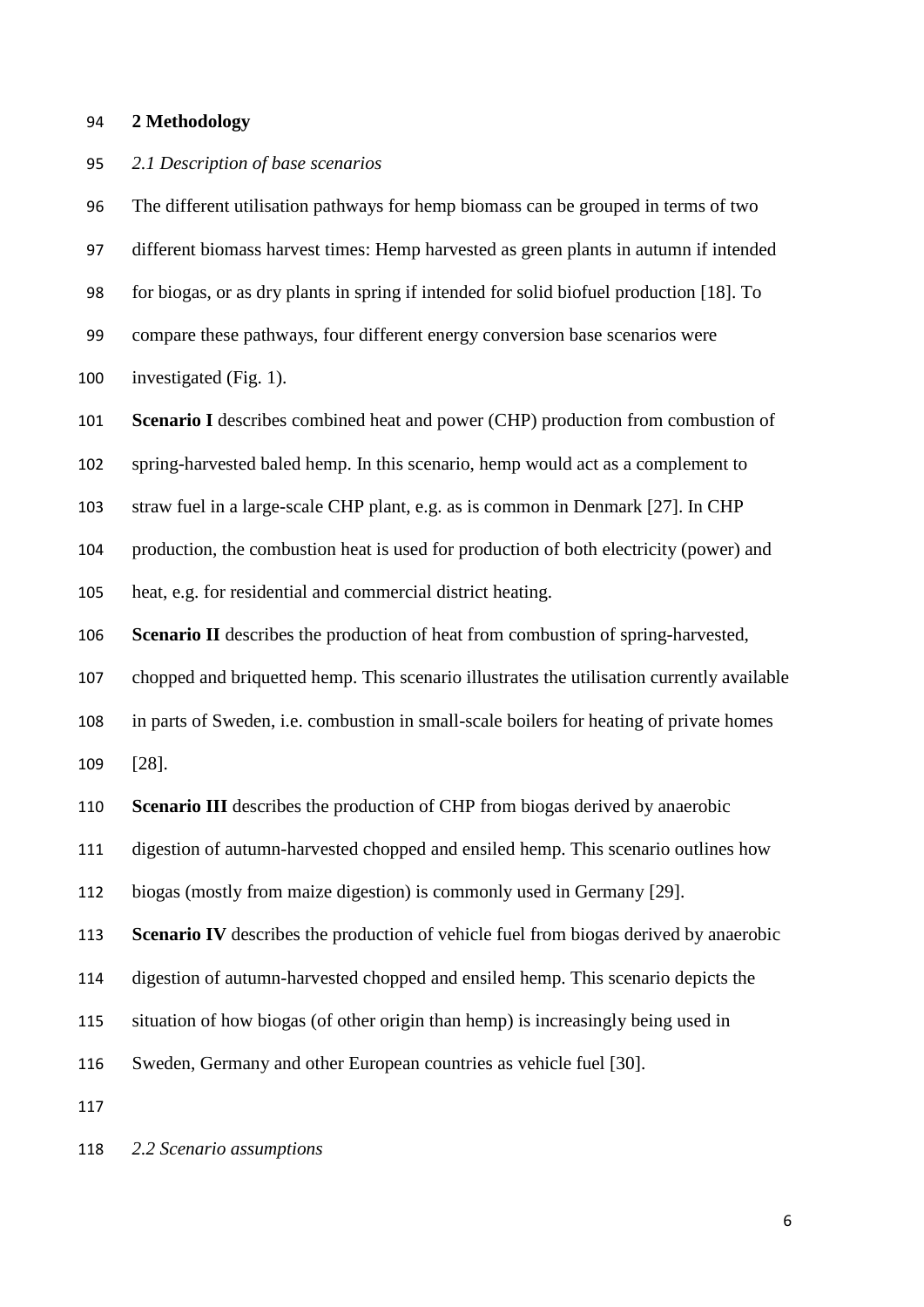#### *2.2.1 Cultivation area*

 Hemp biomass was assumed to be produced in the agricultural area called *Götalands södra slättbygder*, *Gss*, extending over the Swedish west and south coast, up to 35 km 122 inland  $(55^{\circ}20^{\circ} - 57^{\circ}06^{\circ}N, 12^{\circ}14^{\circ} - 14^{\circ}21^{\circ}E)$  [\[31\]](#page-30-16). On average, this area produces high yields per hectare of conventional crops. *Gss* comprises approx 330.000 ha arable land [\[31,](#page-30-16) [32\]](#page-30-17) and is also the area where hemp could be grown with relatively high biomass and energy yields per hectare [\[18\]](#page-30-3). A typical short crop rotation in this area is sugar beet followed by spring barley and winter wheat. This rotation was assumed to be extended with one year of hemp cultivation following either sugar beet or winter wheat. It was further assumed that the farm cultivates 150 ha arable land conventionally, with an average field size of 4 ha, reflecting the actual average farming situation in the agricultural area investigated [\[33,](#page-30-18) [34\]](#page-30-19).

### *2.2.2 Soil treatment*

Soil treatment was assumed to comprise stubble treatment, ploughing and seedbed

preparation. Sowing was assumed to be carried out in combination with fertilisation,

with subsequent light soil compaction by a roller. Pesticide treatment was assumed to be

unnecessary [\[19\]](#page-30-4). These field operations for establishing the hemp crop were identical

for all scenarios tested in the present study.

*2.2.3 Scenario I* 

Solid biofuel production in scenarios I and II requires harvest in spring, when moisture

content (MC) in the biomass is below 30% [\[18\]](#page-30-3), which is required for safe, low-loss

storage [\[35\]](#page-30-20). In scenario I, hemp was assumed to be cut and laid in swaths, then pressed

into large square bales (2.4 m x 1.2 m x 1.3 m). The bales were transported 4 km on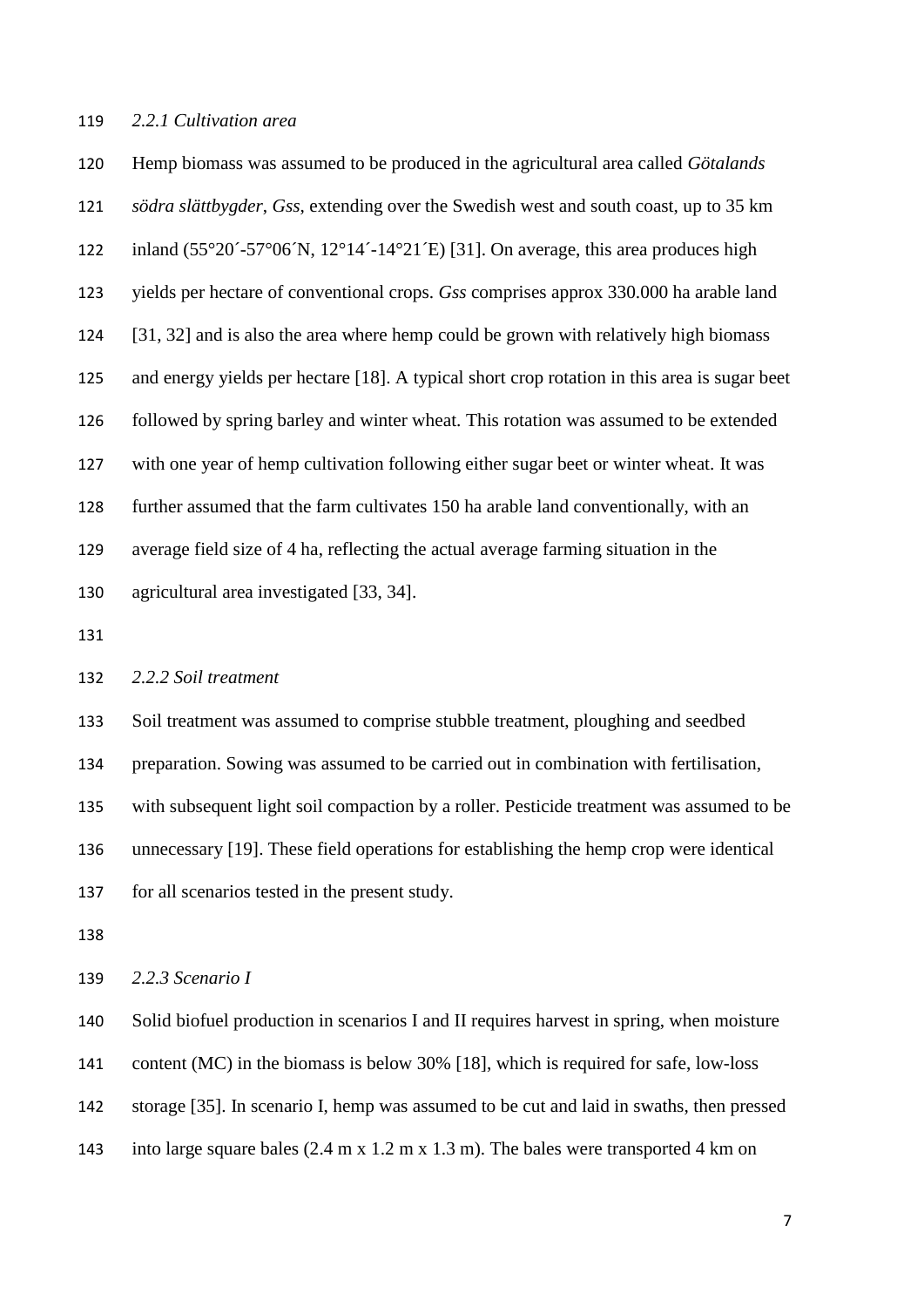average to the farm (see section 2.4). For intermediate storage the bales were wrapped together in a plastic film tube, which is an economic storage option that does not require as much investment as permanent storage buildings. The bales were then transported on demand to a CHP plant, where they were combusted. A CHP plant with an annual 148 production of 780  $TJ_{el}$  (217 GWh<sub>el</sub>) and 1430  $TJ_{heat}$  (397 GWh<sub>heat</sub>) was assumed, which is similar to the dimensions of existing large-scale straw-firing CHP plants, e.g. [\[27,](#page-30-12) [36\]](#page-31-0). Baled wheat straw is typically the predominant fuel in such plants and was assumed to account for 95% of the energy produced in the present scenario. The remaining 5% were assumed to be accounted for by baled hemp biomass. The bales were fed into the boiler by means of a conveyor belt. The CHP plant was assumed to be equipped with a flue gas condensing unit for heat recovery [\[36\]](#page-31-0). Table A.1 lists the major process parameters. The complete amount of ash was assumed to be transported back to the field and used for fertilising the soil for the next crop. A standard lime spreader was used for spreading. It was further assumed that the amount of ash returned per hectare corresponded to the amount of ash produced from the biomass removed from one hectare [\[37\]](#page-31-1).

*2.2.4 Scenario II*

 For briquette production, hemp is also spring-harvested. Here it was assumed that hemp was chopped (20 mm length) with a maize forage harvester in the field and transported in bulk to the farm, where it was stored dry by compressing it into a silage tube for intermediate storage. Further processing included on-site pressing into briquettes, packaging and transport to local sales places and customers. It was further assumed that 50% of the briquettes were sold as 12 kg bags at petrol stations [\[38\]](#page-31-2). Individual transport of the briquettes to the place of combustion was not accounted for, as it was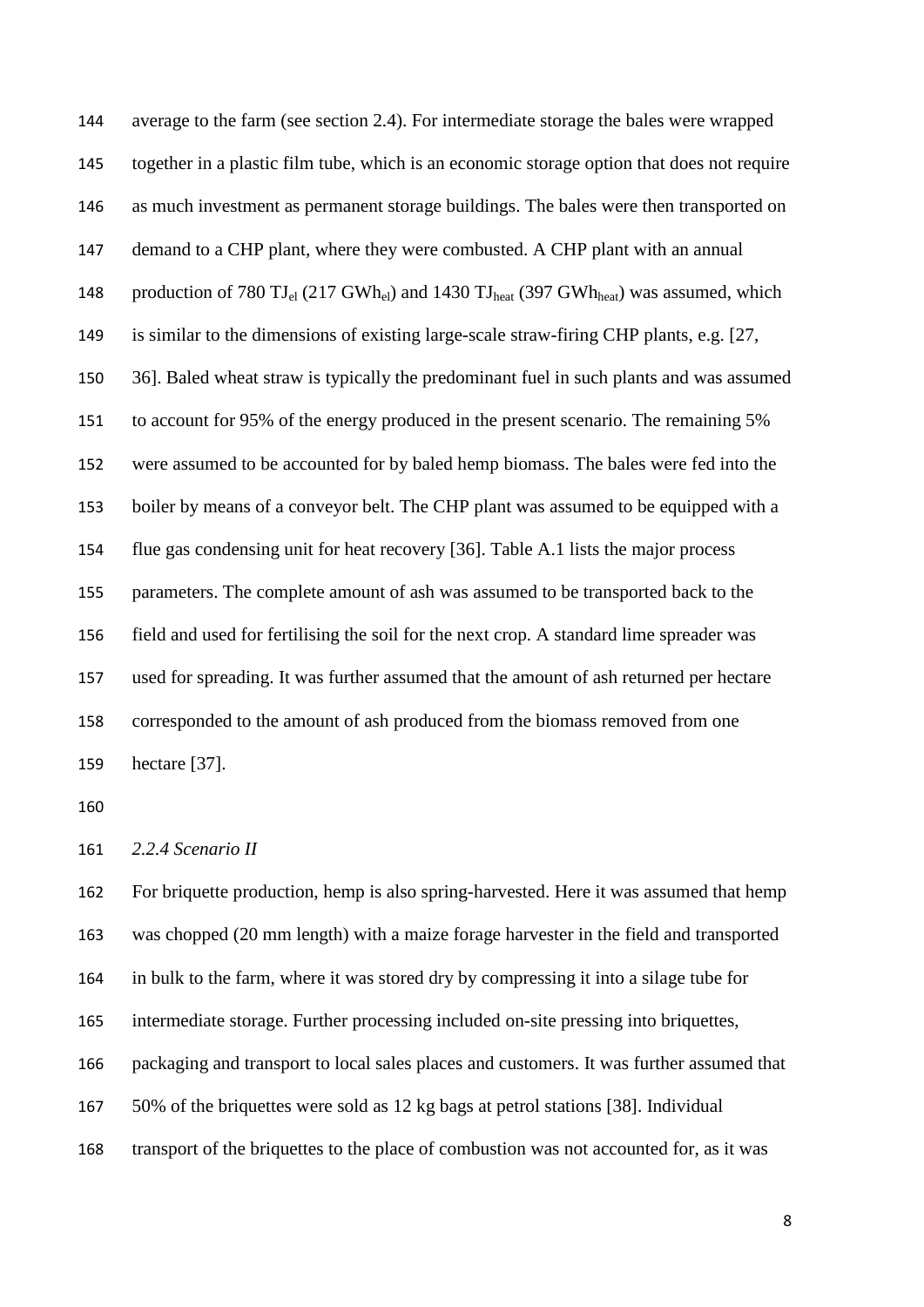assumed that the bags were picked up 'on route'. The remaining 50% were assumed to

be delivered to the place of utilisation in 450 kg bulk bags [\[38\]](#page-31-2). The average

transportation distance for both bag sizes was calculated (see section 2.4) to be 30 km

on average. In both cases, briquettes were assumed to be burned in small-scale domestic

boilers (80% thermal efficiency) for heating purposes.

*2.2.5 Scenario III*

 For the production of biogas, hemp is harvested in autumn when the biomass DM yield is highest [\[18\]](#page-30-3). In this scenario, it was assumed that the crop was harvested by chopping (20 mm length) with a maize forage harvester in the field and transported to the biogas plant, where it was ensiled in a silage tube for intermediate storage. The silage was then fed on demand to the biogas plant. In the biogas reactor the hemp was converted to biogas and a nutrient-rich digestate. The hemp biomass was assumed to be co-digested with maize in a medium-sized biogas plant with an annual production of 90 TJ raw biogas. This capacity corresponds to typical centralised or industrial biogas plants commonly digesting biomass from varying sources [\[39\]](#page-31-3). In the present scenario, hemp accounted for 20% of the energy produced, with maize accounting for the remainder. With such a low proportion of hemp, process parameters are likely to resemble those for a process run exclusively on maize. Therefore, this setup was assumed to be realistic for the implementation of a new energy crop as substrate in anaerobic digestion. The raw biogas was assumed to be combusted in an on-site CHP plant (Fig. 2, top) with total annual production of 30 TJ electricity and 40 TJ heat. Table A.2 lists the major process parameters used in the present study. Pumping and mixing of the digestion process were assumed to use electricity, while heating of the biogas plant was assumed to use heat from the CHP process, using raw biogas as fuel [\[40\]](#page-31-4).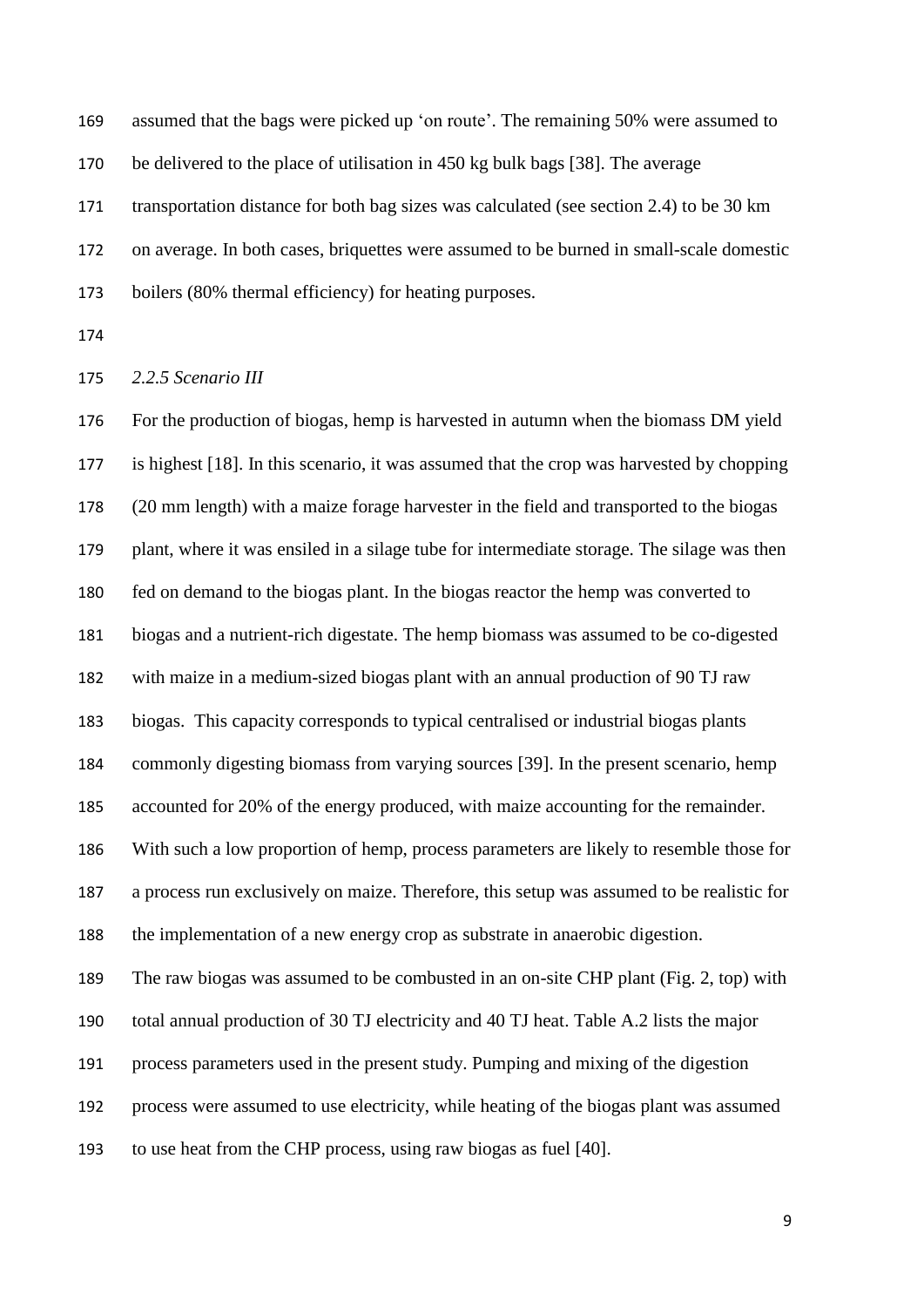The digestate was assumed to be stored at the biogas plant until utilisation as biofertiliser. Fertilisation with digestate was assumed to partly replace mineral fertiliser according to its nutrient content in the production of hemp biomass in the following growing season. Only plant-available ammonium nitrogen (NH4-N) content in the digestate was assumed to replace mineral nitrogen fertiliser. The amount of NH4-N in the digestate was calculated from biomass elemental analysis (unpublished results) assuming the degree of mineralisation of the biomass in the digestion process as the 201 production rates of methane and carbon dioxide suggest. Losses of  $NH<sub>4</sub>-N$  in the handling and spreading of digestate were set at 5% [\[41\]](#page-31-5). Additional organically bound N was not accounted for. All phosphorus (P) and potassium (K) removed from the fields with the harvested biomass was assumed to be returned through use of the digestate as biofertiliser and to directly replace mineral P and K fertiliser, respectively. Transport of digestate from biogas plant to field was assumed to be achieved by tank truck with no prior dewatering, as transport distances are relatively short [\[40\]](#page-31-4).

*2.2.6 Scenario IV*

 In scenario IV, hemp biomass was assumed to be used and treated as described in scenario III until the production of raw biogas. However, instead of combusting the biogas, it was refined to vehicle fuel (Fig. 2, centre). This upgrading was assumed to be carried out in a subsequent water scrubber unit, which is a common choice of technology in Sweden [\[42\]](#page-31-6). The upgrading unit increases the methane content to 97% in the biogas, which is then pressurised to 200 bar. The upgrading unit was assumed to have an annual nominal production of 90 TJ of biogas vehicle fuel. The biogas vehicle fuel was assumed to be distributed non-publicly directly at the biogas plant, e.g. for vehicles in public transport.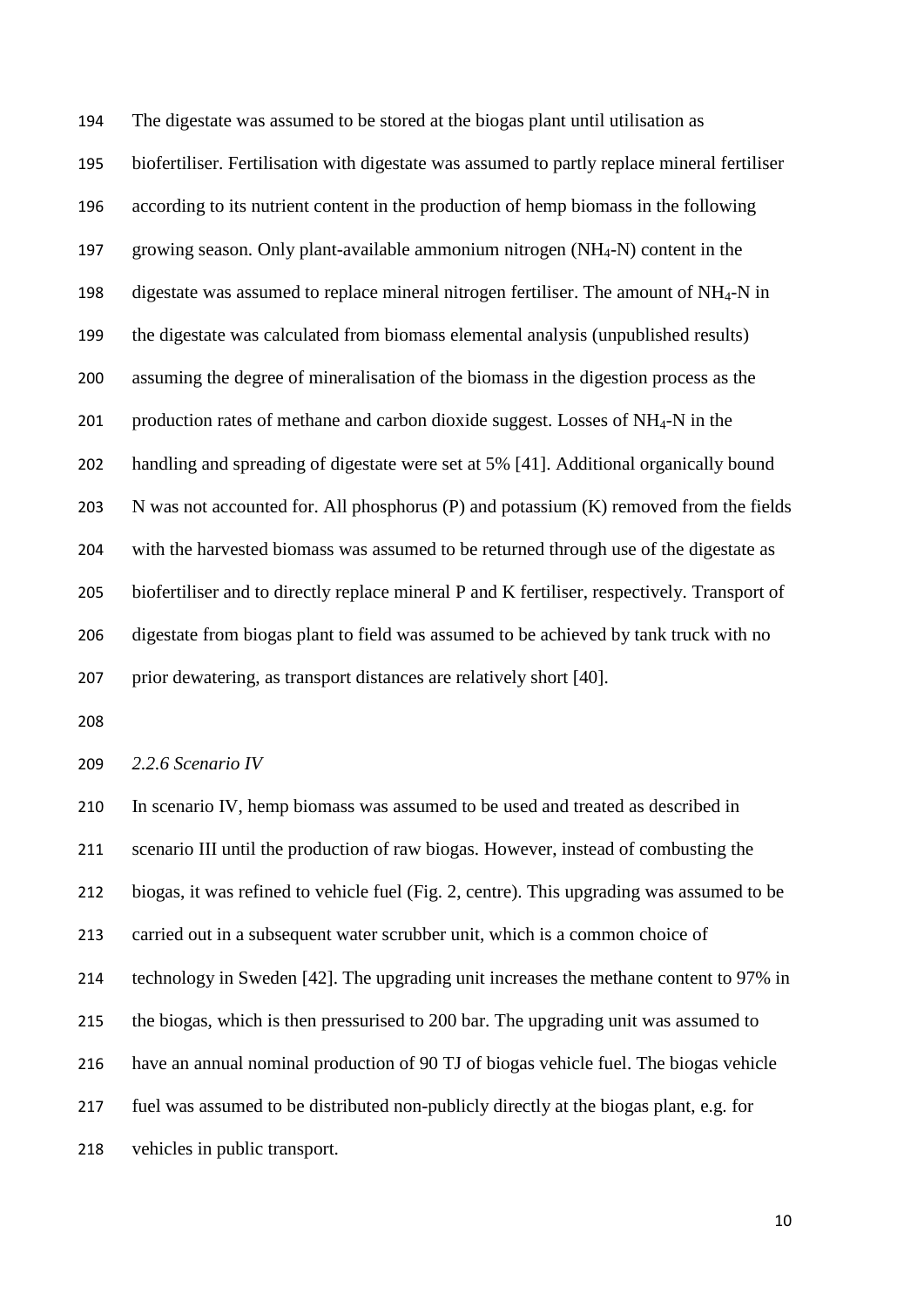In contrast to scenario III, heating of the biogas plant was assumed to use heat from a gas boiler, using raw biogas as fuel [\[40\]](#page-31-4). Note that scenarios III and IV refer to the same amount of biomass utilised.

*2.3 Calculation of energy balances*

 For all scenarios, the net energy yield (NEY) was calculated by subtracting the sum of direct and indirect energy inputs from the energy output. The energy output-to-input 226 ratio  $(R<sub>O</sub>/I)$  was calculated by dividing the gross energy output by the accumulated energy input of each scenario. These calculations were carried out for two different system boundaries: (a) From cultivation until intermediate storage of the hemp biomass (Fig. 1, top) and (b) from cultivation until distribution of the final energy product (Fig. 1, bottom).

#### *2.3.1 Energy input*

 Table 1 lists the energy equivalents for production means that were assumed for energy input calculations. Energy input was calculated as the sum of direct and indirect energy inputs [\[43-45\]](#page-31-7). Direct inputs accounting for fuel consumption from field, transport and storage operations were assumed to be based on the use of fossil diesel, reflecting the current situation. Values for diesel consumption were taken from reference data [\[46\]](#page-31-8). Other direct energy inputs were heat energy (e.g. for heating the biogas digester) and electricity (e.g. for operation of the briquette press, digester pumping and mixing). Human labour and production and utilisation of non-storage buildings and demolition/recycling of machinery and building materials were not accounted for, as these were regarded as minor. Solar radiation was not accounted for as it is free.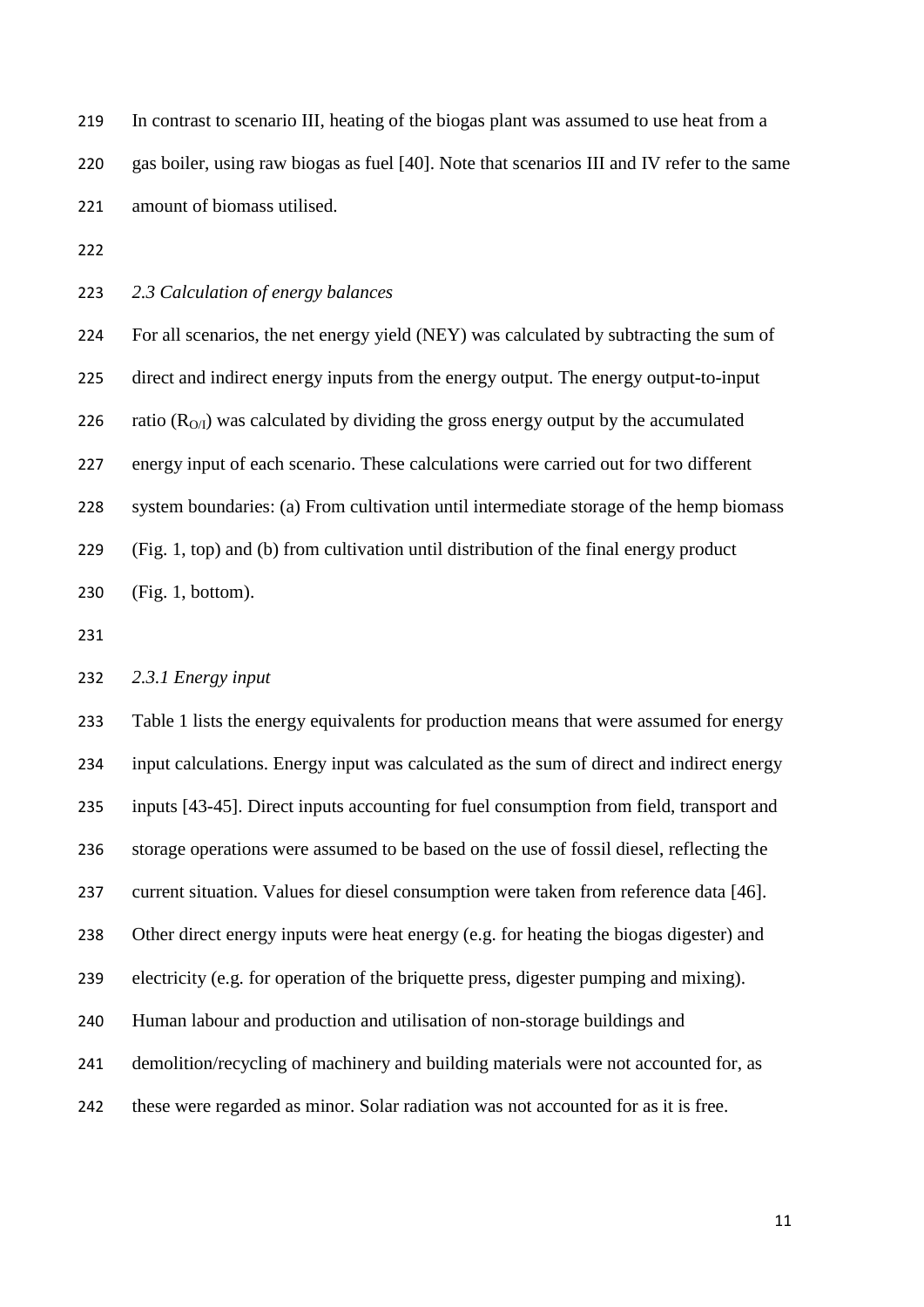Indirect energy inputs accounted for the energy use in production of seeds, fertiliser, machinery, diesel fuel and electricity, as well as in maintenance (lubricants, spare parts) of the machinery used [\[47\]](#page-31-9). All fertiliser inputs other than digestate and ash were based on use of mineral fertilisers, according to common practice in conventional agricultural production. The energy contained in machinery was calculated based on the energy used for production of the raw material, the production process and maintenance and spare parts [\[48\]](#page-31-10). Machinery for soil treatment and briquette pressing is usually owned by the farmer and was assumed to be so in this study. Machinery capacity data ([\[46\]](#page-31-8); hemp harvest: unpublished results) was used to calculate the annual machinery-specific operating hours based on the assumed crop rotation (Table A.3). Machinery and equipment for harvest and transport were assumed to be owned by a contractor, resulting in high numbers of annual machinery operating hours (Table A.3). The indirect energy for the straw-fired CHP plant was accounted for as 4% of the power produced [\[49\]](#page-31-11). Indirect energy for the building materials used for the anaerobic digester system was assumed on the basis of a simplified construction including a steel tank digester and steel-reinforced concrete tanks with gastight plastic roofing for storage of the digested residues. Indirect energy for the upgrading plant and for the transport, assembly and demolition of the biogas plant was assumed to be minor and was not accounted for.

*2.3.2 Hemp biomass yields and energy output*

 Assumptions of realistic hemp biomass dry matter (DM) yields, MC and corresponding heating values at harvest dates suitable for biogas and for solid biofuel production have been reported earlier [\[18\]](#page-30-3) and were used unaltered in this study (Table 2). Harvest time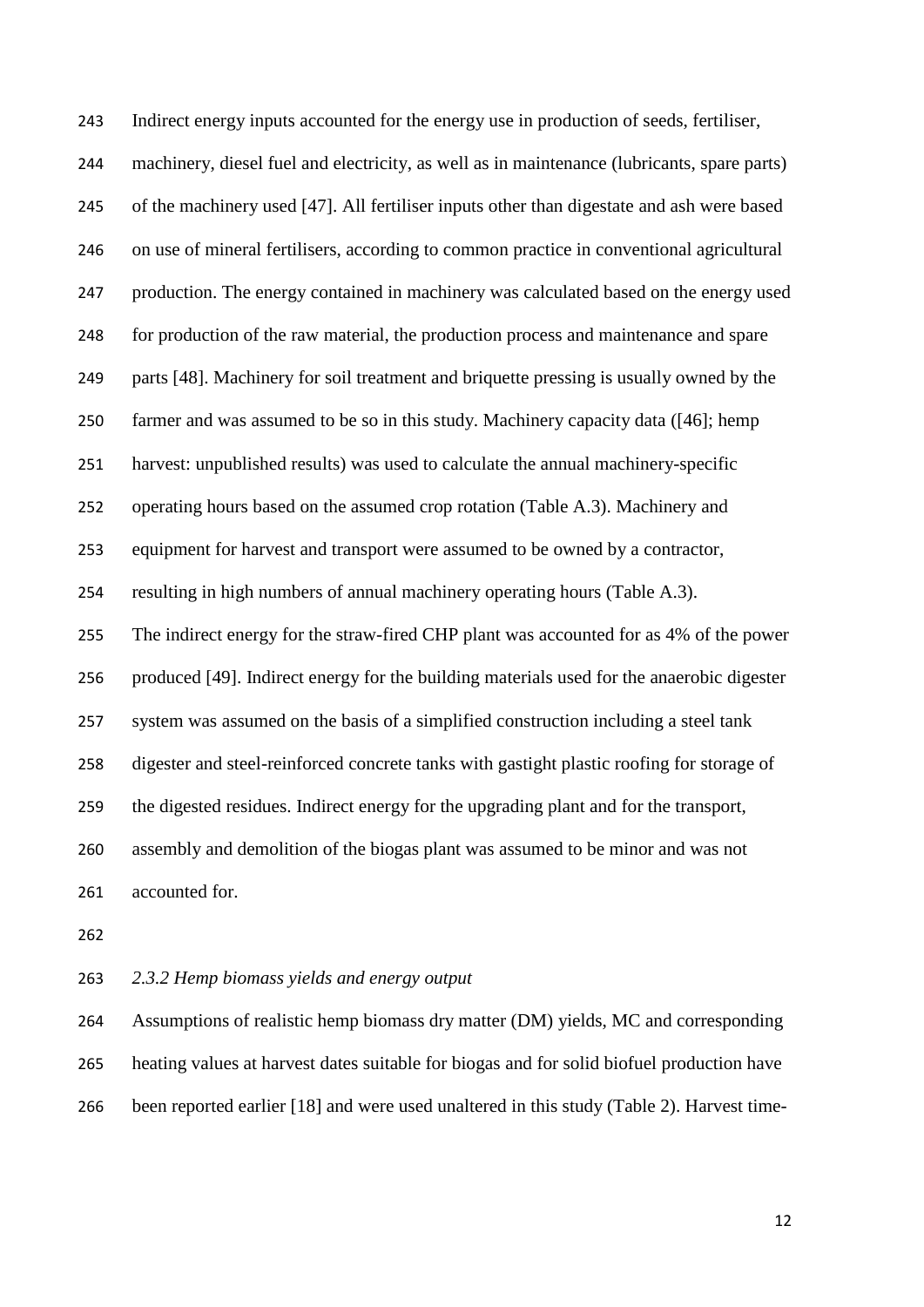related biomass energy content was calculated from the biomass DM yields and the corresponding higher heating value (HHV) [\[18\]](#page-30-3).

 Table 2 lists the assumed values of parameters used in calculation of the energy balance. N fertilisation was assumed to follow recommendations for hemp cultivation [\[14,](#page-29-11) [19\]](#page-30-4). P and K fertilisation was based on actual nutrient removal rates at the corresponding harvest time as derived from elemental analysis of biomass samples (unpublished results).

In modelling biogas production from hemp, harvest in September-October was assumed

275 to result in a biomass DM yield of 10.2 Mg ha<sup>-1</sup> [\[18\]](#page-30-3) and a volatile solids (VS) content

of 95% of the DM content [\[16\]](#page-30-1). The gross energy output as biogas was then calculated

277 using a specific methane yield of 0.22 normal cubic metre ( $Nm^3$ ; standardised at 273 K

278 and 100 kPa)  $kg^{-1}$  VS, which was assumed to be a realistic value in commercial

production [\[16,](#page-30-1) [24\]](#page-30-9) (Table 2).

The energy output for the use of hemp biomass as solid biofuel was calculated from the

hemp DM yield and the corresponding heating value: For combustion of bales in a CHP

plant equipped with a heat recovery unit, the HHV was used. For combustion of

briquettes in a simple boiler or wood stove, the lower heating value (LHV) was used.

The biomass was assumed to be harvested in spring, corresponding to a MC of 15% and

285 a DM yield of 5.8 Mg ha<sup>-1</sup> [\[18\]](#page-30-3). The low MC is advantageous for combustion, but is

286 also a requirement (MC  $\leq$  15%) for briquetting of the biomass [\[22\]](#page-30-7).

*2.4 Transport distances*

 Transport distances of biomass from field to storage and of digestate from biogas plant to field were calculated according to Eq. 1 [\[50\]](#page-31-12):

291  $d = 2/3 * \tau * r$  Eq. 1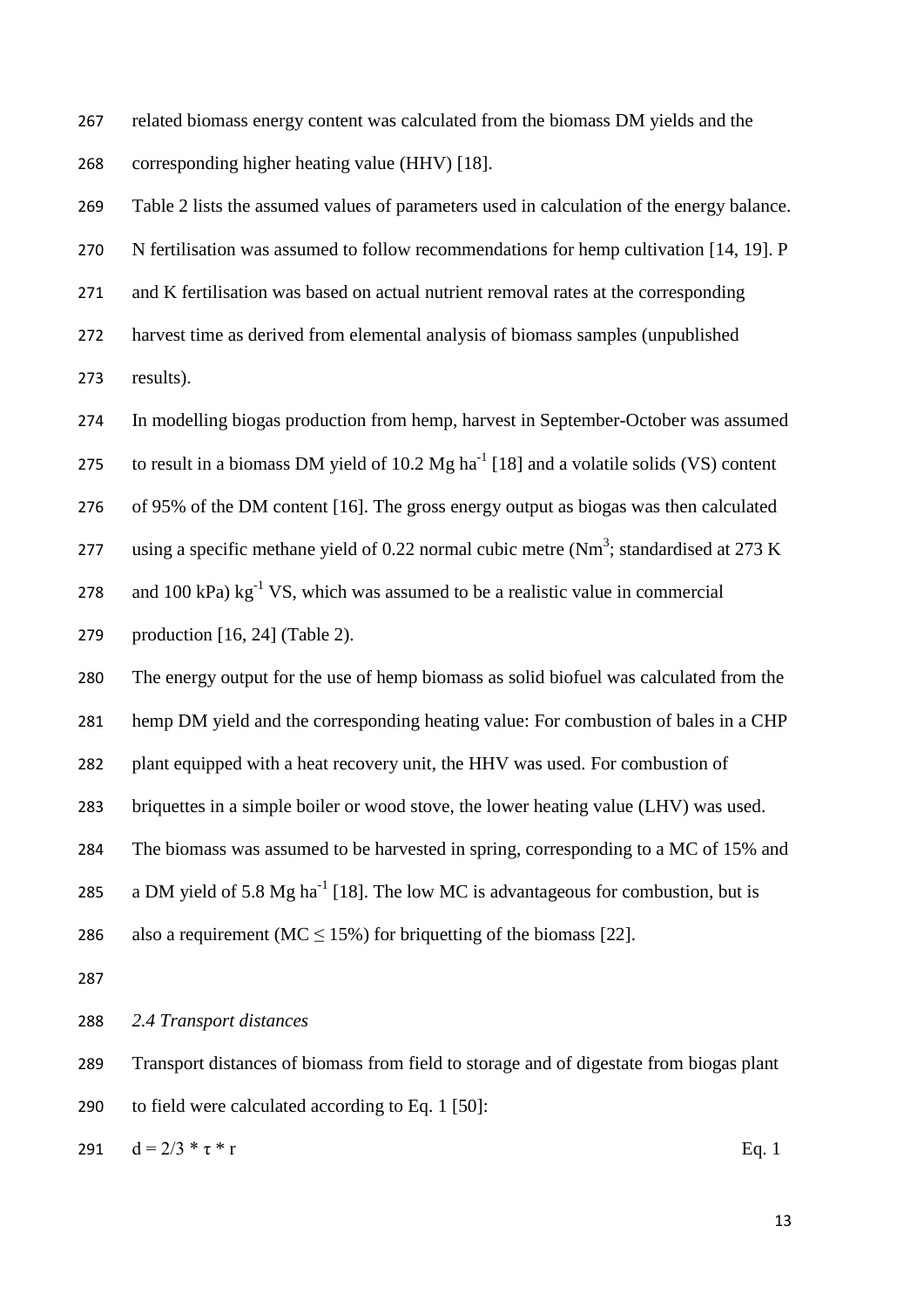292 where d (km) is the average transport distance,  $\tau$  the tortuosity factor and r (km) the radius of the area (for simplicity assumed to be circular with the farm or processing plant in the centre) in which the transport takes place. The tortuosity factor describes the 295 ratio of actual distance travelled to line of sight distance [\[50\]](#page-31-12). The parameter  $\tau$  can range 296 from a regular rectangular road grid ( $\tau$  = 1.27) to complex or hilly terrain constrained by 297 e.g. lakes and swamps ( $\tau$  = 3.00) [\[50\]](#page-31-12). In this study a median value for  $\tau$  of 2.14 was assumed.

 Transport distances for briquettes to petrol stations and bulk customers were calculated as the radius for coverage of 25% of the study area, using Eq. 1. The coverage area was assumed to provide sufficient customers for the scope of briquette production studied.

#### *2.5 Distribution of energy products*

 The final energy products have to be transported to the final consumers. In the case of heat this is accomplished in a local district heating grid connected to the heat-producing plant. Heat losses were assumed to be 8.2% [\[51\]](#page-31-13). Heat from briquette combustion was assumed to occur at the place of heat utilisation, with distribution losses being negligible. Electricity was assumed to be distributed via the electrical grid with losses being 7.6% [\[51\]](#page-31-13). Biogas vehicle fuel was assumed to be distributed as 97% methane via a gas filling station directly at the biogas plant, where all biogas vehicle fuel was used for public transportation. As a subscenario to scenario III (section 2.6), biogas was assumed to be further upgraded to natural gas quality (NGQ) and transported to public petrol stations by a natural gas grid. The biogas pipeline to connect the biogas plant to the natural gas grid was assumed to be 25 km long, reflecting the geography of the study area and location of the natural gas grid (not shown).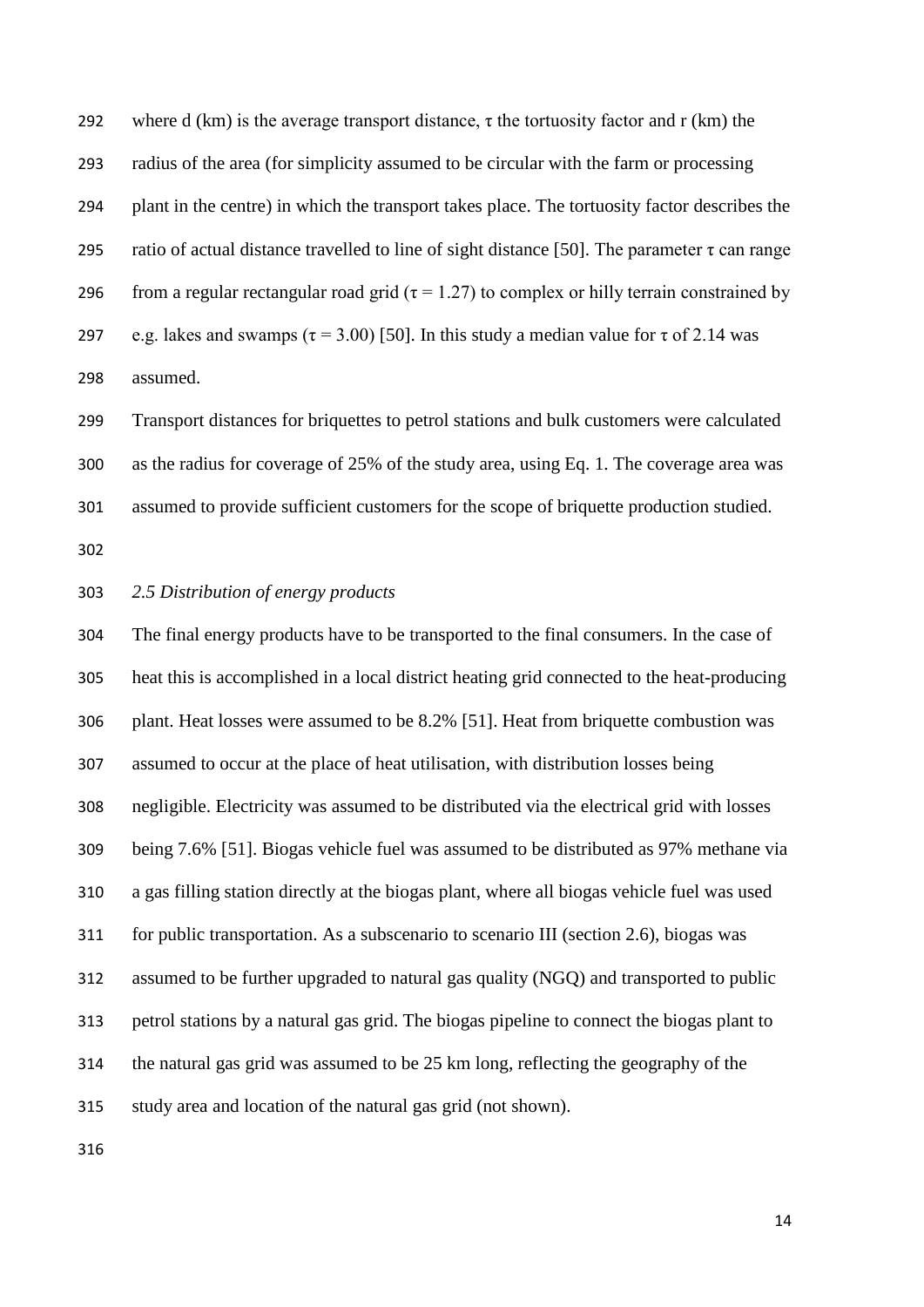#### *2.6 Sensitivity analysis*

 A sensitivity analysis was carried out on subscenarios in order to investigate the effect of a number of parameters on the energy input and the NEY of hemp used for energy in all base scenarios.

Diesel consumption for cultivation and transportation, biomass DM yield and transport

distances had been identified earlier as sensitive parameters in similar scenarios [\[52\]](#page-31-14).

Therefore, these parameters were varied in subscenarios to all four base scenarios and

their effect on the NEY recorded.

In scenario IV, biogas was assumed to be used to heat the anaerobic digestion process.

It may be of economic interest to use all the biogas for upgrading to vehicle fuel, e.g. in

order to maximise high value output. Therefore, a subscenario with an alternative

external heat source, e.g. a wood chip boiler or residual heat available nearby, was

tested (Fig. 2, centre and bottom).

 Furthermore, in scenario IV the biogas vehicle fuel, which is similar to compressed natural gas (CNG), was assumed to be distributed at a gas filling station directly at the biogas plant. In a subscenario, the biogas was instead assumed to be distributed to public petrol stations via a natural gas grid (Fig. 2, centre and bottom). In such cases, biogas vehicle fuel is mixed with natural gas, requiring prior adjustment of the Wobbe index of the biogas (97% methane content) to NGQ in north-western Europe. This is usually done by adding liquid petroleum gas (LPG) to 8% content by volume [\[53\]](#page-31-15). Note that adjustment of the Wobbe index is only required where the heating value of the natural gas in the grid exceeds the heating value of the injected biomethane, e.g. in Sweden and Denmark [\[54\]](#page-31-16). Furthermore, compression of the biogas to only 5 bar instead of 200 bar is sufficient for distribution in the local gas grid.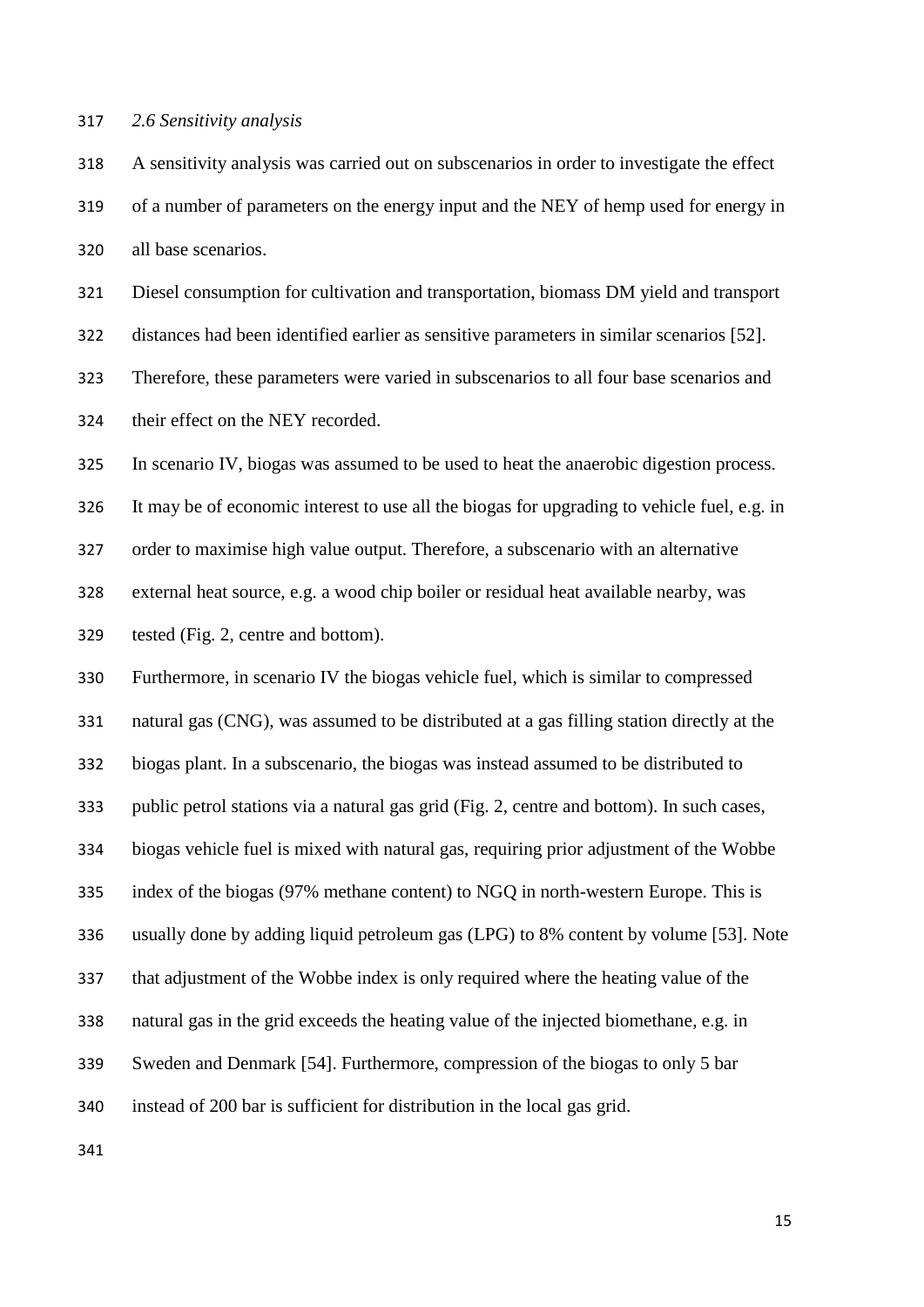### **3 Results**

*3.1 Energy balance of hemp biomass production up to intermediate storage* 

The energy input in cultivation, harvest, transport and intermediate storage was found to

345 be 11.7 and 13.0 GJ ha<sup>-1</sup> for baled and briquetted solid biofuel production from spring-

- 346 harvested hemp, respectively, and  $12.2 \text{ GJ} \text{ ha}^{-1}$  for autumn-harvested, ensiled hemp
- biomass for biogas production (Fig. 3, top). Although the scenarios showed similar
- energy inputs, there were large differences in where these inputs were required.
- Nutrient recycling via digestate (see section 3.4) credited cultivation of autumn-
- harvested hemp with the use of a reduced amount of mineral fertiliser, resulting in 3.1-
- 351 3.6 GJ ha<sup>-1</sup> less energy input than in cultivation of spring-harvested hemp (Fig. 3, top).

However, this was counterbalanced by higher requirements for storage and transport in

autumn-harvested hemp (Fig. 3, top). Detailed results on direct and indirect energy

input in cultivation, transport and intermediate storage are provided in Table A.4.

#### *3.2 Energy balance of hemp biomass up to final energy product*

 The four base scenarios differed substantially in their relative amount of energy input in the form of diesel, electricity, fertiliser, machinery and other equipment, production materials and heat requirements (Fig. 3, bottom).

Subsequent processing of the stored biomass requires energy inputs for conversion and

additional transport. Conversion energy requirements differed substantially between the

- scenarios: inputs were low for solid biofuel combustion in the form of briquetted
- 363 biomass  $(0.8 \text{ GJ ha}^{-1})$  and for CHP production from bales  $(1.5 \text{ GJ ha}^{-1})$  (Fig. 3, bottom).
- 364 CHP production from biogas was more energy-intense  $(2.8 \text{ GJ ha}^{-1})$ . The most energy-
- demanding conversion was the production of vehicle fuel, where the upgrading of the
- biogas to 97% methane content represented 45% of the total energy input. This is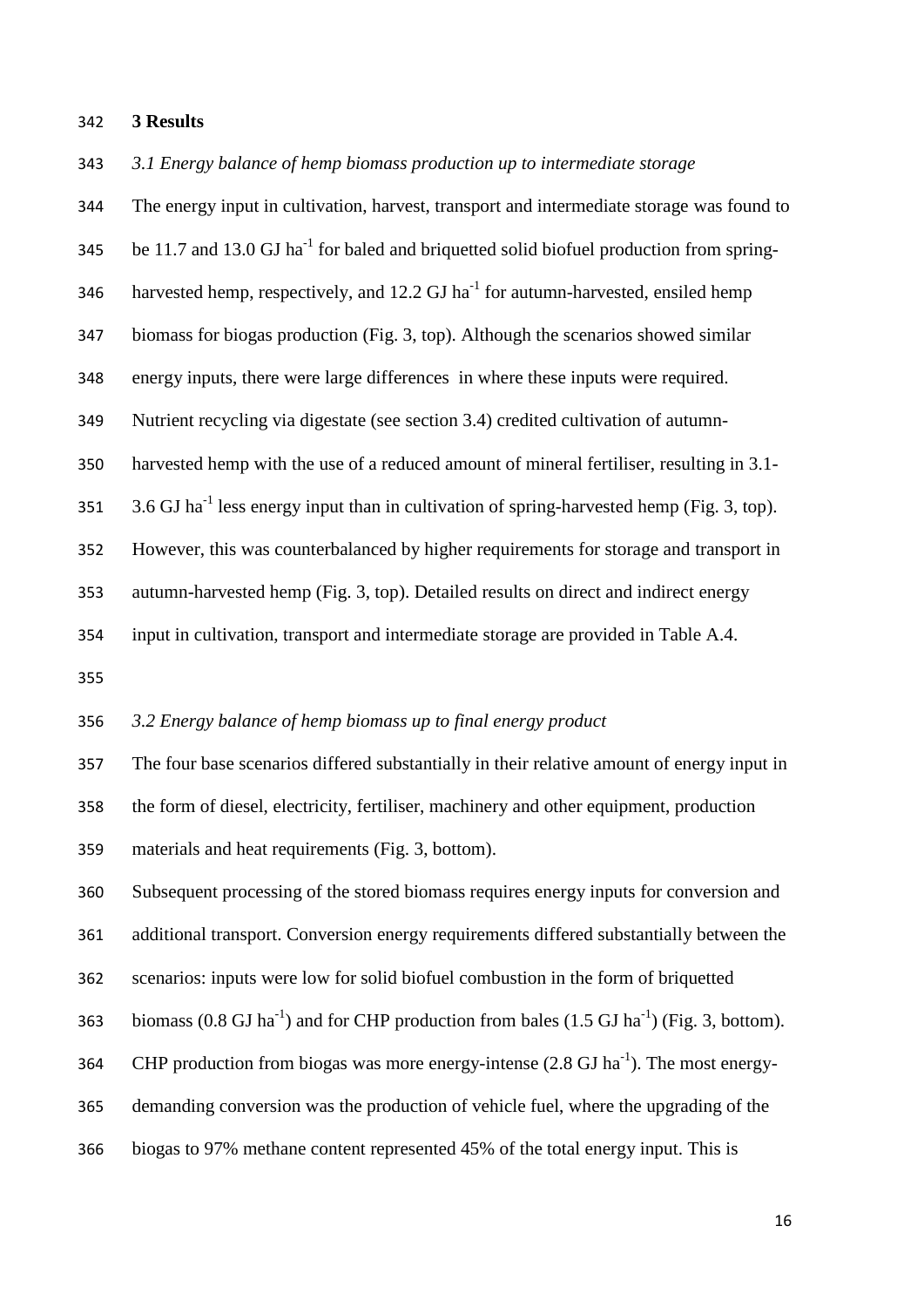reflected in the high amount of electricity required for scrubbing and compression of the biogas (Fig. 3, bottom).

 The NEY was highest for CHP production from bales and heat from briquettes (Fig. 4), with high overall conversion efficiencies (86 and 80%, respectively) and high output-to-371 input ratios ( $R_{O/I}$  of 6.8 and 5.1, respectively). The NEY of biogas CHP and vehicle fuel production was substantially lower. Conversion efficiency was 38% for upgraded 373 biogas (vehicle fuel) and 21% for biogas CHP. Both scenarios had a  $R_{O/I} = 2.6$ . For each tonne DM increase in biomass yield, NEY increased by 15.7, 13.1, 3.9 and 5.8 375 GJ ha<sup>-1</sup> for scenarios I to IV, respectively (Fig. 5, top). Fig. 5. (bottom) shows the 376 influence of hemp biomass DM yield on  $R_{O/I}$  for each scenario. The two solid biofuel scenarios were strongly yield-dependent, while the two biogas scenarios were far less sensitive to changes in biomass DM yield. Consumption of indirect energy excluding fertiliser-related indirect energy, i.e. energy embodied in machinery and buildings and energy consumed in the production and distribution of the energy carrier used, such as diesel, accounted for 26, 35, 39 and 45% of the total energy input in scenarios I to IV, respectively. Fossil energy sources accounted for 95% of the total energy input for scenarios I to III and 86% for scenario

IV.

## *3.3 Variations in subscenarios*

387 Of the parameters tested, a  $\pm 30\%$  change in biomass yield had a substantial effect on

388 NEY. This effect was largest for scenario III ( $\pm$ 45%), followed by scenario IV ( $\pm$ 38%)

389 and scenarios I and II ( $\pm$ 34 and  $\pm$ 35%, respectively) (Fig. 6). Changes in diesel

390 consumption  $(\pm 30\%)$  and transport distance  $(-50\%; +100\%)$  influenced NEY by less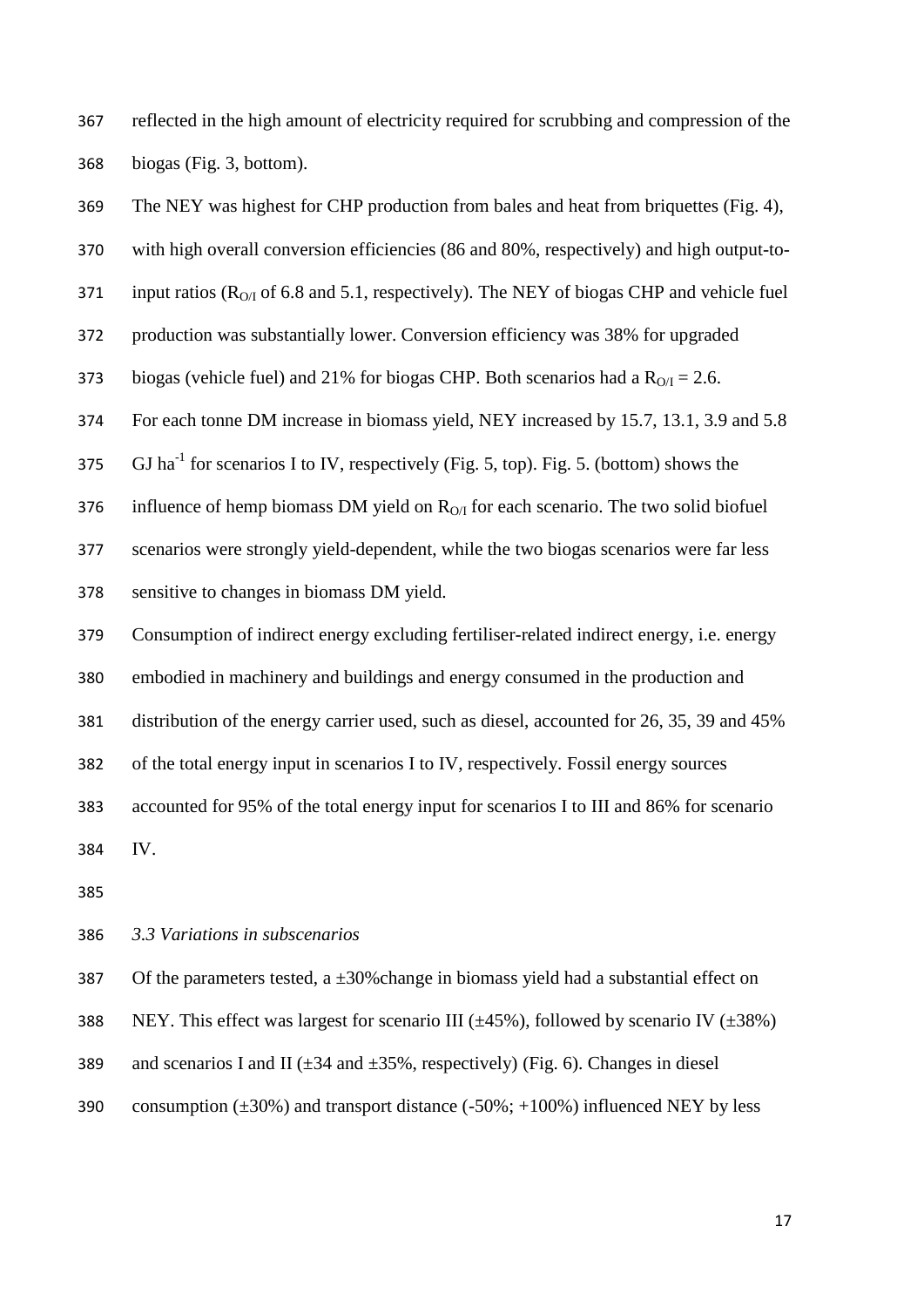391 than  $\pm 2\%$  for solid biofuel production, by less than  $\pm 5\%$  for vehicle fuel production 392 from biogas and by less than  $\pm 8\%$  for CHP production from biogas (Fig. 6). The choice of heat source (internal biogas or external heating) in scenario IV had only a marginal effect on NEY, which varied less by than 3% (Fig. 7). It was possible to increase NEY by approx 10% by compressing the biogas to 5 bar instead of 200 bar, and upgrading it to NGQ fuel for the scenarios with internal and external heat source (Fig. 7).

*3.4 Nutrient recycling*

 The large difference in energy input in biomass cultivation between autumn- and spring- harvested hemp is mainly due to replacement of mineral fertiliser by nutrient-rich digestate from the anaerobic digestion of autumn-harvested hemp. Based on the nutrient content of hemp and maize, 55, 92 and 100% of mineral N, P and K, respectively, could be replaced in the cultivation of autumn-harvested hemp (scenarios III and IV). This 405 represents an energy saving of 4.6 GJ ha<sup>-1</sup>, which corresponds to a reduction of 27% in the energy required for the cultivation and harvest of the biomass. The energy required 407 for transport, storage and spreading of the digestate amounted to 1.6 GJ ha<sup>-1</sup>. Utilisation of ash from combustion of hemp (together with straw in scenario I) as a fertiliser had a much more limited impact on the energy balance than digestate. Based on the nutrient content of hemp and straw, 39 and 100% of mineral P and K fertilisers, respectively, could be replaced in the cultivation of spring-harvested hemp. All N is lost in the combustion process. The replacement of mineral fertiliser by utilising the 413 untrients in the ash corresponded to a saving of 0.07 GJ ha<sup>-1</sup>. However, the energy 414 required for transport and spreading of the ash amounted to  $0.05$  GJ ha<sup>-1</sup>. Fertiliser 415 energy input amounted to approx. 7 GJ ha<sup>-1</sup> for scenarios I and II and 3 GJ ha<sup>-1</sup> for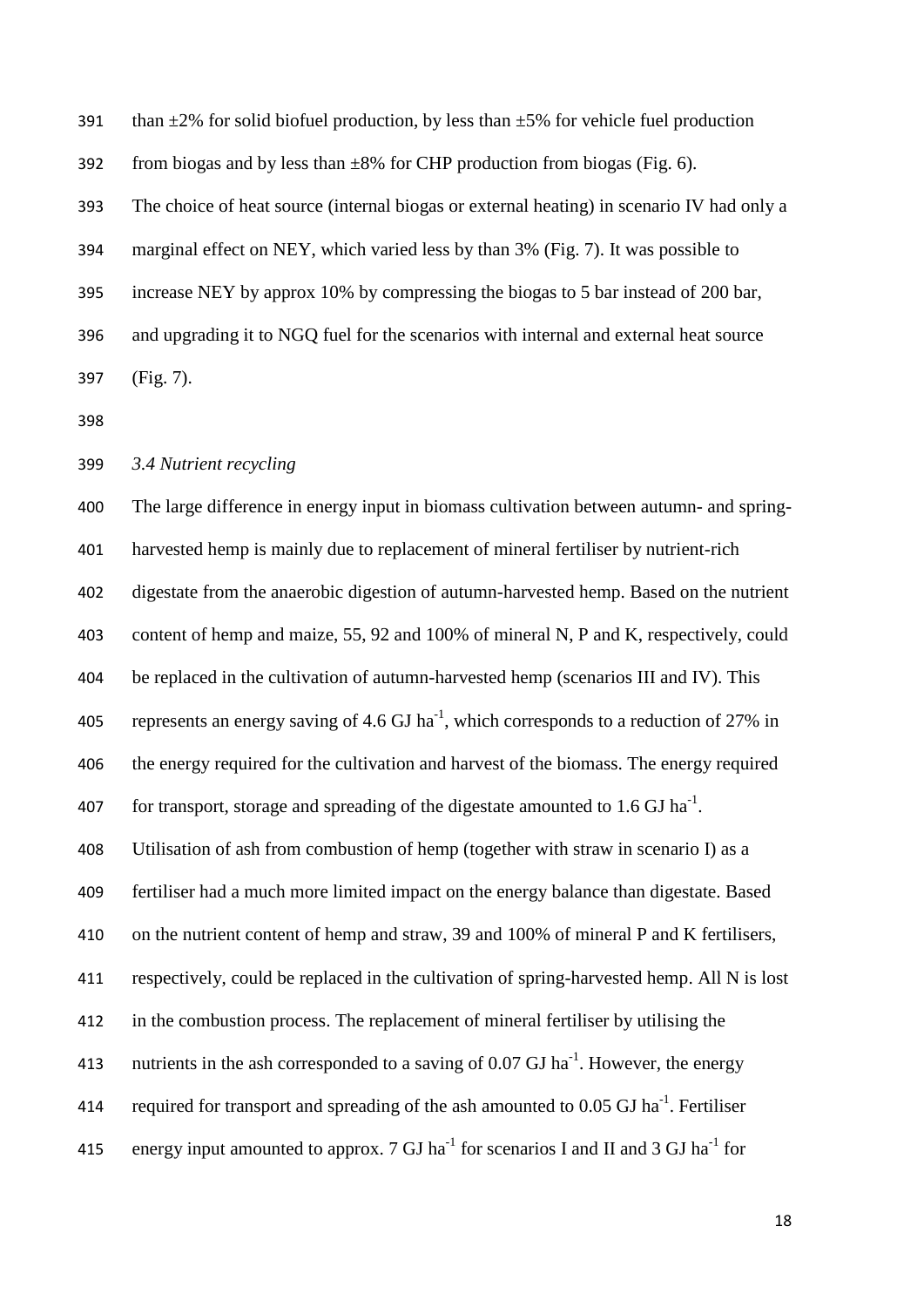- scenarios III and IV. This corresponded to 48, 43, 20 and 11% of the total energy input
- in scenarios I to IV, respectively.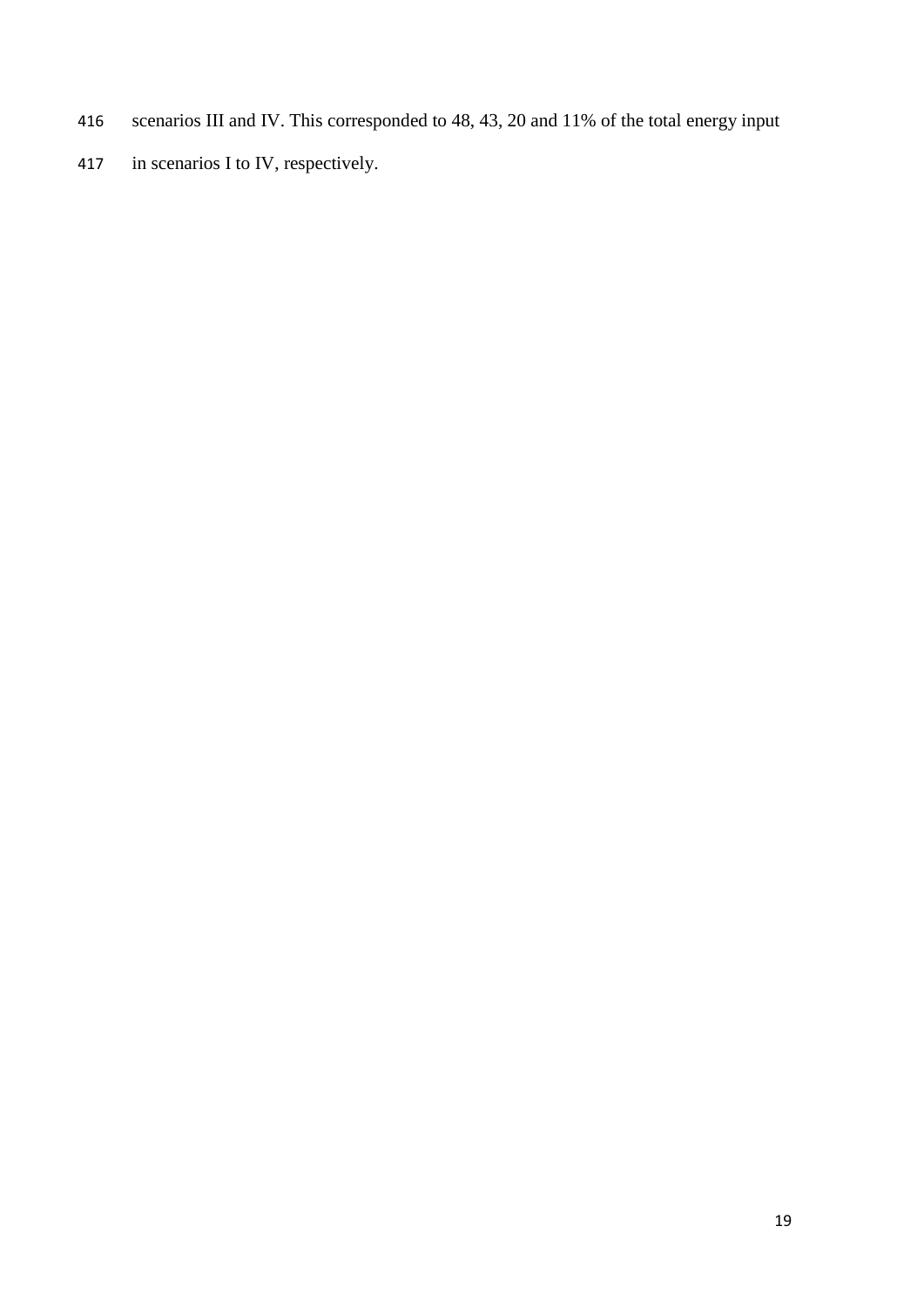| 418 |               | References for Fig. 8. |
|-----|---------------|------------------------|
| 419 |               |                        |
| 420 | R1            | [8]                    |
| 421 | $\mathbf{R}2$ | [45]                   |
| 422 | R3            | [55]                   |
| 423 | R4            | [56]                   |
| 424 | R5            | [57]                   |
| 425 | R6            | [58]                   |
| 426 | R7            | [40]                   |
| 427 | R8            | [59]                   |
| 428 | R9            | [24]                   |
| 429 |               |                        |
| 430 |               |                        |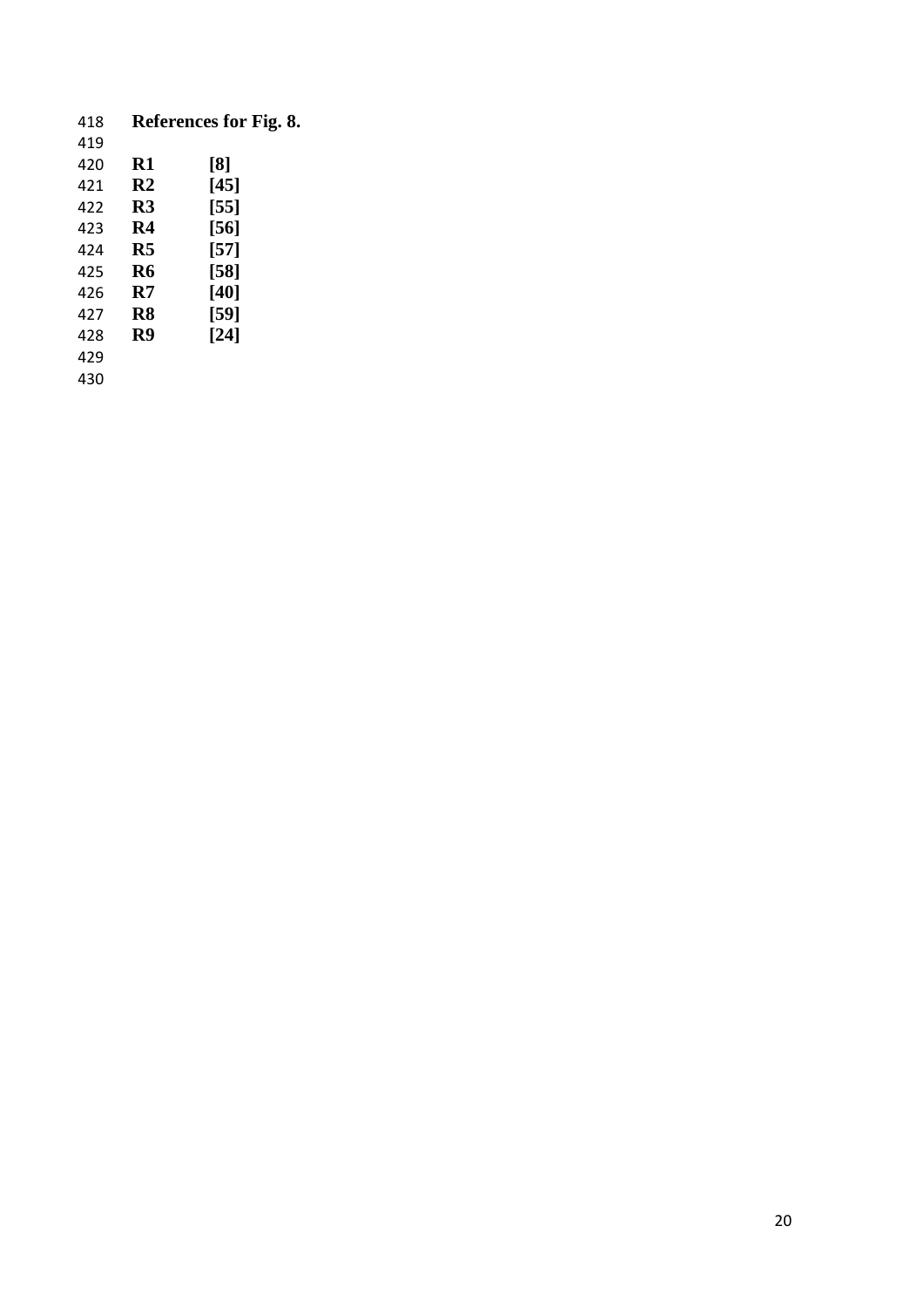#### **4 Discussion**

#### *4.1 Comparison with other biomass sources*

 A comparison of the net energy yield per hectare of hemp with that of other biomass sources based on published data is shown in Fig. 8. The biomass DM yield per hectare of hemp in the base scenario is rather conservative. Furthermore, hemp is a relatively new energy crop with great potential for yield improvements and yields 31% above the base scenario (3-year average) for both autumn and spring harvest have been reported on good soils [\[18\]](#page-30-3). Therefore, in addition to the base scenario, the subscenario with biomass DM yield increased by 30% is shown (Fig. 8). As harvested biomass in intermediate storage, hemp had similar NEY to other whole crop silages, e.g. from maize and wheat and similar to sugar beet according to a comparison based on the energy content of the harvested biomass (Fig. 8, top). Sugar beet including tops had 24% higher NEY than hemp in the base scenario and a similar NEY to hemp with hemp biomass DM yields increased by 30%. Furthermore, since sugar beet requires about 70% higher energy input in biomass production, its energy 446 R<sub>O/I</sub> is about 40% lower than that of hemp in the base scenario [\[8\]](#page-29-5). The NEY of ley crops seems rather low in comparison, but was based on 5-year average yields [\[8\]](#page-29-5). These are relatively low compared with those in highly intensive cultivation due to a high proportion of lower-yielding organic cultivation and to partly less intensive cultivation techniques [\[31\]](#page-30-16). For solid biofuel production, hemp biomass NEY was substantially lower than that of perennial energy crops such as miscanthus or willow, and even that of whole-crop rye (Fig. 8, top). Hemp has a similar biomass NEY to reed canary grass (Fig. 8, top), which is reflected in similar heat and CHP production of these two crops (Fig. 8, centre).

455 Production of electricity only, i.e. not CHP, from hemp is relatively inefficient with  $R_{Q/I}$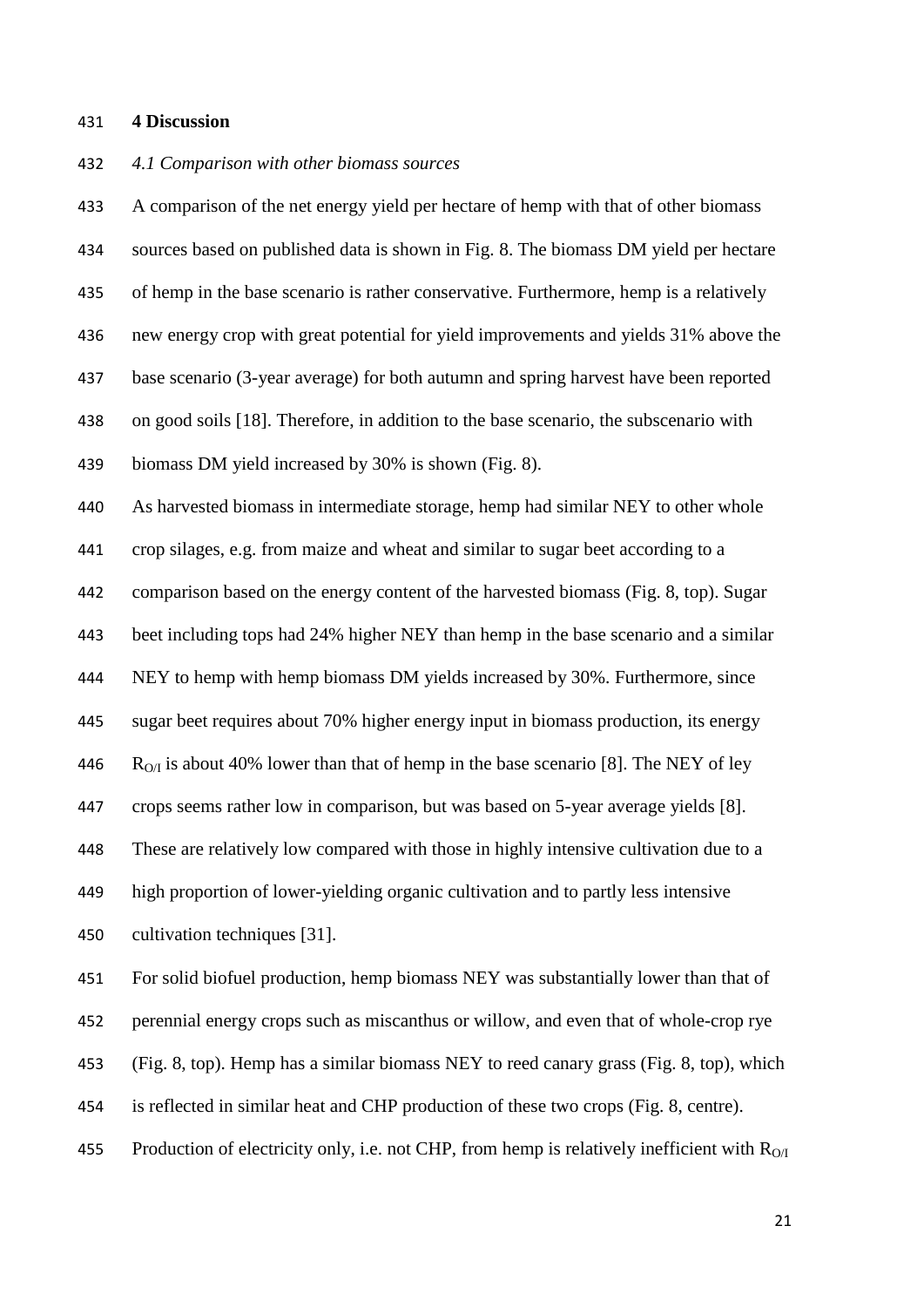only 2.6 (Fig. 8, centre). Even if the NEY of willow were recalculated for a comparable electric efficiency [\[56\]](#page-31-19) and a comparable biomass DM yield (not shown) [\[57\]](#page-31-20) as in the present study, it would still be about twice that of hemp (not shown). Production of raw biogas from hemp has similar NEY to that of ley crops, while maize has about twice the NEY of hemp (Fig. 8, bottom), mostly due to higher specific methane yield [\[59\]](#page-32-0). These results are reflected again in electricity and vehicle fuel production from biogas (upgraded) for these crops. Miscanthus and willow grown in Denmark and southern Sweden have a higher biomass yield, while their methane potential is similar to that of hemp (not shown), resulting in 43 and 28% higher NEY, respectively (Fig. 8, bottom). With a 30% increase in biomass yield, hemp has a similar NEY to miscanthus and willow, while maize still has 50% higher NEY. Generally for all biomass sources, electricity production from biogas has a relatively low NEY due to the double conversion biomass to biogas and biogas to electricity. The NEY could be improved if the heat from power generation were used for heating purposes, i.e. in residential or commercial heating by employing combined heat and power (CHP) production. Hemp in the present study had similar NEY to triticale and 18, 29 and 46% lower NEY than rye, barley and maize, respectively (Fig. 8, bottom). Another study has found a lower NEY for hemp, due to lower energy output [\[24\]](#page-30-9). For the production of upgraded biogas, sugar beet has a substantially higher NEY than hemp, mainly due to much higher methane potential. However, since energy inputs for 476 utilisation of sugar beet are substantially higher than those of hemp, the  $R_{O/I}$  is similar to that of hemp. Comparison of the data from the present study to that from other studies also shows that

479 the production and conversion models employed for calculating the energy balance can differ substantially, the two most variable parameters being the biomass DM yield (e.g.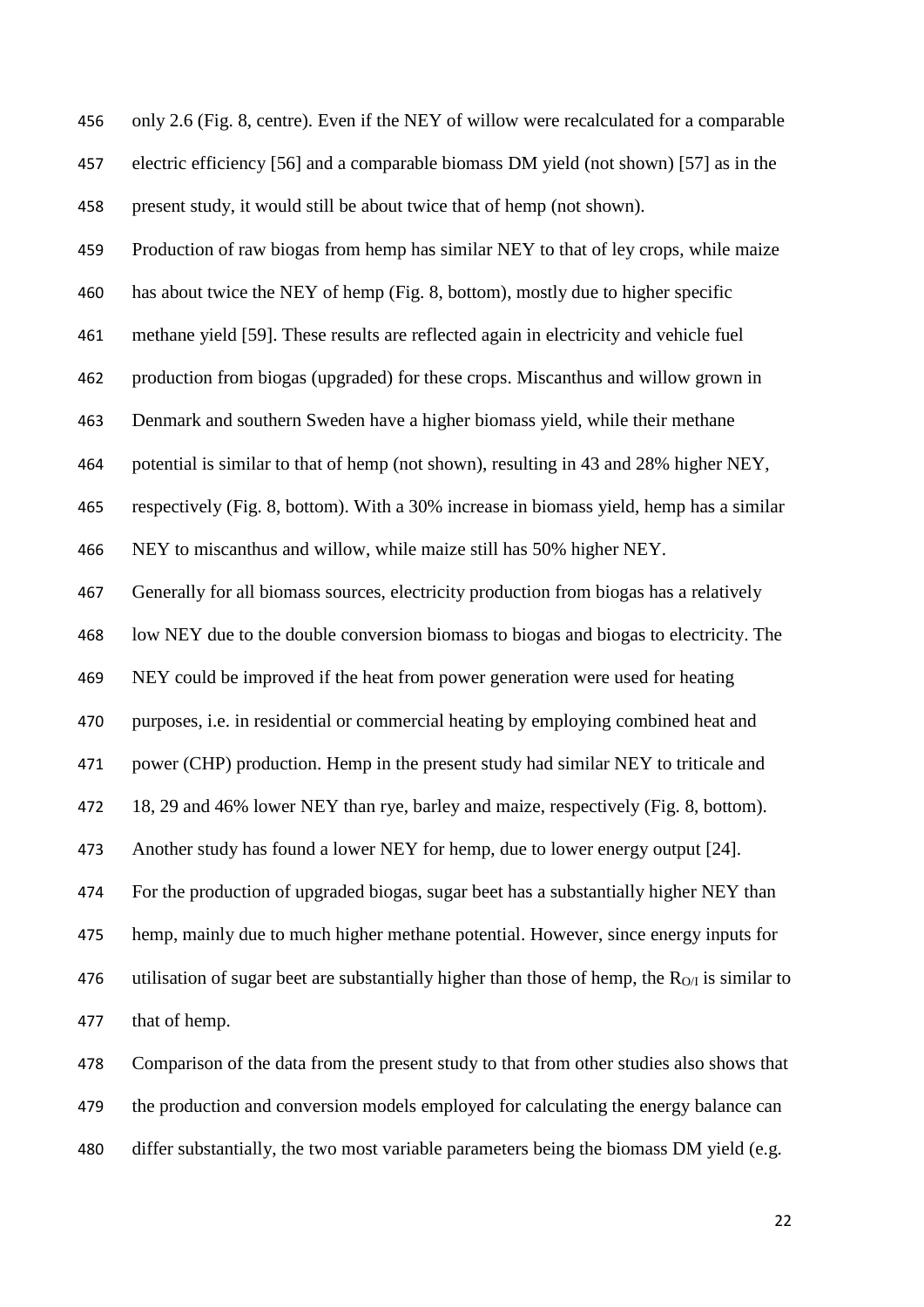due to fertilisation, climate and soil conditions) and the conversion efficiency (e.g. due to methane potential, thermal/electrical efficiencies of the technology of choice). For example, it is often unclear whether dry matter yields are based on experimental data or data on commercial production, i.e. accounting for field and harvest losses. A comparison of this kind therefore needs to bear in mind the variability of assumptions upon which the investigated scenarios are based.

## *4.2 Energy-efficient utilisation of hemp biomass*

 Hemp biomass can be utilised in many different ways for energy purposes. However, the four scenarios investigated in the present study exhibited large differences in conversion efficiency, energy output and NEY. When directly comparing the outcome of the scenarios, it should be noted that energy products of different energy quality were compared. Higher quality energy products often require higher energy inputs and have more conversion steps where losses occur, as well as lower conversion efficiencies. For example, biogas vehicle fuel has a high energy density and can be stored with minimal losses. In contrast, heat can be generated with high conversion efficiency, but utilisation is restricted to short-term use in stationary installations (e.g. a district heating grid). However, the direct comparison of energy products derived from the same biomass source can show the best alternative utilisation pathway in a specific situation. Just as for many other energy crops, utilisation of hemp has not yet been implemented on a large scale. This study shows examples of how relatively small cultivation areas of hemp can be utilised for production of renewable energy products, e.g. briquette production. However, large-scale hemp biomass utilisation can be implemented with the hemp acting as co-substrate for biogas production or co-fired solid biofuel.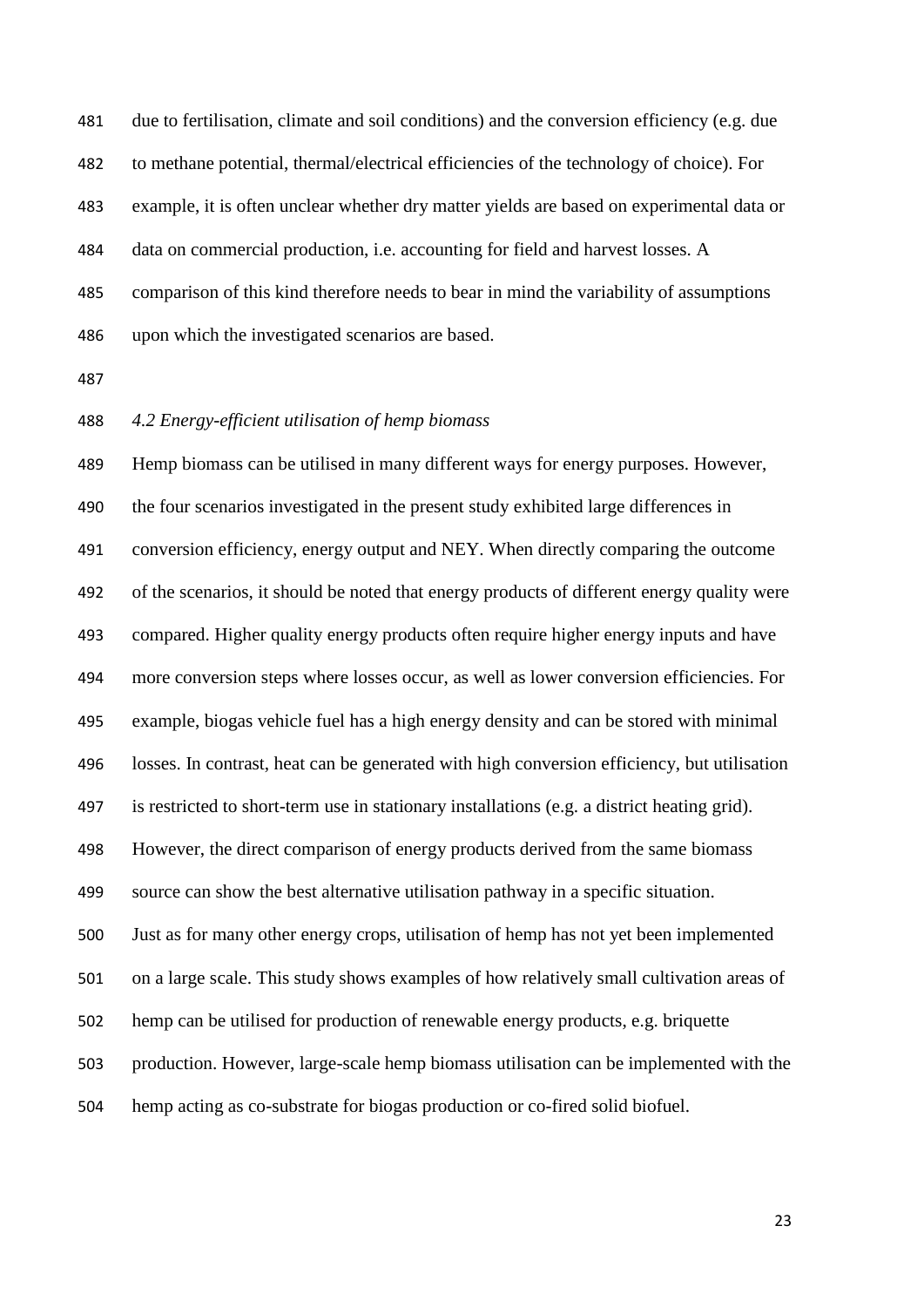The most efficient energy conversion is from hemp biomass to heat and power by combustion, e.g. of bales (scenario I). This is in agreement with a review of findings 507 that puts the highest energy yields at  $170-230$  GJ ha<sup>-1</sup> [\[60\]](#page-32-1). A 30% increase in the biomass DM yield of hemp would result in hemp being just above the upper limit, i.e. in a very competitive spot, together with most perennial crops.

 Since heat has a low energy quality, this option is only viable where heat can be utilised in adequate amounts, e.g. in large-scale biomass CHP plants which are common in Denmark (straw-fired) and Sweden (wood fuel-fired) [\[27,](#page-30-12) [36,](#page-31-0) [61,](#page-32-2) [62\]](#page-32-3). The highest energy quality is found in biogas vehicle fuel, which in this study has approx. 30% lower energy output per hectare than CHP from biomass. This option also had the highest energy input of all four scenarios. The option with the lowest conversion efficiency and the lowest energy output and NEY is CHP from biogas. This option only makes sense for wet biomass sources where combustion is not an option, e.g. manure or food wastes, but not for dedicated energy crops such as hemp or maize. Nonetheless, electricity from biogas has become more common in Germany, where feed-in tariffs render this option economically attractive, even though the combustion heat is often only used for electricity production, i.e. the heat energy in the exhaust gases is not used for heating purposes.

 Bioethanol production from hemp was not investigated in the present study, since this is an option with very high energy inputs [\[60\]](#page-32-1). Energy yields from combined bioethanol production from hemp and biogas production from the stillage are only marginally higher than that of direct biogas production from the same biomass [\[63\]](#page-32-4), indicating that an additional conversion process for bioethanol production seems to be rather

inefficient.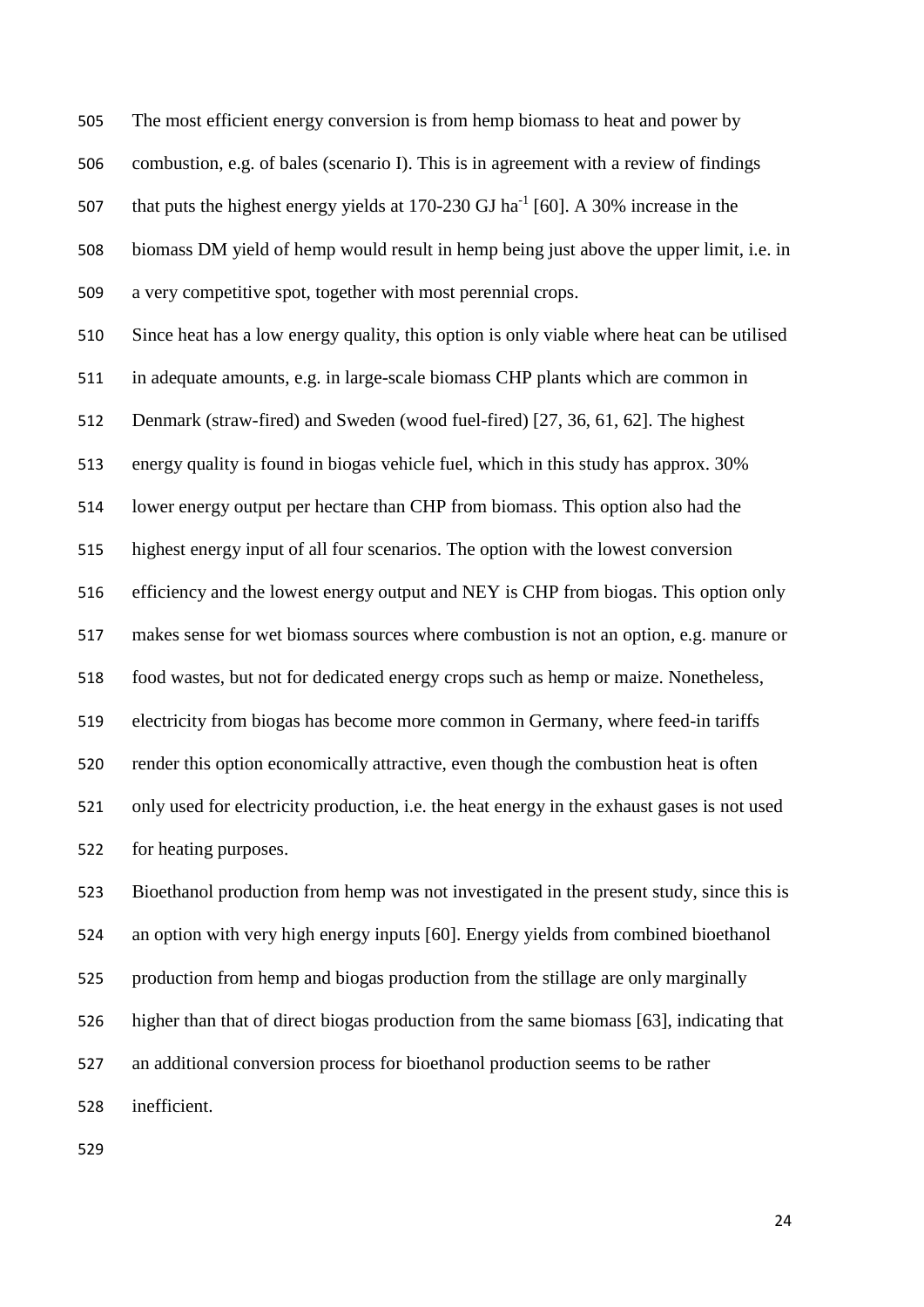#### *4.3 Importance of nutrient recycling*

 Replacement of mineral fertiliser by digestate corresponded to a saving of 4.4% of the energy content of the biogas produced, including the energy inputs for storage, transport and spreading of the digestate. This confirms earlier findings (2-8%) [\[40\]](#page-31-4). Ash recycling resulted in minor replacement of mineral fertiliser. In addition, ash utilisation as a fertiliser required a similar amount of energy, making this option less interesting from an energy balance point of view. However, in light of future phosphorus deposit depletion [\[64\]](#page-32-5), recycling of ash is an important tool for closing nutrient cycles [\[65\]](#page-32-6). It has been shown that less than 100% of recycled nutrients are available to plants directly when spread on the field [\[60\]](#page-32-1). The present study did not address this issue, based on the assumption that fractions of nutrients (e.g. of P, K) not available to plants would replenish soil nutrient pools in the long-term. The content of micronutrients and organically-bound macronutrients (N, P, K) was also not accounted for in the present study, but potentially leads to a long-term fertilisation effect. These findings support the concept that nutrient recycling can be important for the overall energy sustainability of biofuels from agricultural energy crops [\[60\]](#page-32-1). The present study employed the concept of recycling the same amount of nutrients (minus losses) as were removed with the biomass from the same area of land. This was done irrespective of potential national and regional restrictions as may apply for the utilisation of digestate and ash in agriculture, based on e.g. content of nutrients and heavy metals [\[66\]](#page-32-7). Although a detailed discussion of this topic was outside the scope of this paper, its importance for maintaining a healthy basis for agriculture must be

recognised.

*4.4 Potential future hemp energy yield improvements*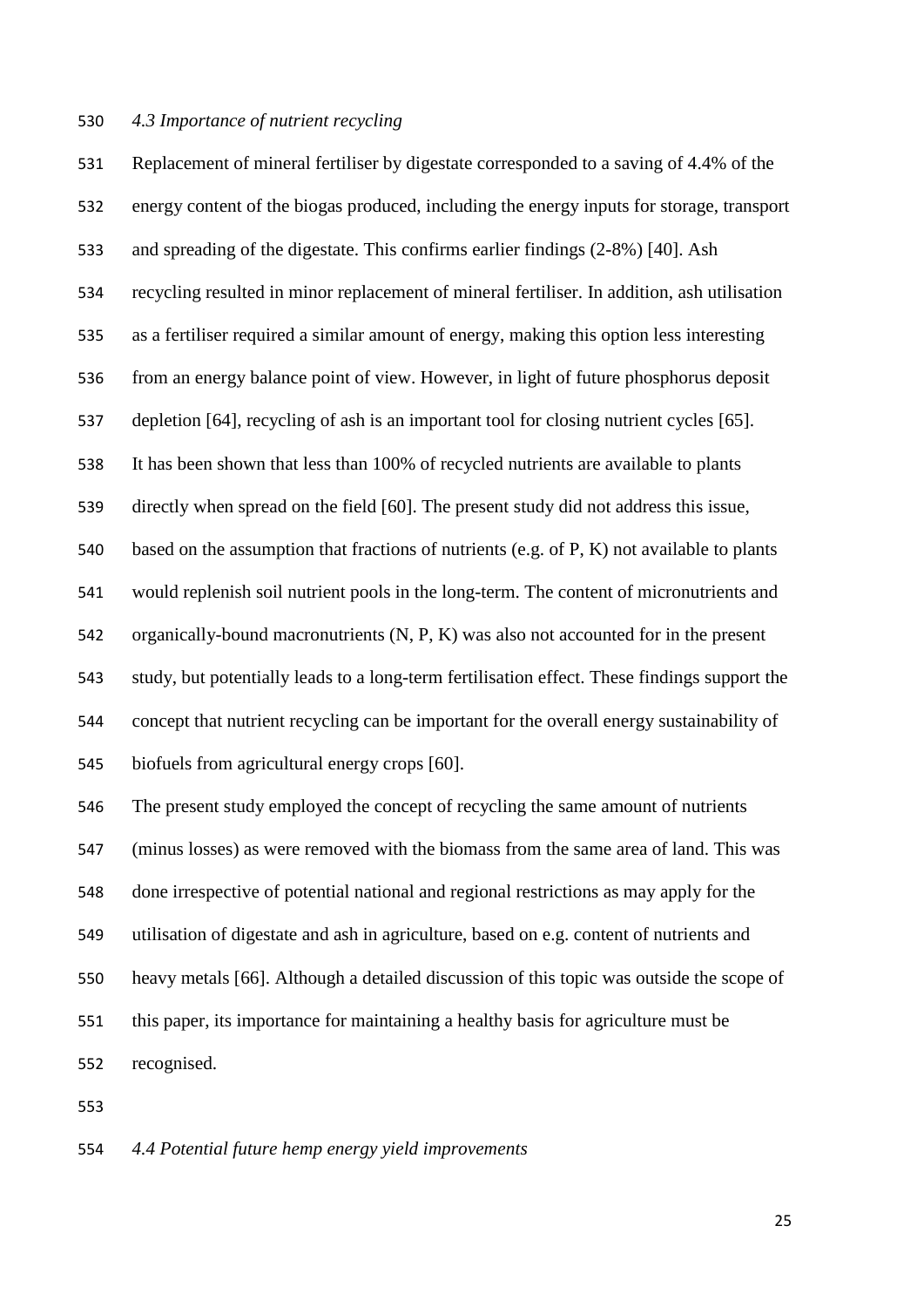Use of hemp as an energy crop started only recently with the establishment of new cultivars with low THC content and the corresponding lifting of the ban on hemp cultivation that existed in many European countries until the early 1990s [\[19\]](#page-30-4). Therefore, hemp has been developed little as an industrial crop over the past decades [\[19\]](#page-30-4). In comparison to well-established (food) crops, hemp has great potential for improvement, e.g. increased biomass yields or conversion efficiencies. Improvements in harvesting technology could reduce harvesting losses, especially in spring harvesting of dry hemp [\[67\]](#page-32-8).

 The low energy conversion efficiency from hemp biomass to biogas may indicate that NEY can be increased by pretreatment of hemp biomass prior to anaerobic digestion, e.g. grinding or steam explosion [\[63\]](#page-32-4). Combined steam and enzyme pretreatment of biomass prior to anaerobic digestion could improve the methane potential of hemp by more than 25% [\[63\]](#page-32-4). Hydrolysis of maize and rye biomass with subsequent parallel biogas and combustion processes resulted in around 7-13% more energy output, although energy input requirements were 4-5 times higher than when biomass was only digested anaerobically [\[68\]](#page-32-9). Energy input for production of hemp biomass for both solid biofuel and biogas purposes is relatively low, situated together with maize at the lower end of the range for annual whole-crop plants [\[60\]](#page-32-1). Only perennial energy crops require less average annual energy input over the life-time of the plantations. [\[60\]](#page-32-1).

# *4.5 Environmental impact*

 The change in energy source for heating the biogas process in the vehicle fuel option did not have a significant influence on NEY. However, the choice of external heat source may have significant environmental effects. There is probably also a profound economic effect, since heating fuels of lower energy quality (e.g. wood chips, straw or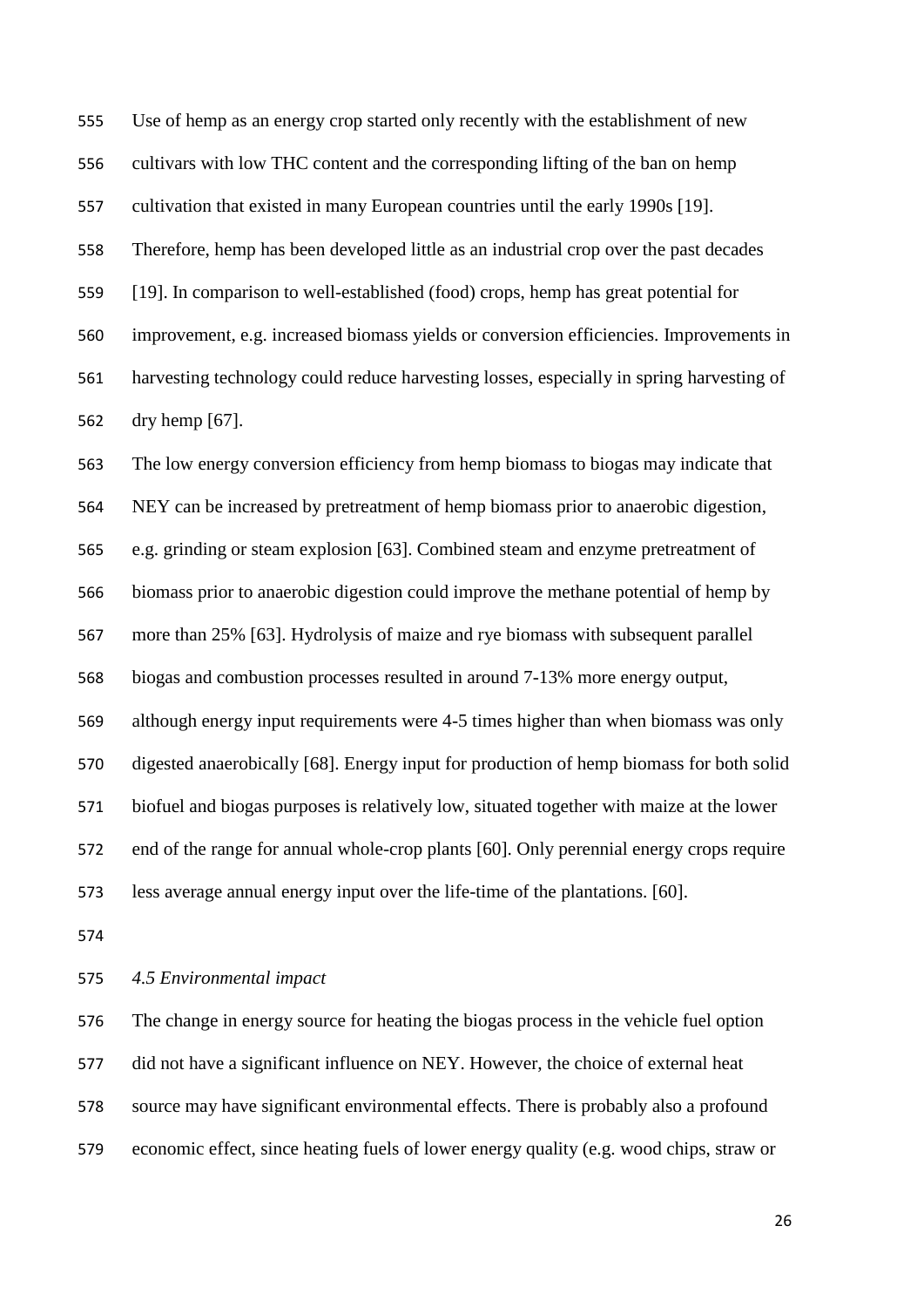other agricultural residues) could be used for heating the biogas fermenter and about 5% more biogas could be upgraded to vehicle fuel. All scenarios examined here were characterised by high fossil energy input ratios. Fossil diesel accounted for more than 25% of the total energy input in all scenarios. In an environmental analysis, a change of fuel to renewable sources could potentially improve the carbon dioxide balance considerably.

Based on the energy balance for each scenario, the environmental influence of the

energy utilisation of hemp can be evaluated, e.g. in a life cycle assessment (LCA).

LCAs have been reported for the production of hemp biomass [\[23\]](#page-30-8), biodiesel [\[25\]](#page-30-10) and

electricity from hemp-derived biogas [\[24\]](#page-30-9). However, LCAs for other options such as

large-scale combustion for CHP, heat from hemp briquettes or vehicle fuel from hemp-

derived biogas are lacking.

### *4.6 Competitiveness of hemp*

Hemp can become an interesting crop where other energy crops cannot be cultivated

economically (e.g. maize, sugar beet and miscanthus further north in Sweden and other

Nordic countries) or where an annual crop is preferred (e.g. to perennial willow,

miscanthus or reed canary grass). Due to its advantages in the crop rotation (good weed

competition) and marginal pesticide requirements, hemp can also be an interesting crop

in organic farming.

Hemp as an energy crop can compete with other energy crops in a number of

applications. For solid biofuel production, perennial energy crops, such as willow,

miscanthus and reed canary grass, are the main competitors of agricultural origin.

Willow and miscanthus have a substantially higher NEY than hemp, but are grown in

perennial cultivation systems, binding farmers to the crop over approx. 10-20 years. To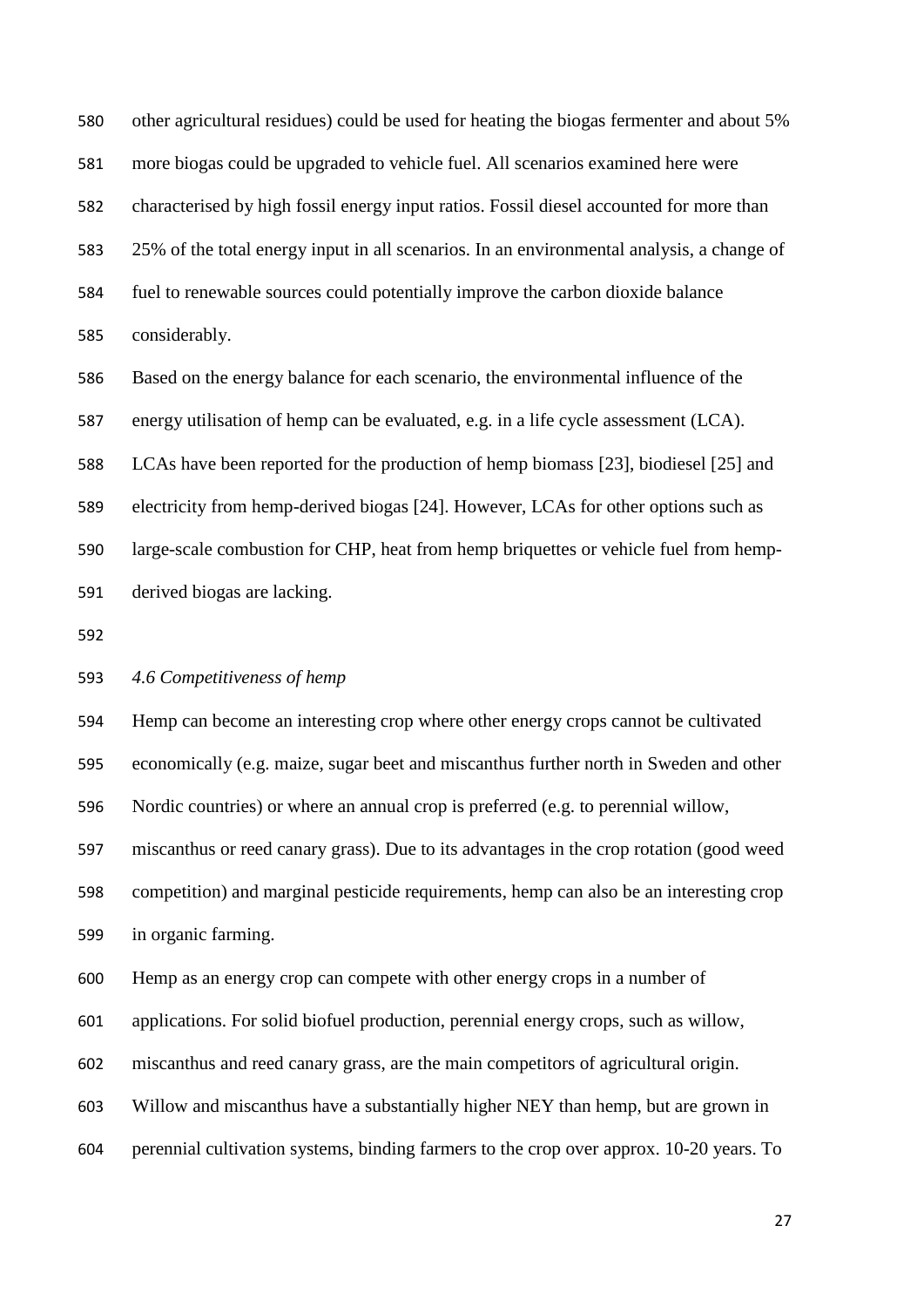achieve a similarly high NEY for hemp, above-average biomass DM yields are required and have been demonstrated on good soils [\[18\]](#page-30-3).

 For biogas production, maize and sugar beet are the main competitors. Maize and sugar beet have often a similar or slightly higher biomass yield than hemp, but a substantially higher methane potential [\[46,](#page-31-8) [69\]](#page-32-10). However, energy inputs for utilisation of sugar beet 610 as biogas substrate are high, resulting in similar  $R_{O/I}$  to hemp. With increasing latitude of the cultivation site, the growing season becomes shorter and colder, which decreases 612 the DM yield of maize  $(C_4$ -plant) faster than that of hemp  $(C_3$ -plant) [\[70\]](#page-32-11). This is reflected in commercial production in Sweden, where maize and sugar beet are grown 614 up to latitudes of  $60^{\circ}$  N [\[1,](#page-29-0) [70\]](#page-32-11). Hemp can be grown even further north with good biomass yields [\[71\]](#page-32-12).

### **5 Conclusions**

 Hemp has high biomass DM and good net energy yields per hectare. Furthermore, hemp has good energy output-to-input ratios and is therefore an above-average energy crop. The combustion scenarios had the highest net energy yields and energy output-to-input ratios. The biogas scenarios suffer from higher energy inputs and lower conversion efficiencies but give higher quality products, i.e. electricity and vehicle fuel. Hemp can be the best choice of crop under specific conditions and for certain applications. Advantages over other energy crops are also found outside the energy balance, e.g. low pesticide requirements, good weed competition and in crop rotations (annual cultivation). Future improvements of hemp biomass and energy yields may strengthen its competitive position against maize and sugar beet for biogas production and against perennial energy crops for solid biofuel production.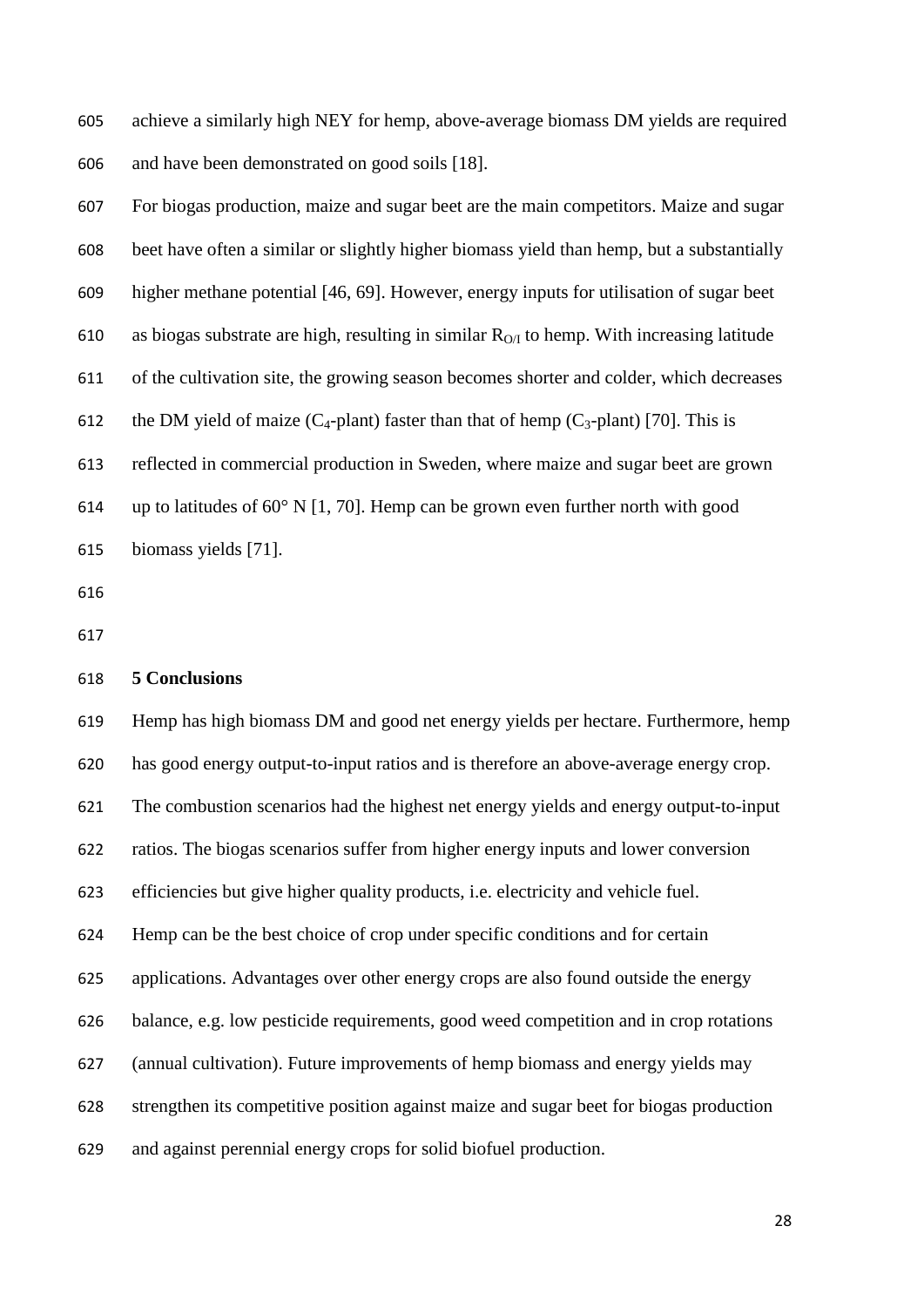# **6 Role of Funding Source**

- This study was financially supported by Partnership Alnarp at the Swedish University
- of Agricultural Sciences, Environmental Fund of Region Skåne and Lunds Energi AB.
- These funding sources did not have any involvement in study design, analysis and
- interpretation of data, writing of this paper or the decision to submit the paper for
- publication.
- 

# <span id="page-29-13"></span>**References**

- <span id="page-29-0"></span> [1] Börjesson P. Bioenergi från jordbruket – en växande resurs. Stockholm, Sweden: Jordbruksdepartementet - Statens Offentliga Utredningar; 2007. 496 p. [2] EEA. Estimating the environmentally compatible bioenergy potential from agriculture.
- Copenhagen, Denmark: European Environment Agency; 2007. 138 p.
- [3] Hoogwijk M, Faaij A, Eickhout B, de Vries B, Turkenburg W. Potential of biomass
- energy out to 2100, for four IPCC SRES land-use scenarios. Biomass Bioenerg; 2005; 29:225-57.
- <span id="page-29-1"></span>[4] Scharlemann JPW, Laurance WF. How green are biofuels? Science; 2008;
- <span id="page-29-12"></span>319(5859):43-4.
- <span id="page-29-2"></span>647 [5] Crutzen PJ, Mosier AR, Smith KA, Winiwarter W. N<sub>2</sub>O release from agro-biofuel production negates global warming reduction by replacing fossil fuels. Atmos Chem Phys; 2008; 8:389-95.
- <span id="page-29-3"></span>[6] Zah R, Böni H, Gauch M, Hischier R, Lehmann M, Wägner P. Ökobilanz von
- <span id="page-29-14"></span> Energieprodukten - Ökologische Bewertung von Biotreibstoffen. St Gallen, Switzerland: Empa; 2007. 161 p.
- <span id="page-29-4"></span> [7] Börjesson P. Good or bad bioethanol from a greenhouse gas perspective – What determines this? Appl Energy; 2009; 86(5):589-94.
- <span id="page-29-5"></span> [8] Börjesson P, Tufvesson LM. Agricultural crop-based biofuels - resource efficiency and environmental performance including direct land use changes. J Cleaner Prod; 2011; 19(2- 3):108-20.
- <span id="page-29-6"></span> [9] Moerschner J, Gerowitt B. 6. Direct and indirect energy use in arable farming-an example on winter wheat in Northern Germany. In: Weidema BP, Meeusen MJG, editors. Agricultural data for Life Cycle Assessments. The Hague, The Netherlands: Agricultural Economics Research Institute (LEI); 2000, p. 91-104
- <span id="page-29-7"></span> [10] Pimentel D. Ethanol fuels: energy balance, economics, and environmental impacts are negative. Nat Resour Res; 2003; 12(2):127-34.
- <span id="page-29-8"></span> [11] Börjesson P. Energy analysis of biomass production and transportation. Biomass Bioenerg; 1996; 11(4):305-18.
- <span id="page-29-9"></span> [12] Janulis P. Reduction of energy consumption in biodiesel fuel life cycle. Renew Energy; 2004; 29(6):861-71.
- <span id="page-29-10"></span>[13] Bernesson S. Hampa till bränsle, fiber och olja. Köping, Sweden: Sveriges
- Energiföreningars Riksorganisation (SERO); 2006. 56 p.
- <span id="page-29-11"></span> [14] Sundberg M, Westlin H. Hampa som bränsleråvara. Uppsala, Sweden: JTI Institutet för jordbruks- och miljöteknik; 2005. 32 p.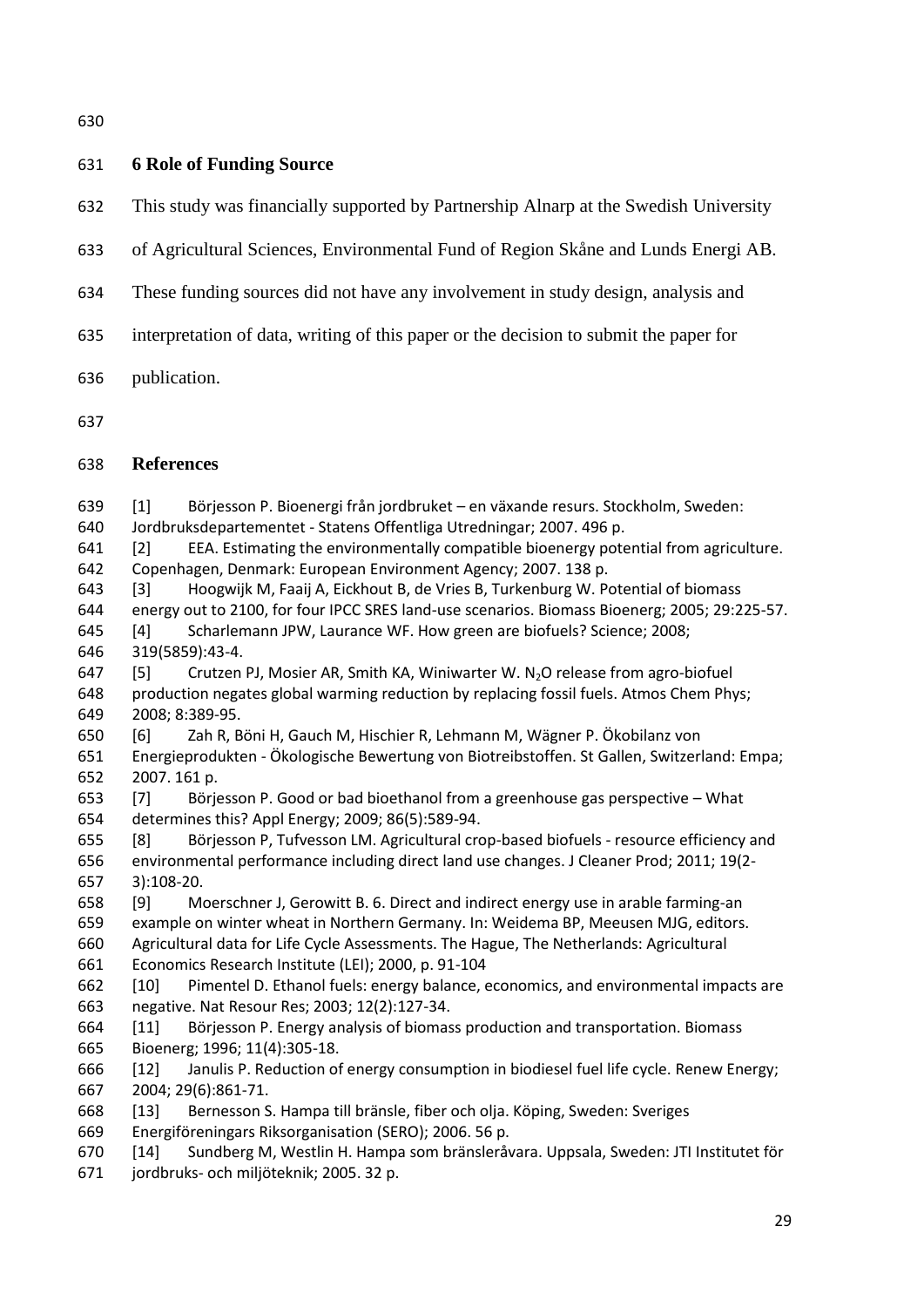<span id="page-30-25"></span><span id="page-30-24"></span><span id="page-30-23"></span><span id="page-30-22"></span><span id="page-30-21"></span><span id="page-30-20"></span><span id="page-30-19"></span><span id="page-30-18"></span><span id="page-30-17"></span><span id="page-30-16"></span><span id="page-30-15"></span><span id="page-30-14"></span><span id="page-30-13"></span><span id="page-30-12"></span><span id="page-30-11"></span><span id="page-30-10"></span><span id="page-30-9"></span><span id="page-30-8"></span><span id="page-30-7"></span><span id="page-30-6"></span><span id="page-30-5"></span><span id="page-30-4"></span><span id="page-30-3"></span><span id="page-30-2"></span><span id="page-30-1"></span><span id="page-30-0"></span> [15] Mattsson JE. Affärsutveckling - Närodlade stråbränslen till kraftvärmeverk. Alnarp, Sweden: Swedish University of Agricultural Sciences (SLU); 2006. 98 p. [16] Kreuger E, Prade T, Escobar F, Svensson S-E, Englund J-E, Björnsson L. Anaerobic digestion of industrial hemp–Effect of harvest time on methane energy yield per hectare. Biomass Bioenerg; 2011; 35(2):893-900. [17] Sipos B, Kreuger E, Svensson S-E, Rézcey K, Björnsson L, Zacchi G. Steam pretreatment of dry and ensiled industrial hemp for ethanol production. Biomass Bioenerg; 2010; 34(12):1721-31. [18] Prade T, Svensson S-E, Andersson A, Mattsson JE. Biomass and energy yield of industrial hemp grown for biogas and solid fuel. Biomass Bioenerg; 2011; 35(7):3040-9. [19] Bocsa I, Karus M. The Cultivation of Hemp: botany, varieties, cultivation and harvesting. Sebastopol, USA: Hemptech; 1998. 184 p. [20] Lotz LAP, Groeneveld RMW, Habekotte B, Oene H. Reduction of growth and reproduction of Cyperus esculentus by specific crops. Weed Res; 1991; 31(3):153-60. [21] Pimentel D. Handbook of energy utilization in agriculture. Boca Raton, USA: CRC Press, Inc.; 1980. 475 p. [22] Forsberg M, Sundberg M, Westlin H. Småskalig brikettering av hampa. Uppsala, Sweden: JTI Institutet för jordbruks- och miljöteknik; 2006. 34 p. [23] van der Werf HMG. Life cycle analysis of field production of fibre hemp, the effect of production practices on environmental impacts. Euphytica; 2004; 140(1):13-23. [24] Plöchl M, Heiermann M, Linke B, Schelle H. Biogas Crops – Part II: Balance of Greenhouse Gas Emissions and Energy from Using Field Crops for Anaerobic Digestion. Agric Eng Int: CIGR; 2009; XI:1-11. [25] Casas XA, Rieradevall i Pons J. Environmental analysis of the energy use of hemp– analysis of the comparative life cycle: diesel oil vs. hemp–diesel. Int J Agric Res Gov Ecol; 2005; 4(2):133-9. [26] González-García S, Hospido A, Moreira MT, Feijoo G. Life Cycle Environmental Analysis of Hemp Production for Non-wood Pulp, In: 3rd International Conference on Life Cycle Management; 2007; Zürich, Switzerland. p. 1-6 [27] Hinge J. Elaboration of a Platform for Increasing Straw Combustion in Sweden, based on Danish Experiences. Stockholm, Sweden: Värmeforsk; 2009. 80 p. [28] Bioenergiportalen. Hampa i Gudhem. [http://www.bioenergiportalen.se/?p=1561&pt=7.](http://www.bioenergiportalen.se/?p=1561&pt=7) Uppsala, Sweden: JTI; 2007, accessed 2011- 06-10 [29] Schüsseler P. Bedeutung des Sektors Biogas im Rahmen der Erneuerbaren Energien, In: Institut für Landtechnik und Tierhaltung F-W, Germany. Internationale Wissenschaftstagung Biogas Science 2009; 2009; Erding, Germany. Bayerische Landesanstalt für Landwirtschaft p. 9- 20 [30] Börjesson P, Mattiasson B. Biogas as a resource-efficient vehicle fuel. Trends Biotechnol; 2008; 26(1):7-13. [31] SCB. Normskördar för skördeområden, län och riket 2009. Jönköping, Sweden: Statistics Sweden; 2009. 66 p. [32] SCB. Yearbook of agricultural statistics 2010. Jönköping, Sweden: Statistics Sweden; 2010. 390 p. [33] SJV. Statistikdatabasen - Genomsnittlig areal (JEU), hektar per företag efter typgrupp/storleksklass. [http://www.jordbruksverket.se/swedishboardofagriculture.4.6621c2fb1231eb917e680002462](http://www.jordbruksverket.se/swedishboardofagriculture.4.6621c2fb1231eb917e680002462.html) [.html.](http://www.jordbruksverket.se/swedishboardofagriculture.4.6621c2fb1231eb917e680002462.html) Jönköping, Sweden: Swedish Board of Agriculture; 2008, accessed 2010-10-18 [34] SJV. Örebro, Sweden. Personal communication. 2010-10-14 [35] Festenstein GN, Lacey J, Skinner FA, Jenkins PA, Pepys J, Lacey J. Self-heating of hay and grain in Dewar flasks and the development of farmer's lung antigens. J Gen Microbiol; 1965; 41(3):389-407.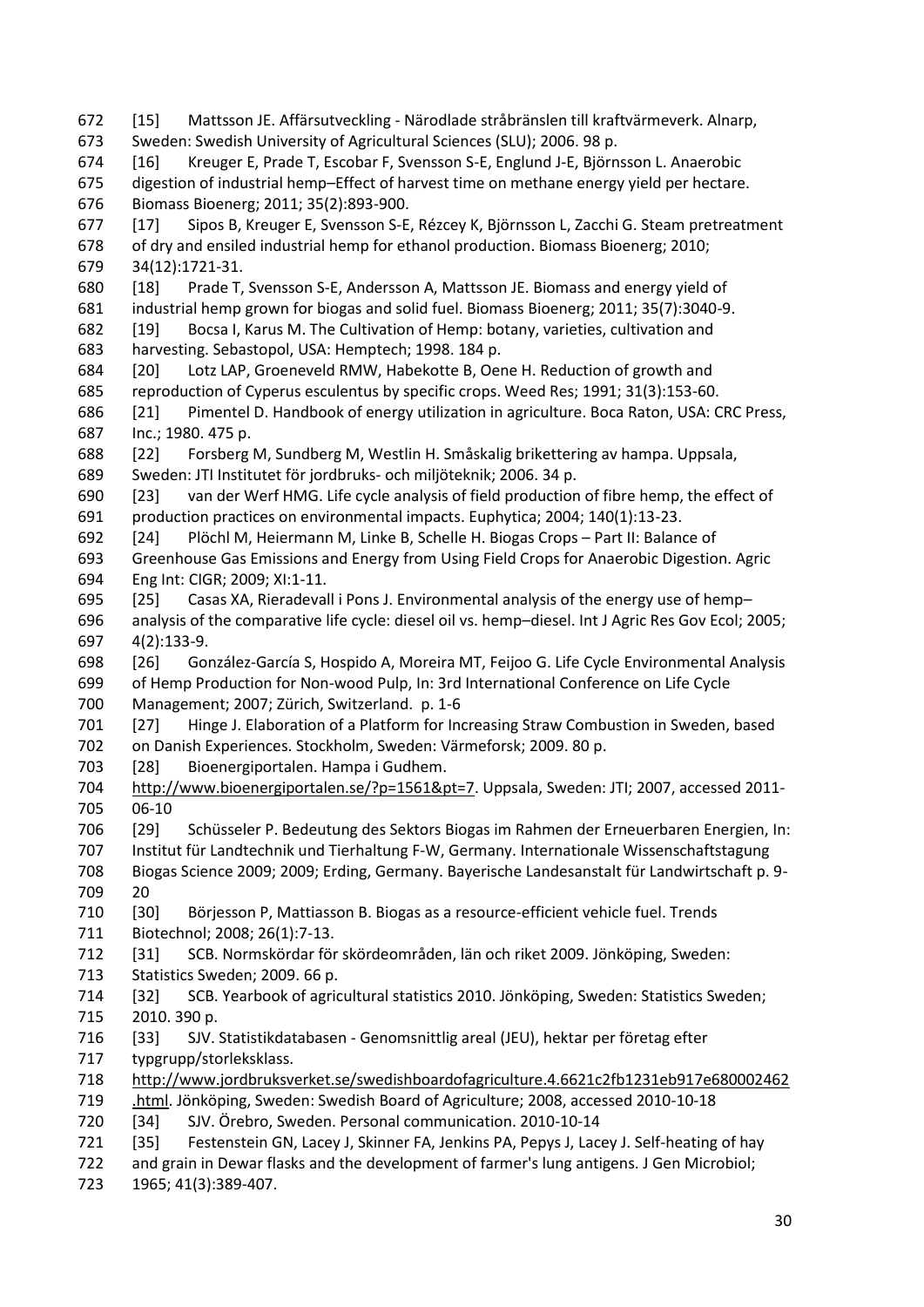<span id="page-31-29"></span><span id="page-31-28"></span><span id="page-31-27"></span><span id="page-31-26"></span><span id="page-31-25"></span><span id="page-31-24"></span><span id="page-31-23"></span><span id="page-31-22"></span><span id="page-31-17"></span><span id="page-31-9"></span><span id="page-31-8"></span><span id="page-31-7"></span><span id="page-31-6"></span><span id="page-31-5"></span><span id="page-31-4"></span><span id="page-31-3"></span><span id="page-31-2"></span><span id="page-31-1"></span><span id="page-31-0"></span> [36] Sander B, Skøtt T. Bioenergy for electricity and heat – experiences from biomass-fired CHP plants in Denmark. Fredericia, Denmark: DONG Energy; 2007. 76 p. [37] Marmolin C, Ugander J, Gruvaeus I, Lundin G. Aska från halm och spannmål - kemisk sammansättning, fysikaliska egenskaper och spridningsteknik. Uppsala, Sweden: JTI - Swedish Institute of Agricultural and Environmental Engineering; 2008. [38] Jonsson S. Hampabriketter[. http://www.gudhemskungsgard.se/prod01.htm.](http://www.gudhemskungsgard.se/prod01.htm) Falköping, Sweden: Gudhems Kungsgård; 2011, accessed 2011-06-29 [39] SEA. Produktion och använding av biogas år 2008. Eskilstuna, Sweden: Swedish Energy Agency; 2010. [40] Berglund M, Börjesson P. Assessment of energy performance in the life-cycle of biogas production. Biomass Bioenerg; 2006; 30(3):254-66. [41] Börjesson P, Berglund M. Miljöanalys av biogassystem. Lund, Sweden: Department of Technology and Society, Lund University; 2003. 79 p. [42] Lantz M, Ekman A, Börjesson P. Systemoptimerad production av fordonsgas. Lund, Sweden: Department of Technology and Society, Lund University; 2009. 110 p. [43] Dalgaard T, Halberg N, Porter JR. A model for fossil energy use in Danish agriculture used to compare organic and conventional farming. Agric Ecosyst Environ; 2001; 87:51-65. [44] Hülsbergen K-J, Feil B, Biermann S, Rathke G-W, Kalk W-D, Diepenbrock W. A method of energy balancing in crop production and its application in a long-term fertilizer trial. Agric Ecosyst Environ; 2001; 86:303-21. [45] Scholz V, Berg W, Kaulfuß P. Energy balance of solid fuels. J Agric Eng Res; 1998; 71:263-72. [46] Achilles A, Achilles W, Brenndörfer M, Einschütz K, Frisch J, Fritzsche S, et al. Betriebsplanung Landwirtschaft 2006/07. Darmstadt, Germany: KTBL; 2006. 672 p. [47] Mikkola HJ, Ahokas J. Indirect energy input of agricultural machinery in bioenergy production. Renew Energy; 2009; 35(1):23-8. [48] Börjesson P. Energianalyser av biobränsleproduktion i svenskt jord- och skogsbruk - idag och kring 2015. Lund, Sweden: Department of Technology and Society, Lund University; 1994. 67 p. [49] Hartmann D, Kaltschmitt M. Electricity generation from solid biomass via co- combustion with coal - Energy and emission balances from a German case study. Biomass Bioenerg; 1999; 16:397-406. [50] Overend RP. The Average Haul Distance and Transportation Work Factors for Biomass Delivered to a Central Plant. Biomass; 1982; 2:75-9. [51] SCB. El-, gas- och fjärrvärmeförsörjningen 2009. Stockholm, Sweden: Statistics Sweden; 2010. 24 p. [52] Börjesson P, Berglund M. Environmental systems analysis of biogas systems - Part I: Fuel-cycle emissions. Biomass Bioenerg; 2006; 30(5):469-85. [53] Benjaminsson J, Nilsson R. Distributionsformer för biogas och naturgas i Sverige. Stockholm, Sweden: Grontmij AB; 2009. 76 p. [54] Energinet.dk. Gas in Denmark. Fredericia, Denmark: Energinet.dk; 2009. 72 p. [55] Börjesson P, Gustavsson L. Regional production and utilization of biomass in Sweden. Energy; 1996; 21(9):747-64. [56] Hagström P. Biomass potential for heat, electricity and vehicle fuel in Sweden. Vol. I. Uppsala, Sweden: Department of Bioenergy, Swedish University of Agricultural Sciences, 2006; 2006. 226 p. [57] Heller MC, Keoleian GA, Volk TA. Life cycle assessment of a willow bioenergy cropping system. Biomass Bioenerg; 2003; 25(2):147-65. [58] Caserini S, Livio S, Giugliano M, Grosso M, Rigamonti L. LCA of domestic and centralized biomass combustion: The case of Lombardy (Italy). Biomass Bioenerg; 2010;

<span id="page-31-21"></span><span id="page-31-20"></span><span id="page-31-19"></span><span id="page-31-18"></span><span id="page-31-16"></span><span id="page-31-15"></span><span id="page-31-14"></span><span id="page-31-13"></span><span id="page-31-12"></span><span id="page-31-11"></span><span id="page-31-10"></span>34(4):474-82.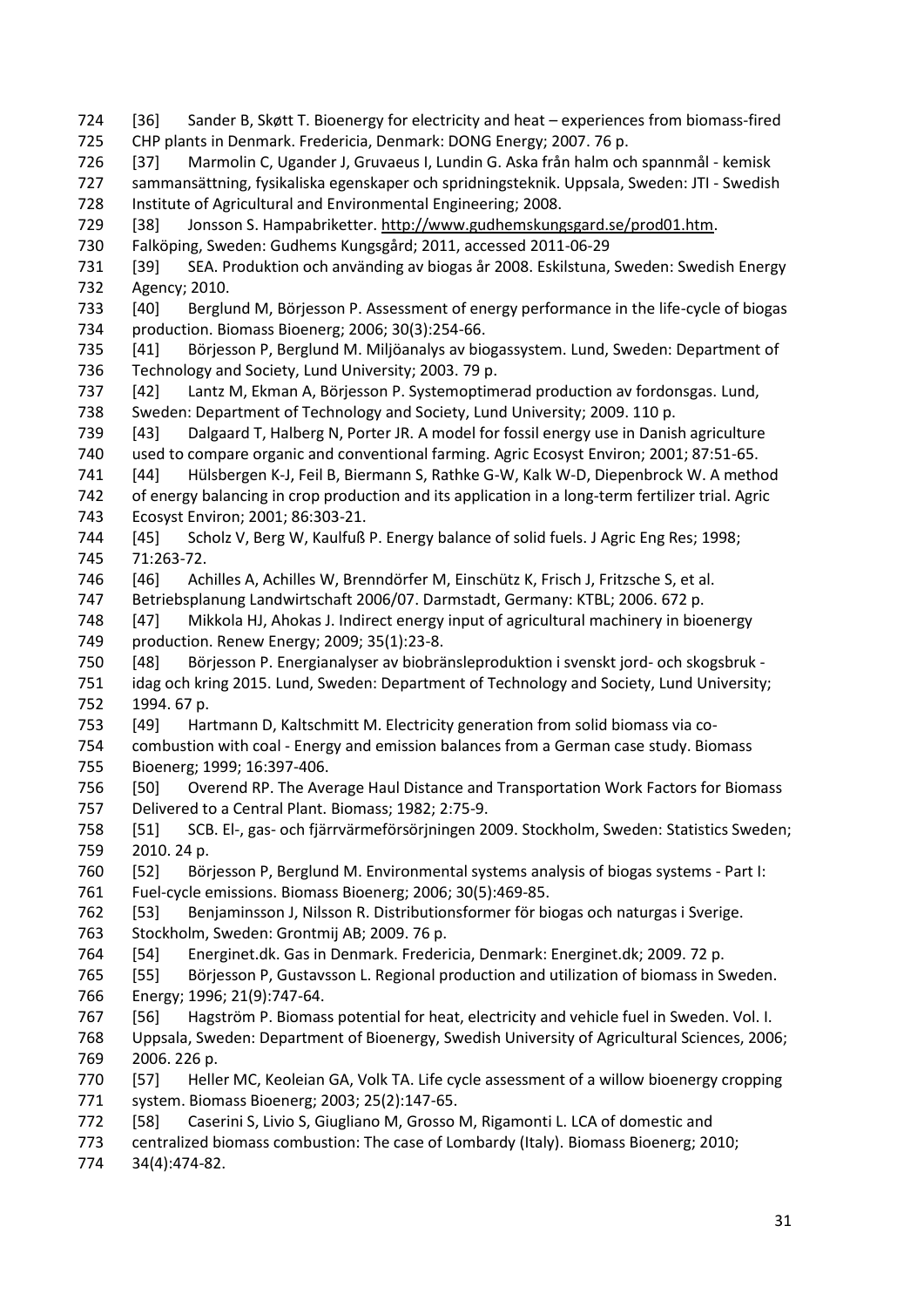<span id="page-32-16"></span><span id="page-32-14"></span><span id="page-32-13"></span><span id="page-32-9"></span><span id="page-32-8"></span><span id="page-32-7"></span><span id="page-32-6"></span><span id="page-32-5"></span><span id="page-32-4"></span><span id="page-32-3"></span><span id="page-32-2"></span><span id="page-32-1"></span><span id="page-32-0"></span> [59] Uellendahl H, Wang G, Moller HB, Jorgensen U, Skiadas IV, Gavala HN, et al. Energy balance and cost-benefit analysis of biogas production from perennial energy crops pretreated by wet oxidation. Water Sci Technol; 2008; 58(9):1841-7. [60] Scholz V, Heiermann M, Kaulfuss P. Sustainability of energy crop cultivation in Central Europe. In: Lichtfouse E, editor. Sociology, Organic Farming, Climate Change and Soil Science Springer; 2010, p. 109-45 [61] Björklund A, Niklasson T, Wahlén M. Biomass in Sweden:: Biomass-fired CHP plant in Eskilstuna. Refocus; 2001; 2(7):14-8. [62] De S, Kaiadi M, Fast M, Assadi M. Development of an artificial neural network model for the steam process of a coal biomass cofired combined heat and power (CHP) plant in Sweden. Energy; 2007; 32(11):2099-109. [63] Kreuger E, Sipos B, Zacchi G, Svensson S-E, Björnsson L. Bioconversion of industrial hemp to ethanol and methane: The benefits of steam pretreatment and co-production. Bioresour Technol; 2011; 102(3):3457-65. [64] Dawson CJ, Hilton J. Fertiliser availability in a resource-limited world: Production and recycling of nitrogen and phosphorus. Food Policy; 2011; 36(Supplement 1):S14-S22. [65] Schröder JJ, Smit AL, Cordell D, Rosemarin A. Improved phosphorus use efficiency in agriculture: A key requirement for its sustainable use. Chemosphere; 2011; in press. [66] Ottosson P, Bjurström H, Johansson C, Svensson S-E, Mattsson JE. Förstudie – Halmaska i ett kretslopp. Stockholm, Sweden: Värmeforsk; 2009. 55 p. [67] Svensson S-E, Prade T, Hallefält F, Mattsson JE. Utvädering av metoder för vårskörd av stråbränslen. Alnarp, Sweden: Swedish University of Agricultural Sciences (SLU), Department of Agriculture - Farming system, Technology and Product Quality; 2010. 32 p. [68] Bühle L, Stülpnagel R, Wachendorf M. Comparative life cycle assessment of the integrated generation of solid fuel and biogas from biomass (IFBB) and whole crop digestion (WCD) in Germany. Biomass Bioenerg; 2011; 35(1):363-73. 801 [69] Heiermann M, Ploechl M, Linke B, Schelle H, Herrmann C. Biogas Crops-Part I: Specifications and Suitability of Field Crops for Anaerobic Digestion. Agric Eng Int: CIGR; 2009; XI:1-17. [70] Fogelfors H. Växtproduktion i jordbruket. Borås, Sweden: Natur och Kultur; 2001. [71] Finell M, Xiong S, Olsson R. Multifunktionell industrihampa för norra Sverige. Uppsala, Sweden: Swedish University of Agricultural Sciences (SLU); 2006. 41 p. 807 [72] Davis J, Haglund C. Life cycle inventory (LCI) of fertiliser production - Fertiliser products used in Sweden and Western Europe. Gothenburg, Sweden: Chalmers University of Technology; 1999. 112 p. [73] Kelm M, Wachendorf M, Trott H, Volkers K, Taube F. Performance and environmental 811 effects of forage production on sandy soils. III. Energy efficiency in forage production from grassland and maize for silage. Grass Forage Sci; 2004; 59:69-79. [74] Reinhardt GA. Energie- und CO2-Bilanzierung nachwachsender Rohstoffe. Brauschweig/Wiesbaden, Germany: Vieweg; 1993. 192 p. [75] Bernesson S, Nilsson D, Hansson P-A. A limited LCA comparing large- and small-scale production of rape methyl ester (RME) under Swedish conditions. Biomass Bioenerg; 2004; 26:545-59. [76] Börjesson P. Energianalys av drivmedel från spannmål och vall. Lund, Sweden: Department of Technology and Society. Lund University; 2004. 26 p. 820 [77] Scharmer K, Gosse G. Ecological impact of biodiesel production and use in europe, In: Moore A. Proceedings of the 2nd European Motor Biofuels Forum; 1996; Graz, Austria. p. 8-12 [78] EC. Proposal for a directive of the European parliament and of the council on the promotion of the use of energy from renewable sources. Commission of the European

<span id="page-32-15"></span><span id="page-32-12"></span><span id="page-32-11"></span><span id="page-32-10"></span>Communities; 2008.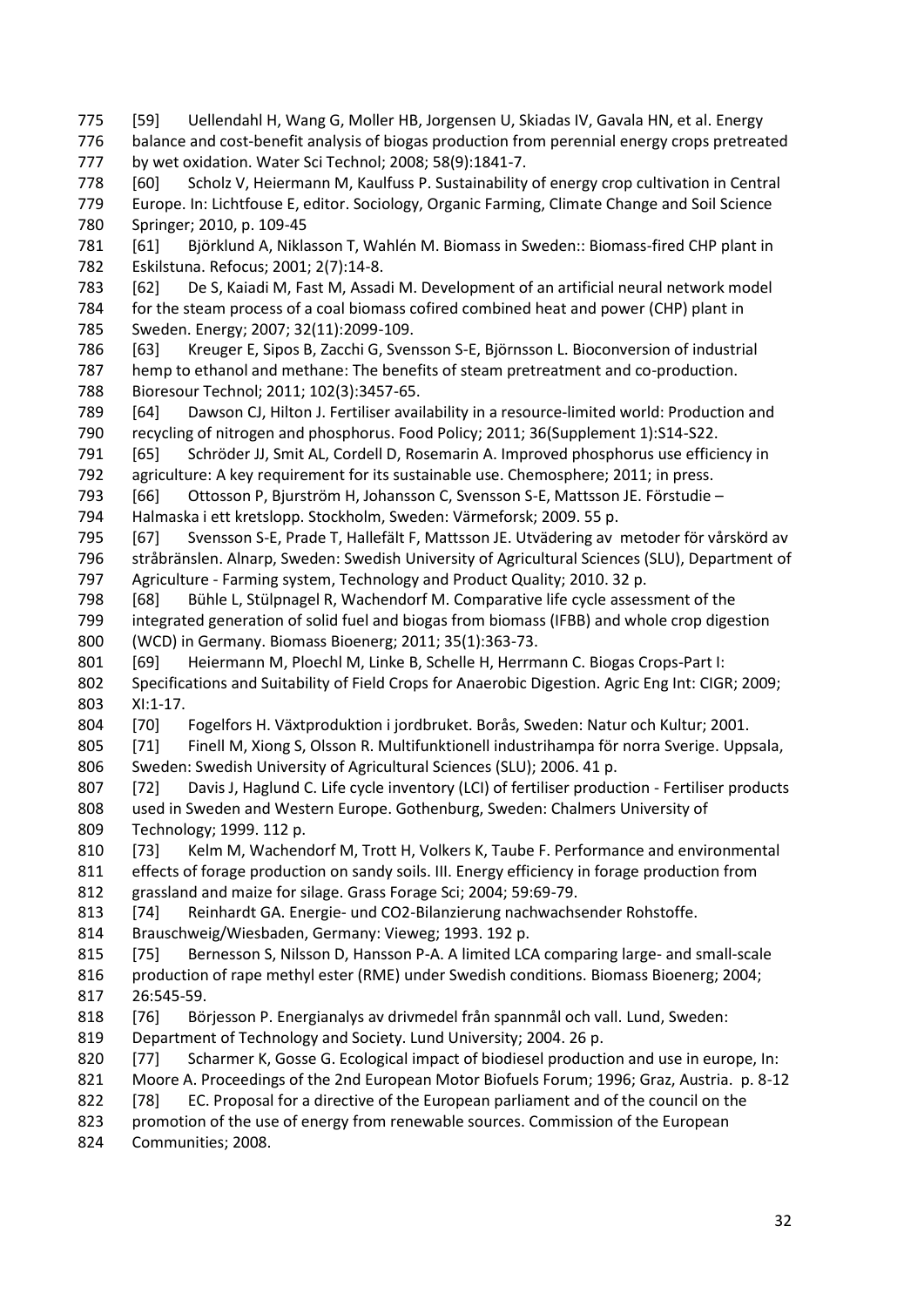- <span id="page-33-10"></span><span id="page-33-9"></span><span id="page-33-8"></span><span id="page-33-7"></span><span id="page-33-6"></span><span id="page-33-5"></span><span id="page-33-4"></span><span id="page-33-3"></span><span id="page-33-2"></span><span id="page-33-1"></span><span id="page-33-0"></span> [79] Rosenberger A, Kaul HP, Senn T, Aufhammer W. Improving the energy balance of bioethanol production from winter cereals: the effect of crop production intensity. Appl Energy; 2001; 68(1):51-67. [80] Smyth BM, Murphy JD, O'Brien CM. What is the energy balance of grass biomethane in Ireland and other temperate northern European climates? Renew Sustain Energy Rev; 2009; 13(9):2349-60. 831 [81] Wells C. Total Energy Indicators of Agricultural Sustainability: Dairy Farming Case Study. Otago, New Zealand: Department of Physics, University of Otago; 2001. 90 p. 833 [82] van Loo S, Koppejan J. The Handbook of Biomass Combustion and Co-firing. Sterling, USA: Earthscan; 2008. 442 p. [83] Focus\_on\_Nutrients. Nutrient balance calculator. [http://www.greppa.nu/vaxtnaringsbalans.](http://www.greppa.nu/vaxtnaringsbalans) Jönköping, Sweden: Swedish Board of Agriculture; 2011, accessed 2011-02-06 [84] Salter A, Banks CJ. Establishing an energy balance for crop-based digestion. Water Sci Technol; 2009; 59(6):1053-60. [85] Schittenhelm S. Chemical composition and methane yield of maize hybrids with contrasting maturity. Eur J Agron; 2008; 29(2-3):72-9. 842 [86] Hartmann JK. Life-cycle-assessment of industrial scale biogas plants. Göttingen, Germany: Faculty of Agricultural Sciences, University of Göttingen, 2006. 205 p. [87] Pabón Pereira CP. Anaerobic digestion in sustainable biomass chains. Wacheningen, The Netherlands: Centre for Sustainable Development and Food Security, University of Wacheningen, 2009. 262 p. [88] Loch V. Sechs Monate sind zu wenig. dlz Agrarmagazin. Munich, Germany; 2007, p. 56- 8. [89] Bowers W. Agricultural field equipment. In: Fluck RC, editor. Energy in farm production. Amsterdam, The Netherlands: Elsevier; 1992, p. 117-29
-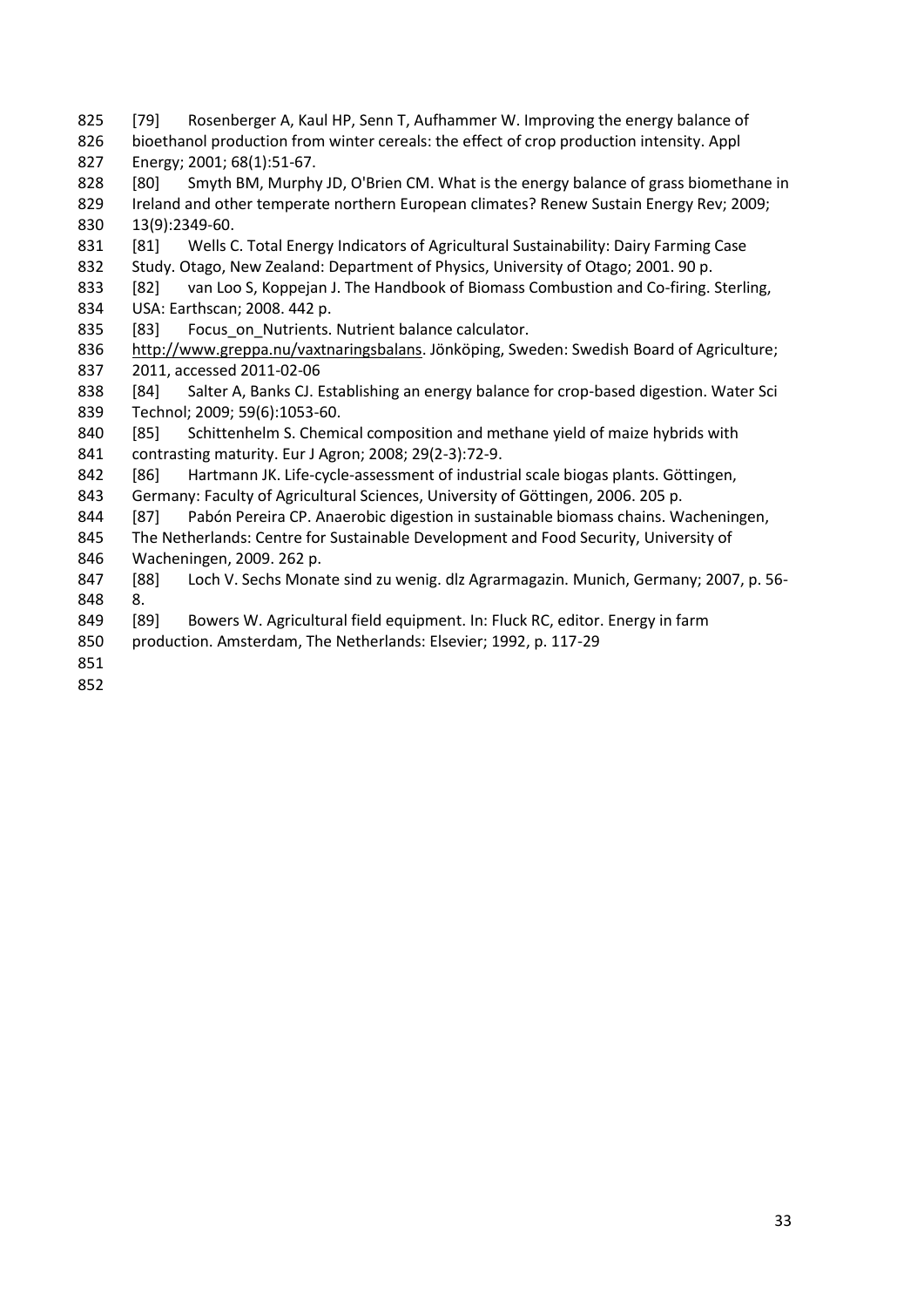| Item               |                     | Unit         |                   | Energy equivalent     | References                |
|--------------------|---------------------|--------------|-------------------|-----------------------|---------------------------|
|                    |                     |              | Value used        | Literature low - high |                           |
| Diesel fuel        | energy content      | $MJ L^{-1}$  | 37.4              | $35.9 - 38.7$         | $[40, 43, 72-74]$         |
|                    | indirect energy use | $MJ MJ-1$    | $0.19^{a}$        | $0.10 - 0.27$         | $[43, 73-77]$             |
| Electricity        | indirect energy use | $MJ MJ-1$    | 1.20              | $1.12 - 1.92$         | [41, 42, 49, 78]          |
| Mineral fertiliser |                     |              |                   |                       |                           |
| N                  |                     | $MJ kg^{-1}$ | 45.0 <sup>b</sup> | $37.5 - 70.0$         | $[11, 40, 43, 74, 79-81]$ |
| P                  |                     | $MJ kg^{-1}$ | $25.0^{\rm b}$    | $7.9 - 39.9$          | $[11, 40, 43, 74, 79-81]$ |
| K                  |                     | $MJ kg^{-1}$ | 5.0 <sup>b</sup>  | $4.8 - 12.6$          | $[11, 40, 43, 74, 79-81]$ |
| Seeds              |                     | $MJ kg^{-1}$ | $10.1^\circ$      | $2.5 - 12.2$          | $[73, 74, 79-81]$         |

**Table 1.** Primary energy factors and energy equivalents for the production means.

 $^{a}$  0.04 MJ MJ<sup>-1</sup> for lubricants and 0.15 MJ MJ<sup>-1</sup> for the manufacturing process.

<sup>b</sup> These values reflect the current trend of increasing energy efficiency in nitrogen fertiliser production and increasing energy demand for phosphorus fertiliser production [\[8\]](#page-29-13).

<sup>c</sup> Based on the assumption of 7.5 MJ kg<sup>-1</sup> for the production of the seeds, 0.6 MJ kg<sup>-1</sup> for coating [\[81\]](#page-33-1) and 2.0 MJ kg<sup>-1</sup> for the transport (France-Sweden (1800 km at 1.1 kJ kg $^{-1}$  km $^{-1}$  [\[80\]](#page-33-2)).

2 3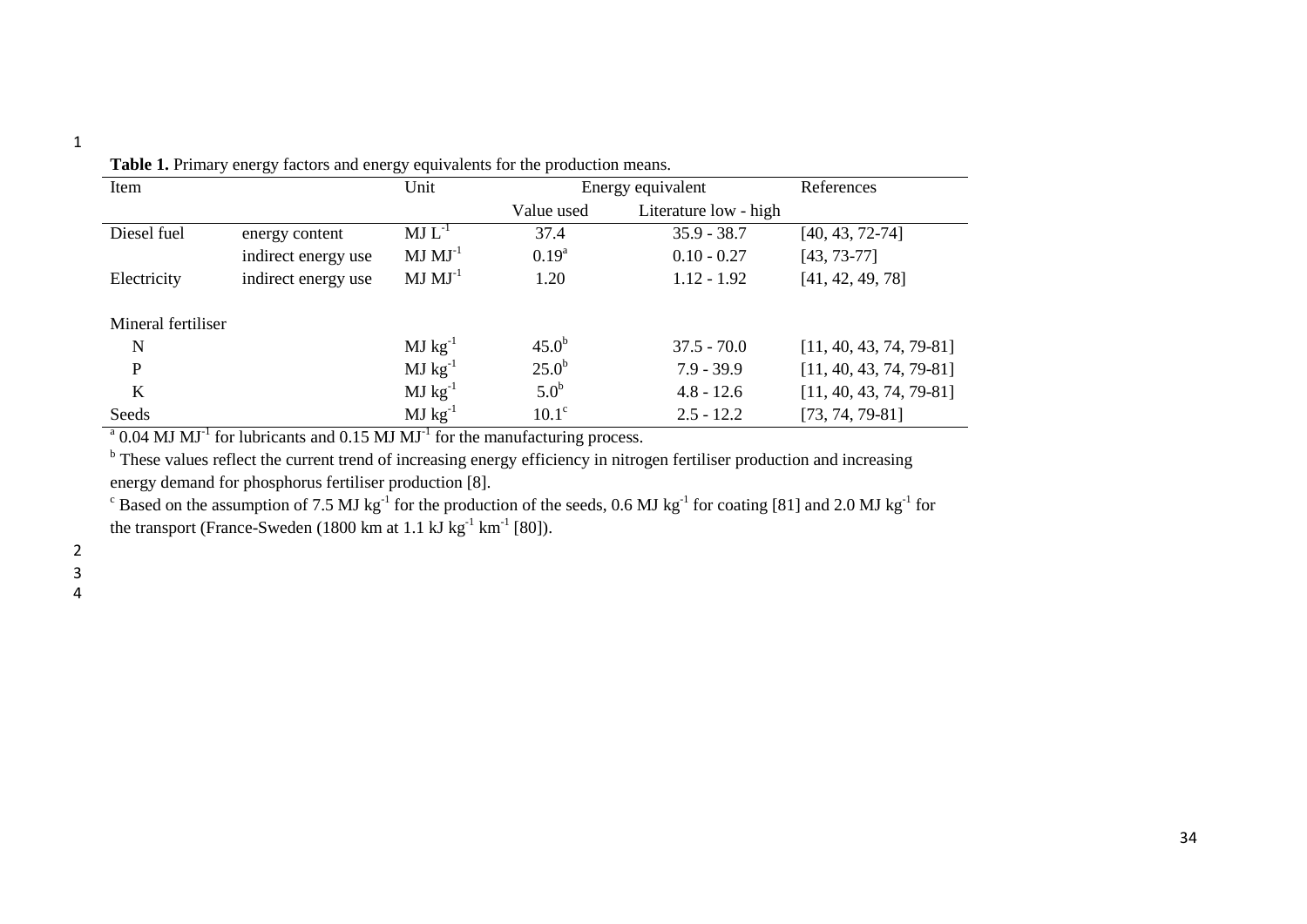| <b>Parameter</b>                                                     | Unit                                                    | <b>Application of biomass as</b> |                               | <b>References</b>             |
|----------------------------------------------------------------------|---------------------------------------------------------|----------------------------------|-------------------------------|-------------------------------|
|                                                                      |                                                         | Solid biofuel                    | Biogas substrate <sup>a</sup> |                               |
| <b>Scenarios</b>                                                     |                                                         | I and II                         | III and IV                    |                               |
| Cultivation                                                          |                                                         |                                  |                               |                               |
| N fertilisation <sup>b</sup>                                         | $kg ha^{-1}$                                            | 150                              | 150(81)                       | [14, 19]                      |
| P fertilisation <sup>c</sup>                                         | $kg$ ha <sup>-1</sup>                                   | 10                               | 35(32)                        | Unpublished results           |
| K fertilisation <sup>c</sup>                                         | $kg$ ha <sup>-1</sup>                                   | 8                                | 123 (188)                     | Unpublished results           |
| Seeds                                                                | $kg$ ha <sup>-1</sup>                                   | 20                               | 20                            | $[18]$                        |
| <b>Biomass</b>                                                       |                                                         |                                  |                               |                               |
| Harvest period                                                       |                                                         | February to April                | September to October          | $[18]$                        |
| <b>Harvest</b> losses                                                | $\%$                                                    | 25                               | 10                            | $[18]$                        |
| DM yield (after harvest losses)                                      | $Mg$ ha <sup>-1</sup>                                   | 6.1                              | 10.3                          | $[18]$                        |
| Moisture content                                                     | $\%$                                                    | 15                               | 65                            | $[18]$                        |
| Specific methane yield                                               | $\mbox{Nm}^3\mbox{~kg}\mbox{$_{\rm VS}$}^{-1\mbox{~d}}$ | n.a.                             | 0.21                          | [16, 24]                      |
| Volatile solids content                                              | $\%_{DM}$                                               | n.a.                             | 93                            | $[16]$                        |
| HHV <sup>e</sup>                                                     | $MJ kg^{-1}$                                            | 19.1                             | 18.4                          | $[18]$                        |
| $LHVt$ , dry basis                                                   | $MJ kg^{-1}$                                            | 17.4                             | 12.6                          | $[18]$                        |
| Model                                                                |                                                         |                                  |                               |                               |
| Average field size                                                   | ha                                                      | 4                                | $\overline{4}$                | $[34]$                        |
| Average transport distance                                           |                                                         |                                  |                               |                               |
| field $\rightarrow$ farm storage (bales, bulk)                       | km                                                      | $\overline{4}$                   | n.a.                          | $[46]$                        |
| farm storage $\rightarrow$ CHP plant (bales),                        |                                                         |                                  |                               |                               |
| CHP plant $\rightarrow$ farm (ash)                                   | km                                                      | $40$ (I)                         | n.a.                          | Own calculations, section 2.4 |
| farm storage $\rightarrow$ petrol station/bulk costumer (briquettes) | km                                                      | $30 \left( \text{II} \right)$    | n.a.                          | Own calculations, section 2.4 |
| field $\rightarrow$ biogas plant (bulk),                             | km                                                      | n.a.                             | 15                            | Own calculations, section 2.4 |
| biogas plant $\rightarrow$ field (digestate)                         |                                                         |                                  |                               |                               |

**Table 2.** Assumed values for parameters used for calculation of the energy balance of hemp biomass production and utilisation as biogas substrate or solid biofuel, respectively. See section 2.2 for description of scenarios. Roman numerals indicate corresponding scenarios.

 $n.a. = not applicable$ 

<sup>a</sup> Number in brackets refers to the amount of N, P and K, respectively, derived from the recycling of digestate as biofertiliser. Note that recycling rates for potassium are higher than removal rates by hemp biomass, due to higher potassium removal rates by maize biomass, which accounts for 76% of the recycled digestate. Recycling was only accounted for up to 100% of the removal rates.

<sup>b</sup> The total nitrogen fertilisation level was assumed to be a fixed amount to ensure crop growth.

<sup>c</sup> Phosphorus and potassium fertilisation levels adjusted to the amount of nutrient removal.

 $d$  Nm<sup>3</sup> = normal cubic meters, refer to gas volumes standardised at 273 K and 100 kPa. VS = volatile solids.

 $e$  HHV = higher heating value

 $f$  LHV = lower heating value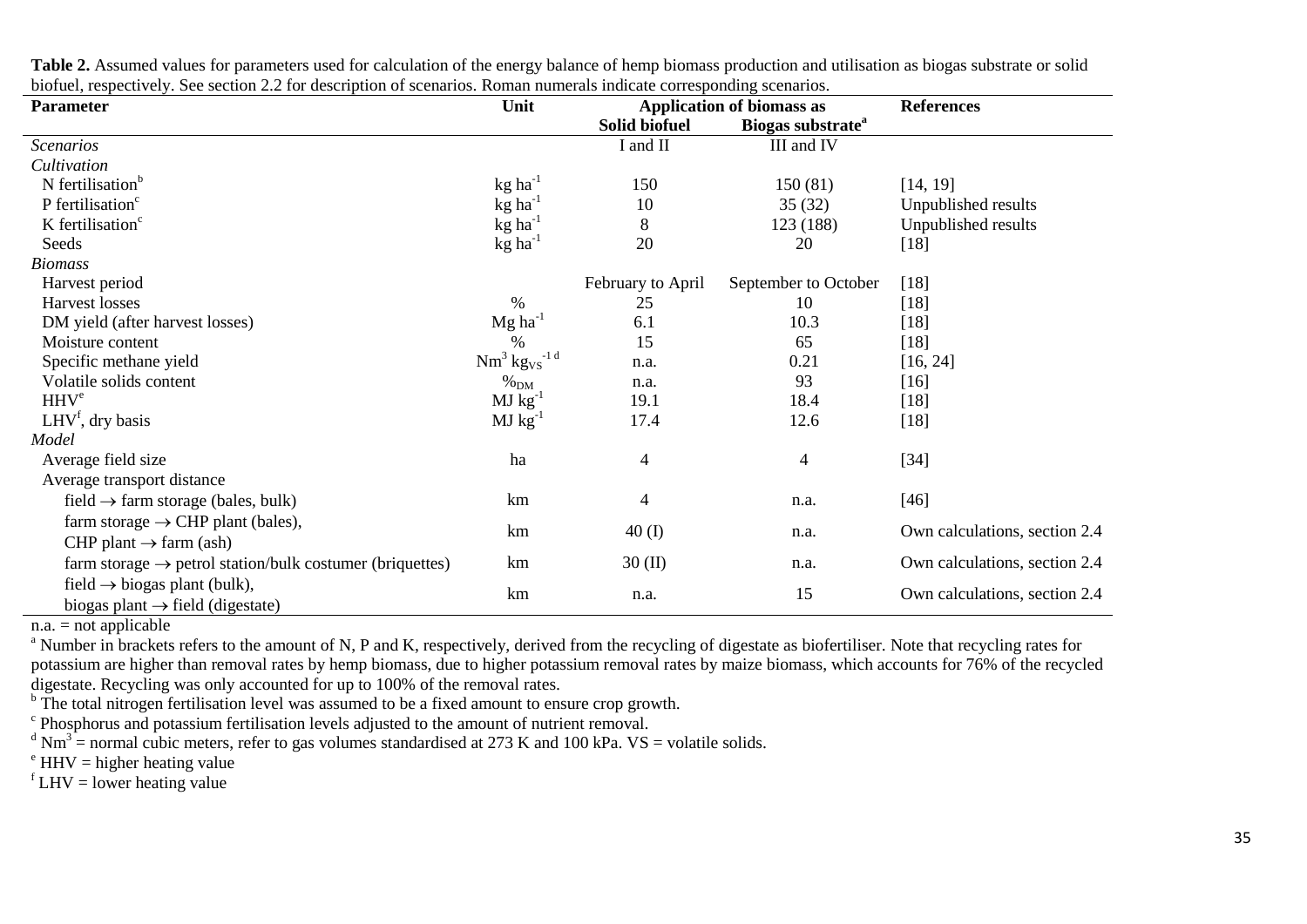| <b>Parameter</b>                |              | Unit                      |                | <b>Assumed value</b> | <b>Source</b>                 |
|---------------------------------|--------------|---------------------------|----------------|----------------------|-------------------------------|
| Nominal effect                  |              | $MW_{elec}$               |                | 35                   | $[36]$                        |
|                                 |              | $MW_{heat}$               | 68             |                      | $[36]$                        |
| Efficiency<br>electricity       |              | $\%$                      |                | 33                   | $[36]$                        |
| heat                            |              | $\%$                      |                | 60                   | $[36]$                        |
| Annual production               |              | TJ                        |                | 2384                 | Own calculations              |
|                                 |              |                           | hemp           | straw                |                               |
| <b>HHV</b>                      |              | $MJ kg^{-1}$              | 19.1           | 18.7                 | [18, 82]                      |
| Ash content                     |              | $wt-%$                    | 1.8<br>5.0     |                      | [18, 82]                      |
| Required DM biomass             |              | $Mg a^{-1}$               | 6241<br>121125 |                      | Own calculations              |
| Required cultivation area       |              | ha $a^{-1}$               | 1068<br>34844  |                      | Own calculations              |
| Nutrient removal <sup>c</sup>   | N            |                           | 24             | 29                   | Own unpublished results, [83] |
|                                 | $\mathbf{P}$ | $kg$ ha <sup>-1</sup>     | 9              | 4                    |                               |
|                                 | K            |                           | 7              | 41                   |                               |
| Electricity production          |              | $TJel a-1$                |                | 787                  | Own calculations              |
| Heat production                 |              | $TJ_{heat}$ $a^{-1}$      |                | 1431                 | Own calculations              |
| Indirect energy input           |              | % of produced electricity | 4.0            |                      | $[49]$                        |
| Ash production                  |              | $Mg a^{-1}$               | 6165           |                      | Own calculations              |
| Nutrient recycling <sup>d</sup> | P            | $\%$                      |                | 58                   | Own calculations              |
|                                 | K            | $\%$                      |                | 100                  | Own calculations              |

**Table A.1.** Assumed and calculated process parameters used for modelling the CHP plant.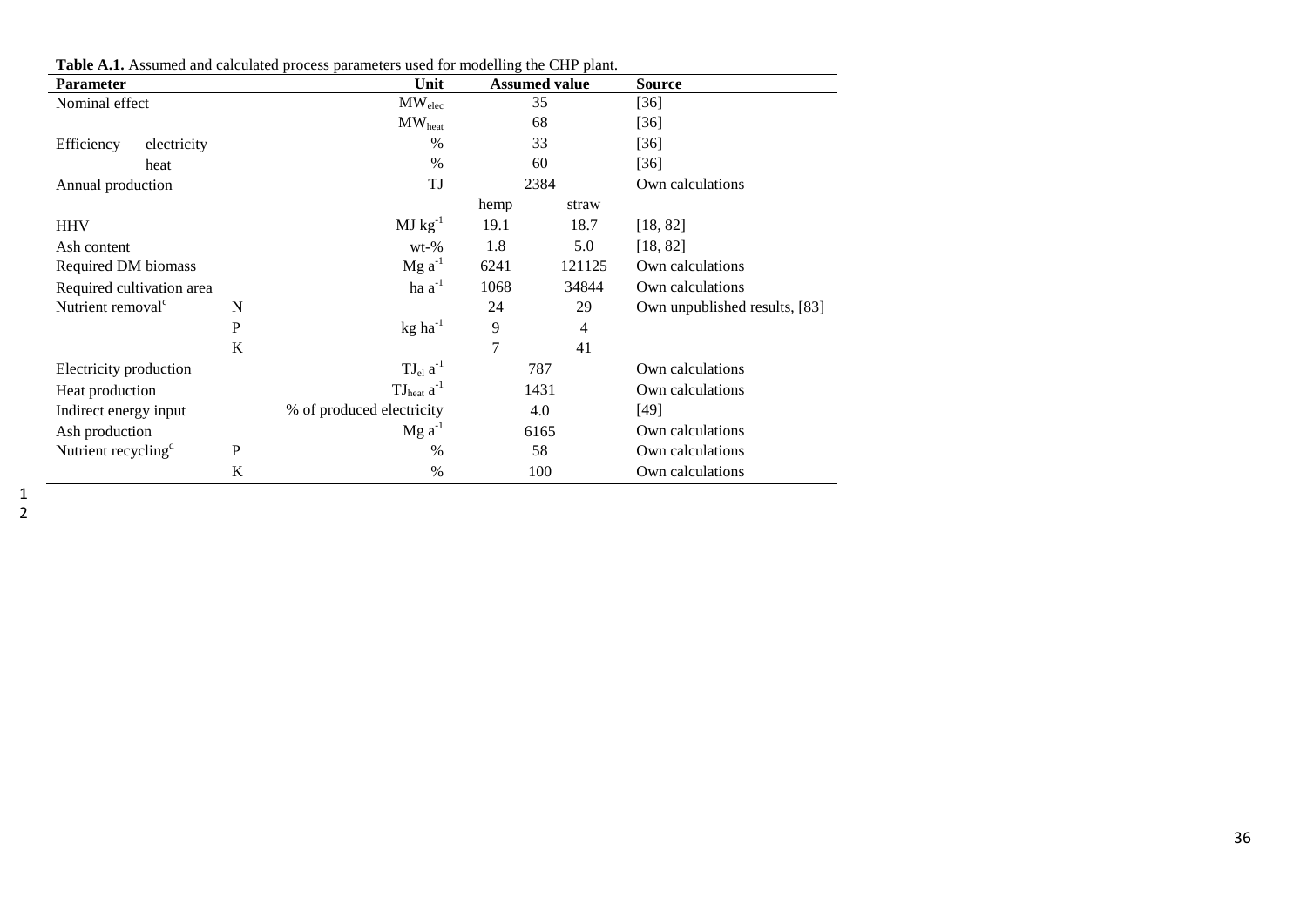| ۰.  |
|-----|
| . . |
|     |

| <b>Parameter</b>                              |                | Unit                                             |       | <b>Assumed value</b> | <b>References</b>                 |
|-----------------------------------------------|----------------|--------------------------------------------------|-------|----------------------|-----------------------------------|
| Digester, size <sup>a</sup>                   |                | m <sup>3</sup>                                   |       | 2600                 | Own calculations                  |
| Storage tank for digestate, size <sup>b</sup> |                | m <sup>3</sup>                                   | 14500 |                      | Own calculations                  |
| Feed                                          |                | $kgVS m-3 d-1$                                   |       | 3.0                  | [84]                              |
|                                               |                |                                                  | hemp  | maize                |                                   |
| Required DM biomass                           |                | $Mg a^{-1}$                                      | 2218  | 6377                 | Own calculations                  |
| Required cultivation area                     |                | ha $a^{-1}$                                      | 215   | 531                  | Own calculations                  |
| Specific methane yield                        |                | $Nm_{CH4}^{3}$ kg <sub>vs</sub> <sup>-1</sup>    | 0.21  | 0.32                 | [16, 24, 85]                      |
| Volatile solids content                       |                | $\%_{DM}$                                        | 93    | 95                   | [16, 85]                          |
| Nutrient removal <sup>c</sup>                 | N              |                                                  | 83    | 154                  |                                   |
|                                               | P              | $kg$ ha <sup>-1</sup>                            | 35    | 31                   | Own unpublished results, [18, 83] |
|                                               | K              |                                                  | 121   | 216                  |                                   |
| Nutrient recycling                            | N <sup>d</sup> |                                                  |       | 55                   |                                   |
|                                               | P              | $\%$                                             |       | 92                   | Own calculations                  |
|                                               | K              |                                                  |       | 100                  |                                   |
| Life time digester and storage                |                | a                                                |       | 20                   | $[86]$                            |
| Direct energy input                           |                |                                                  |       |                      |                                   |
| Heating                                       |                | GJ ha $^{-1}$ a $^{-1}$                          |       | 3.6                  | $[42]$                            |
| pumping & mixing                              |                | GJ $ha^{-1} a^{-1}$                              |       | 0.8                  | $[87]$                            |
| Indirect energy input <sup>e</sup>            |                |                                                  |       |                      |                                   |
| Anaerobic digester                            |                | $\mathrm{GJ}\ \mathrm{ha}^{-1}\ \mathrm{a}^{-1}$ |       | 0.49                 | Own calculations                  |
| Digestate storage                             |                |                                                  |       | 0.25                 |                                   |
| CHP plant (scenario III)                      |                |                                                  |       | 0.52                 |                                   |

**Table A.2.** Assumed and calculated process parameters used for modelling the anaerobic digestion plant. The tables list the major direct and indirect energy inputs.

 $\mathrm{^{a}T}$  wo units of 1300 m<sup>3</sup> each.

<sup>b</sup> Five units of 2900 m<sup>3</sup> each, dimensioned for the storage capacity for digestate accumulated over 8 months [\[88](#page-33-9)].

 $\sigma$ <sup>d</sup> Calculated from 15% losses during digestion and spreading and a share of NH<sub>4</sub>-N of 74% according to the degree of mineralisation during the digestion process.

<sup>e</sup> Indirect energy inputs from transport and assembly of building materials were assumed to be minor and were not accounted for. For simplicity , building materials include d only steel, concrete and plastics, assuming a steel digestion reactor and a steel reinforced concrete tank with plastic gastight roofing for storage of digestate.

 $DM = dry$  matter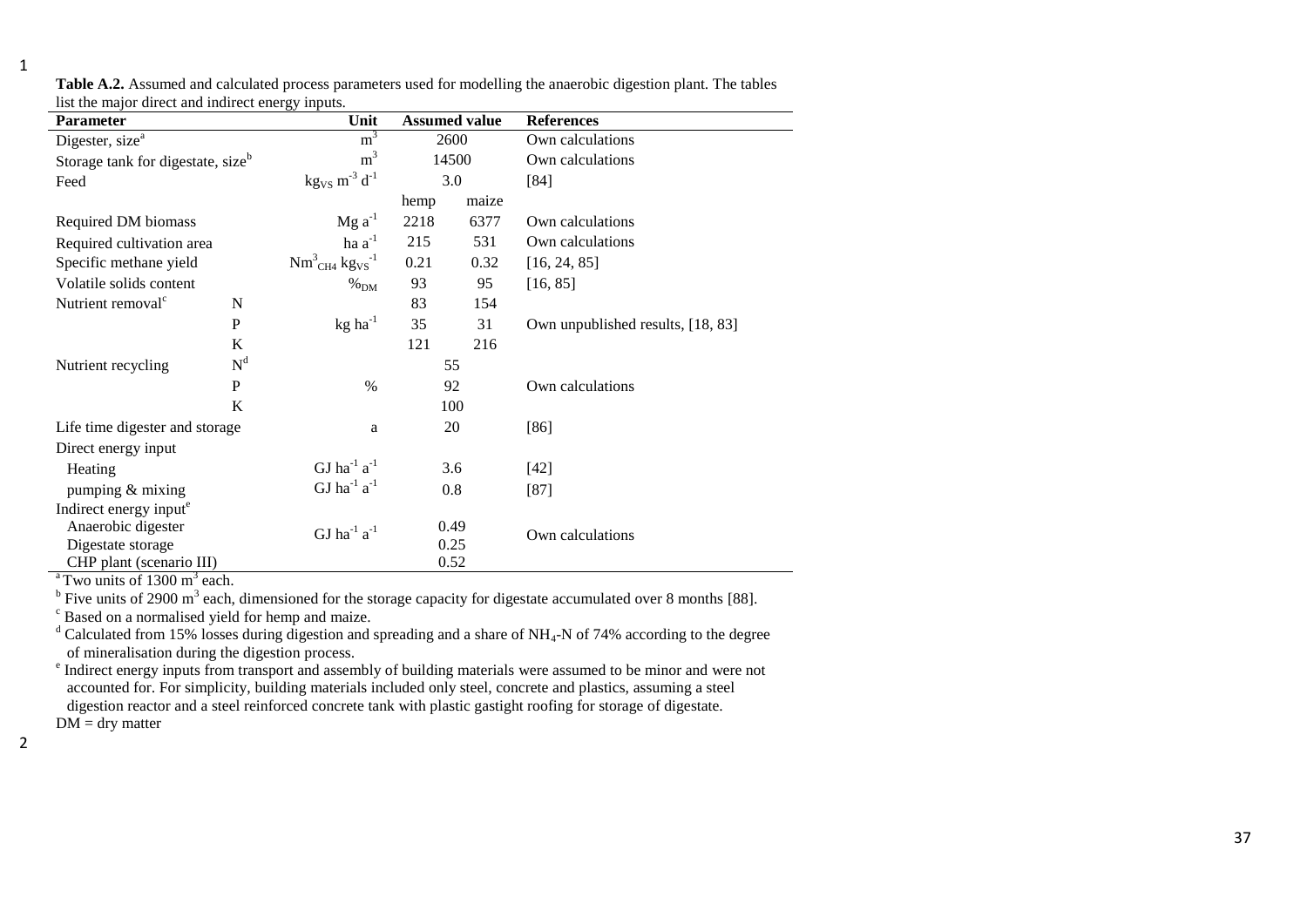# **Table A.3.** Machinery specifications as used in the present study.

| <b>radic A.S.</b> Machinery specifications as used in the present study.<br>Operation | Machine type          | Working<br>width | Weight | Power/power<br>requirement <sup>a</sup> | Diesel<br>consumption | Annual<br>use | Scenario<br>use <sup>b</sup> | Lifetime | Indirect<br>energy <sup>c</sup> |
|---------------------------------------------------------------------------------------|-----------------------|------------------|--------|-----------------------------------------|-----------------------|---------------|------------------------------|----------|---------------------------------|
|                                                                                       |                       | [m]              | [kg]   | [kW]                                    | $[L ha^{-1}]$         | $[h a^{-1}]$  | $[h ha^{-1}]$                | [a]      | [GJ]                            |
|                                                                                       |                       |                  |        |                                         |                       |               |                              |          |                                 |
| Cultivation (all scenarios)                                                           |                       |                  |        |                                         |                       |               |                              |          |                                 |
| Stubble treatment                                                                     | Carrier               | 3.5              | 1700   | 88                                      | 8.6                   | 200           | 0.5                          | 10       | 67                              |
| Ploughing                                                                             | 4 furrow plough       | 1.4              | 1280   | 88                                      | 22.9                  | 180           | 1.8                          | 10       | 51                              |
| Seedbed preparation                                                                   | Harrow combination    | 6.0              | 2500   | 77                                      | 5.7                   | 90            | 0.4                          | 12       | 99                              |
| Sowing / fertilisation                                                                | Seeding combination   | 3.0              | 2700   | 88                                      | 9.4                   | 125           | 1.0                          | 10       | 98                              |
| Rolling                                                                               | Cambridge roller      | 6.0              | 4000   | 66                                      | 3.6                   | 80            | 0.5                          | 12       | 158                             |
| Spring harvest (as bales), scenario I                                                 |                       |                  |        |                                         |                       |               |                              |          |                                 |
| Cutting & swathing                                                                    | Windrower             | 4.5              | 5560   | 97                                      | 10.4                  | 200           | 1.5                          | 10       | 240                             |
| <b>Baling</b>                                                                         | Square baler          | 3.0              | 9830   | 112                                     | 6.8                   | 225           | 0.5                          | 10       | 333                             |
| Loading and transport to farm                                                         | Wagon train           | n.a.             | 5500   | 102                                     | 3.7                   | 200           | 0.9                          | 10       | 197                             |
| Storage in plastic wrapping                                                           | Bale wrapper          | n.a.             | 4536   | 14                                      | 3.6                   | 250           | 0.4                          | 10       | 200                             |
| Loading of bales                                                                      | Tractor with fork     | n.a.             | 7000   | 100                                     | 0.5                   | 850           | 0.9                          | 12       | 309                             |
| Transport to CHP plant                                                                | Truck with trailer    | n.a.             | 15800  | 243                                     | 20.6                  | $10^{6d}$     | 41.0 <sup>e</sup>            | 10       | 683                             |
| Unloading of bales                                                                    | Tractor with fork     | n.a.             | 7000   | 100                                     | 0.5                   | 850           | 0.9                          | 12       | 309                             |
| Loading of ash                                                                        | Front loader          | n.a.             | 13500  | 105                                     | 0.03                  | 1000          | 0,01                         | 10       | 520                             |
| Transport of ash                                                                      | Truck with container  | n.a.             | 17800  | 243                                     | 0.3                   | $10^{6d}$     | $0.5^e$                      | 10       | 769                             |
| Spreading of ash                                                                      | Tractor with spreader | n.a.             | 6400   | 60                                      | 0.7                   | 110           | 0.2                          | 10       | 278                             |
| Spring harvest (as bulk material) (scenario II)                                       |                       |                  |        |                                         |                       |               |                              |          |                                 |
| Cutting and chopping                                                                  | Forage harvester      | 4.5              | 13240  | 458                                     | 15.2                  | 400           | 0.5                          | 10       | 510                             |
| Collecting and transport to                                                           | Forage wagon          | n.a.             | 6500   | 88                                      | 2.5                   | 150           | 1.1                          | 10       | 233                             |
| farm                                                                                  |                       |                  |        |                                         |                       |               |                              |          |                                 |
| Storage                                                                               | Tractor -driven tube  | n.a.             | 7000   | 147                                     | 15.9                  | 210           | 0.2                          | 12       | 261                             |
|                                                                                       | press                 |                  |        |                                         |                       |               |                              |          |                                 |
| Unloading / press feed                                                                | Front loader          | n.a.             | 13500  | 105                                     | 2.5                   | 350           | 1.1                          | 10       | 520                             |
| Briquette production                                                                  | Briquette press       | n.a.             | 2800   | 11                                      | $15^{\rm f}$          | 1349          | 36                           | 10       | 124                             |
| Transport to sales place                                                              | Truck with trailer    | n.a.             | 15800  | 243                                     | 5.8                   | $10^{6 d}$    | $11.5^e$                     | 10       | 683                             |
| Autumn harvest (as bulk material) (scenarios III and IV)                              |                       |                  |        |                                         |                       |               |                              |          |                                 |
| Cutting and chopping                                                                  | Forage harvester      | 4.5              | 13240  | 458                                     | 21.1                  | 400           | 0.7                          | 10       | 510                             |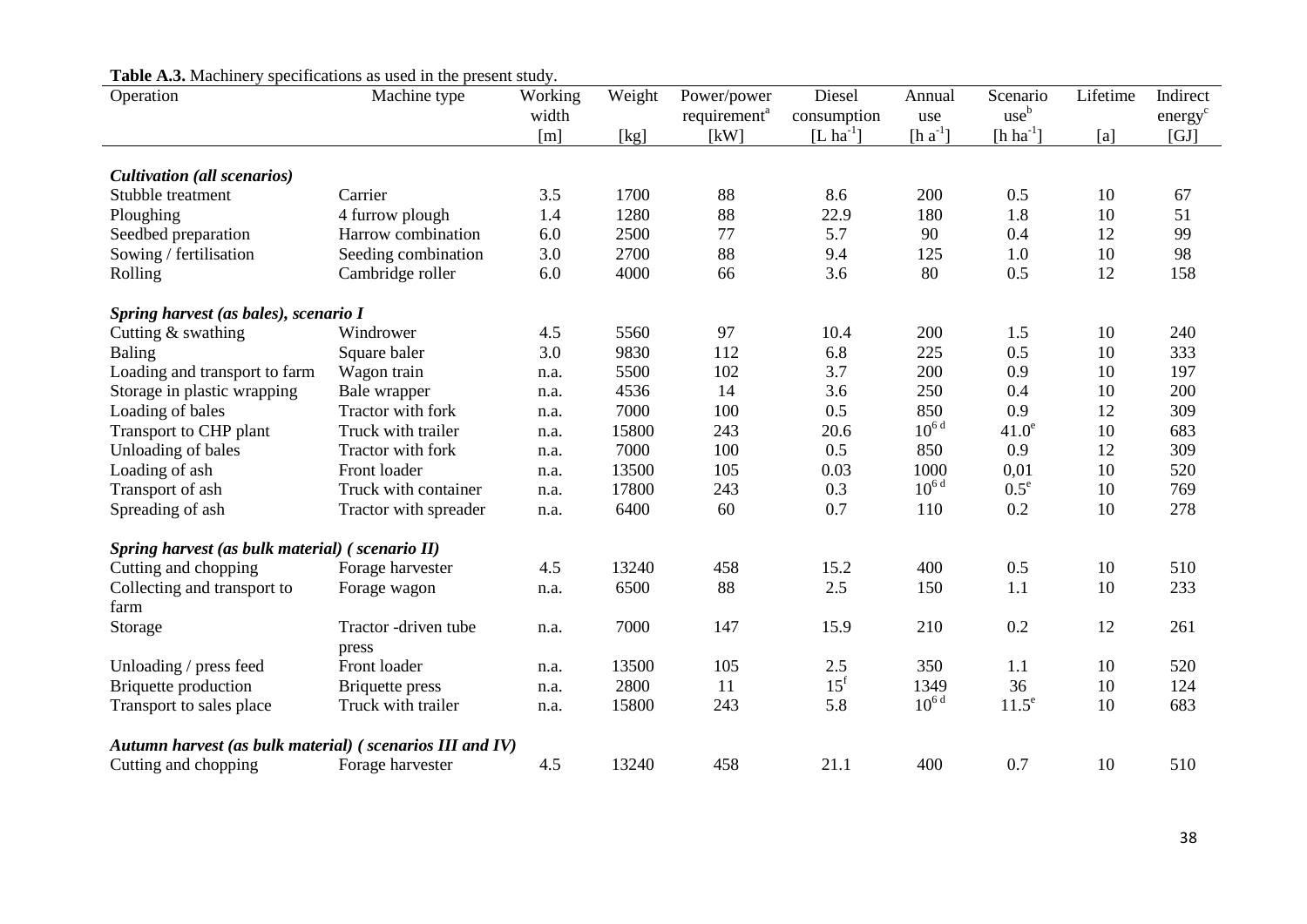| Collecting and transport to<br>biogas plant      | Truck with dumper<br>trailer      | n.a. | 15246 | 295 | 29.0              | $10^{6 d}$ | $58.1^\circ$      | 10 | 659 |
|--------------------------------------------------|-----------------------------------|------|-------|-----|-------------------|------------|-------------------|----|-----|
| Unloading / tube press feed                      | Front loader                      | n.a. | 13500 | 105 | 4.1               | 1684       | 1.1               | 10 | 520 |
| Storage                                          | Tractor -driven tube<br>ensiling  | n.a. | 7000  | 147 | 17.7              | 160        | 0.6               | 12 | 261 |
| Unloading / biogas plant feed                    | Front loader                      | n.a. | 13500 | 105 | 4.1               | 1684       | 1.1               | 10 | 520 |
| Transport of digestate to field                  | Truck with tank trailer           | n.a. | 12520 | 295 | 15.5              | $10^{6d}$  | $30.9^\circ$      | 10 | 541 |
| Spreading of digestate                           | Tractor with drag hose<br>trailer | 12   | 4300  | 200 | 8.6               | 358        | 0.5               | 10 | 186 |
| <b>Traction engines (all scenarios)</b>          |                                   |      |       |     |                   |            |                   |    |     |
| For soil treatment operations                    | Tractor                           | n.a. | 6000  | 88  | n.a. <sup>g</sup> | 650        | n.a. <sup>h</sup> | 12 | 230 |
| For harvest, transport and<br>storage operations | Tractor                           | n.a. | 9500  | 200 | n.a. <sup>g</sup> | 850        | n.a. <sup>h</sup> | 12 | 364 |

 $n.a. = not applicable$ 

<sup>a</sup> Powering soil treatment operations assumed use of a 88 kW tractor. Powering of harvest, transport and storage operations assumed use of a 200 kW tractor.

 $<sup>b</sup>$  For hemp biomass production.</sup>

 $\rm c$  Total lifetime indirect energy including, material, manufacture and maintenance. Calculated after [\[48,](#page-31-29) [89\]](#page-33-10) with energy coefficients for steel (17.5 MJ kg<sup>-1</sup>), cast iron (10.0 MJ kg<sup>-1</sup>) and tyres (85 MJ kg<sup>-1</sup>). Repair multipliers are taken from [\[48\]](#page-31-29).

 $d$  Unit: km

 $e$  Unit: km ha<sup>-1</sup>

<sup>f</sup> Unit: kWh

<sup>g</sup> Included in the respective field operation.

<sup>h</sup> See respective field operation.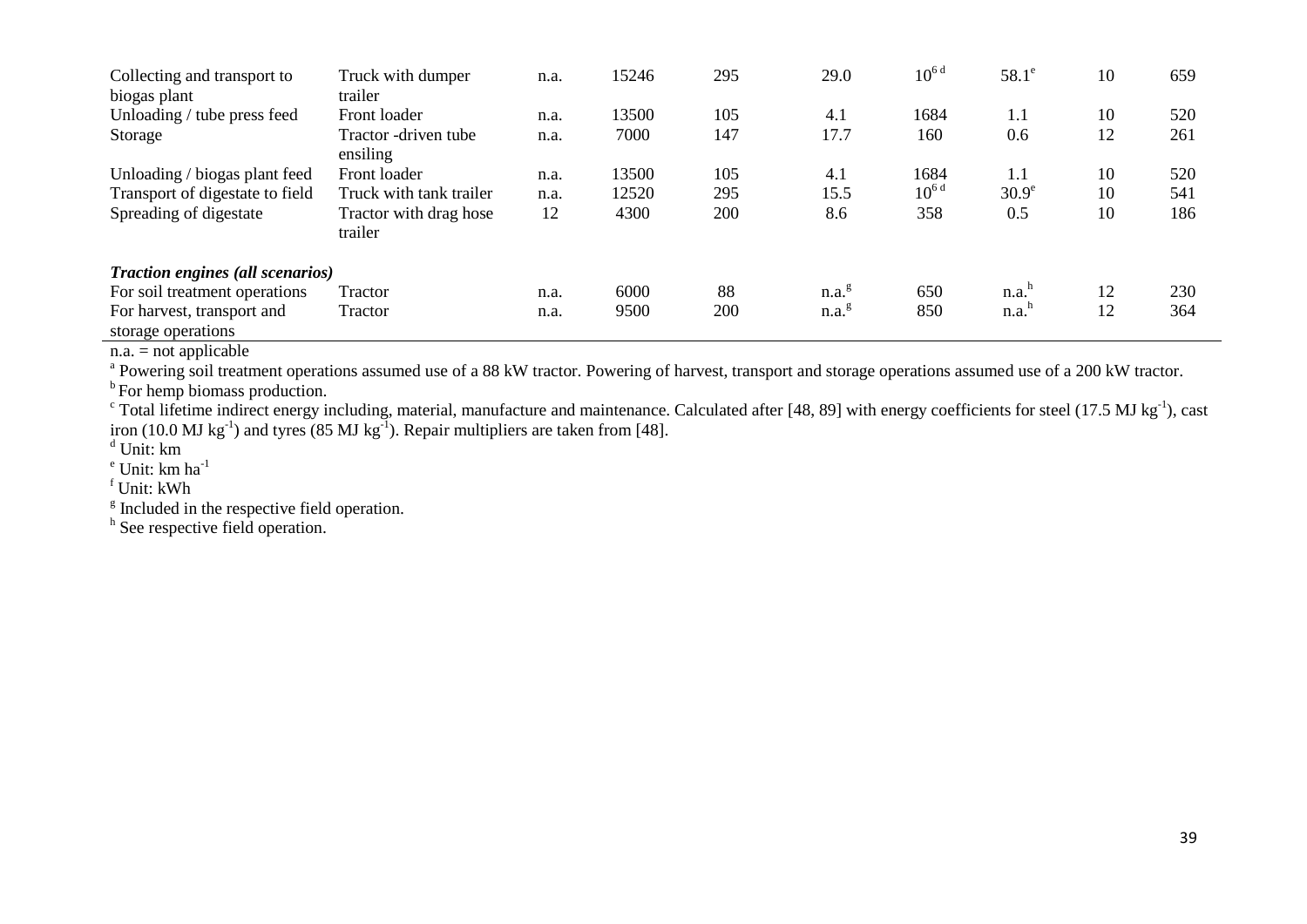**Table A.4.** Direct and indirect energy input of fertilisation, field operations, transport and intermediate storage.

|                                                                          |                      |                            | Energy input – solid biofuel – scenarios $I$ and $II$ |                       | Energy input – biogas – scenarios III and $IV$ |                            |                       |                       |
|--------------------------------------------------------------------------|----------------------|----------------------------|-------------------------------------------------------|-----------------------|------------------------------------------------|----------------------------|-----------------------|-----------------------|
|                                                                          |                      | <b>Direct</b> <sup>a</sup> | <b>Indirect</b>                                       | <b>Total</b>          |                                                | <b>Direct</b> <sup>a</sup> | <b>Indirect</b>       | <b>Total</b>          |
| <b>Production means</b>                                                  | $(kg ha-1)$          |                            | $(MJ ha^{-1} y^{-1})$                                 | $(MJ ha-1 y-1)$       | $(kg ha^{-1})$                                 |                            | $(MJ ha^{-1} y^{-1})$ | $(MJ ha^{-1} y^{-1})$ |
| Mineral fertiliser N                                                     | 150                  |                            | 6750                                                  | 6750                  | 67                                             |                            | 3009                  | 3009                  |
| $P$ (scenario $I/II$ )                                                   | 9/6                  |                            | 64 / 104                                              | 64 / 104              | 3                                              |                            | 29                    | 29                    |
| K (scenario $I/H$ )                                                      | 7/0                  |                            | 0/30                                                  | 0/30                  | $\mathbf{0}$                                   |                            | $\boldsymbol{0}$      | $\overline{0}$        |
| Seeds                                                                    | $20\,$               |                            | 270                                                   | 270                   | $20\,$                                         |                            | 270                   | 270                   |
| Field / transport operation                                              | $(L ha^{-1} y^{-1})$ | $(MJ ha^{-1} y^{-1})$      | $(MJ ha^{-1} y^{-1})$                                 | $(MJ ha^{-1} y^{-1})$ | $(L ha^{-1} y^{-1})$                           | $(MJ ha^{-1} y^{-1})$      | $(MJ ha^{-1} y^{-1})$ | $(MJ ha^{-1} y^{-1})$ |
| Stubble treatment                                                        | 8.6                  | 322                        | 97                                                    | 419                   | 8.6                                            | 322                        | 97                    | 419                   |
| Ploughing                                                                | 22.9                 | 856                        | 278                                                   | 1134                  | 22.9                                           | 856                        | 278                   | 1134                  |
| Seedbed preparation                                                      | 5.7                  | 213                        | 96                                                    | 309                   | 5.7                                            | 213                        | 96                    | 309                   |
| Sowing / fertilising combination                                         | 9.4                  | 352                        | 177                                                   | 528                   | 9.4                                            | 352                        | 177                   | 528                   |
| Ash / digestate spreading incl. transport etc. (scenario I/II)           | 1.0/0                | 37/0                       | 15/0                                                  | 52/0                  | 24.0                                           | 902                        | 665                   | 1567                  |
| Compaction                                                               | 3.6                  | 135                        | 123                                                   | 258                   | 3.6                                            | 135                        | 123                   | 258                   |
| Bale storage $lineb - (scenario I)$                                      |                      |                            |                                                       |                       |                                                |                            |                       |                       |
| Swathing                                                                 | 10.1                 | 377                        | 244                                                   | 621                   |                                                |                            |                       |                       |
| <b>Baling</b>                                                            | 6.6                  | 247                        | 141                                                   | 388                   |                                                |                            |                       |                       |
| Loading/transport/unloading field-farm                                   | 3.5                  | 131                        | 150                                                   | 281                   |                                                |                            |                       |                       |
| Storage in plastic film                                                  | 3.6                  | 135                        | $471$ <sup>d</sup>                                    | 606                   |                                                |                            |                       |                       |
| Bulk storage line <sup>c</sup> – (scenarios II, left; III and IV, right) |                      |                            |                                                       |                       |                                                |                            |                       |                       |
| Cutting and chopping                                                     | 15.1                 | 566                        | 168                                                   | 734                   | 21.0                                           | 787                        | 234                   | 1022                  |
| Collecting and transport                                                 | 2.4                  | 90                         | 211                                                   | 301                   | 28.8                                           | 1075                       | 242                   | 1317                  |
| Ensiling/storage in tube baler                                           | 15.7                 | 588                        | $1564^\mathrm{e}$                                     | 2152                  | 17.5                                           | 654                        | 1636 <sup>f</sup>     | 2290                  |
| Total – bale storage line (scenario I)                                   | 75.0                 | 2803                       | 8875                                                  | 11679                 |                                                |                            |                       |                       |
| Total – bulk storage line (scenarios II, left; III and IV, right)        | 83.5                 | 3122                       | 9867                                                  | 12989                 | 141.5                                          | 5295                       | 6856                  | 12151                 |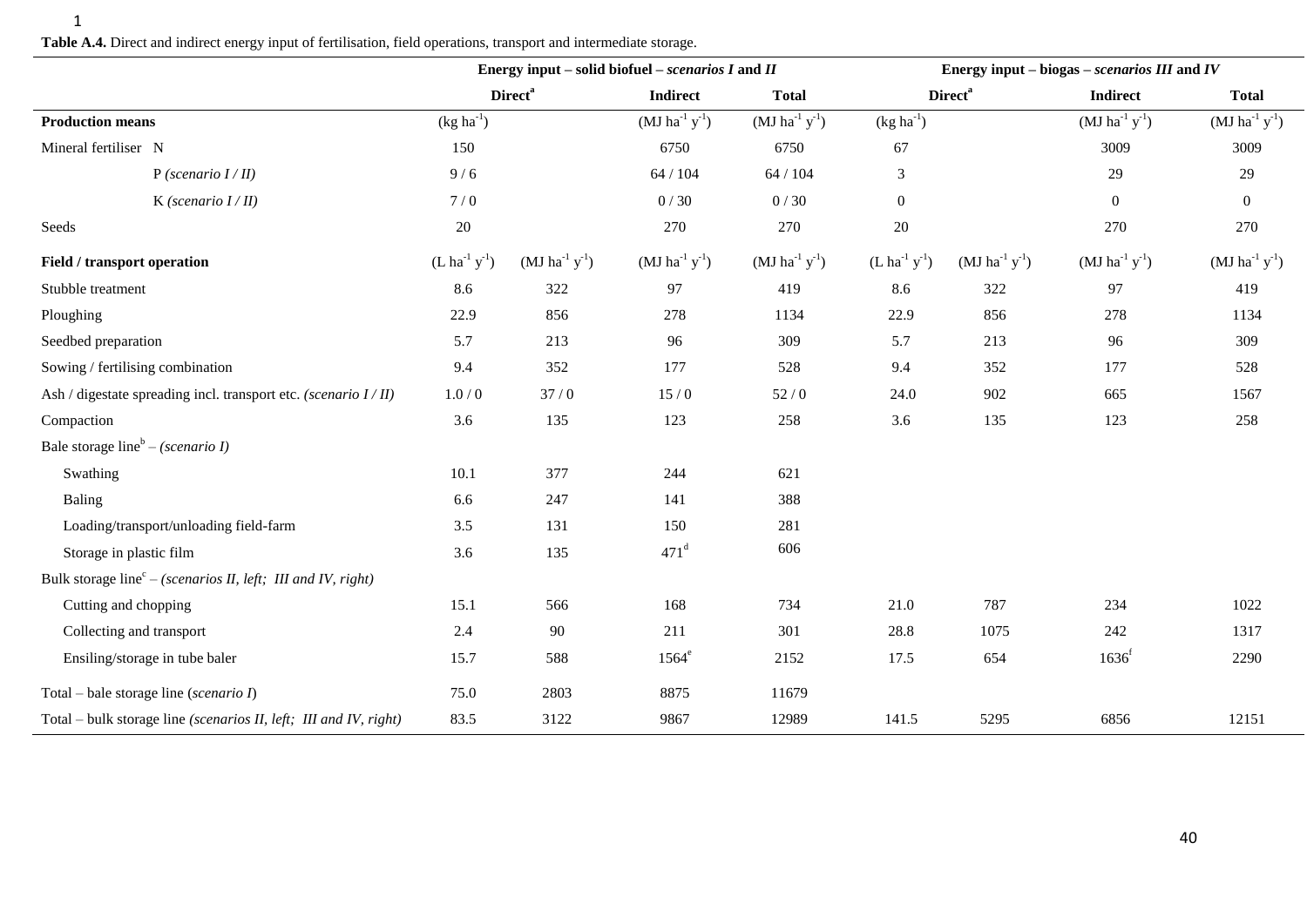<sup>b</sup> Spring harvest operation: The biomass is cut and swathed using windrower. The biomass is then pressed with a square baler. The bales are loaded onto a trailer using a tractor with a forklift.

<sup>c</sup> Autumn and spring harvest operation: The biomass is cut and chopped using a conventional forage harvester. The chopped biomass is blown into a tractor-wagon combination.

<sup>d</sup> Includes 414 MJ ha<sup>-1</sup> for plastic wrapping for storage.<br>
<sup>e</sup> Includes 1432 MJ ha<sup>-1</sup> for plastic tube for storage.<br>
<sup>f</sup> Includes 1415 MJ ha<sup>-1</sup> for plastic tube for ensiling/storage

<sup>&</sup>lt;sup>a</sup> Data on diesel consumption calculated from [\[46\]](#page-31-27).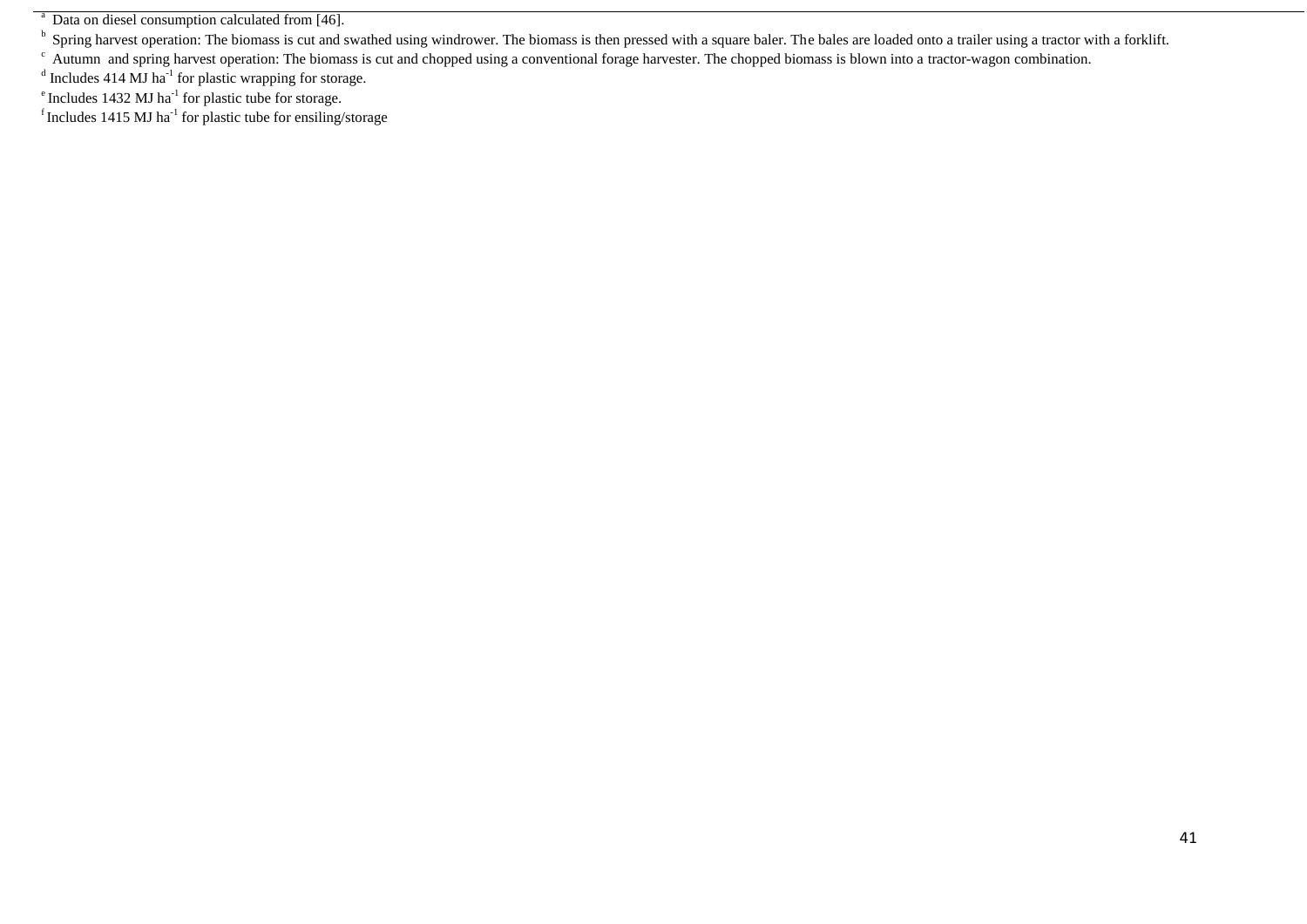| $\mathbf{1}$   | Fig. 1. Schematic overview of the field and transport operations accounted for in CHP        |
|----------------|----------------------------------------------------------------------------------------------|
| $\overline{2}$ | production from baled hemp (scenario I), heat production from briquetted hemp                |
| 3              | biomass (scenario II), CHP production from hemp-derived biogas (scenario III) and            |
| 4              | vehicle fuel production from hemp-derived biogas (scenario IV).                              |
| 5              |                                                                                              |
| 6              | Fig. 2. Schematic overview of the anaerobic digestion (AD) process and the subsequent        |
| $\overline{7}$ | utilisation of biogas for base scenario III (top). The centre panel depicts the pathway      |
| 8              | without (base scenario IV) and with an additional upgrading option from 97% methane          |
| 9              | content to NGQ vehicle fuel (subscenario, grey items). The bottom panel depicts the          |
| 10             | subscenarios using external heat for the AD process with and without the same                |
| 11             | upgrading option (grey items).                                                               |
| 12             |                                                                                              |
| 13             | Fig. 3. Energy inputs according to production means (left part of columns) and process       |
| 14             | stage (right part of columns) for scenarios I to IV. Energy inputs are given for hemp        |
| 15             | biomass production up to intermediate storage (top) and up to final energy product           |
| 16             | (bottom).                                                                                    |
| 17             |                                                                                              |
| 18             | Fig. 4. Energy output (white), energy inputs (grey) and net energy yields (black) for        |
| 19             | scenarios I to IV. Output energy shows heat, power and vehicle fuel production from          |
| 20             | hemp biomass.                                                                                |
| 21             |                                                                                              |
| 22             | Fig. 5. Energy output-to-input ratio $(R_{O/I})$ and net energy yield (NEY) as influenced by |
| 23             | the biomass DM yield of hemp. Harvest losses of 25% for harvest as solid biofuel and         |
| 24             | 10% for harvest as biogas substrate [18] were subtracted from the biomass yield.             |
| 25             |                                                                                              |
| 26             | Fig. 6. Sensitivity analysis for scenarios I to IV. Variation of the energy input/output     |
| 27             | ratio by changing biomass yield, transportation distance and diesel consumption. $NEY =$     |
| 28             | net energy yield.                                                                            |
| 29             |                                                                                              |
| 30             | Fig. 7. Sensitivity analysis for scenario IV. Variation of the energy input/output ratio by  |
| 31             | changing heat and electricity source and upgrading quality. $BS = base$ scenario. NEY =      |
| 32             | net energy yield.                                                                            |
| 33             |                                                                                              |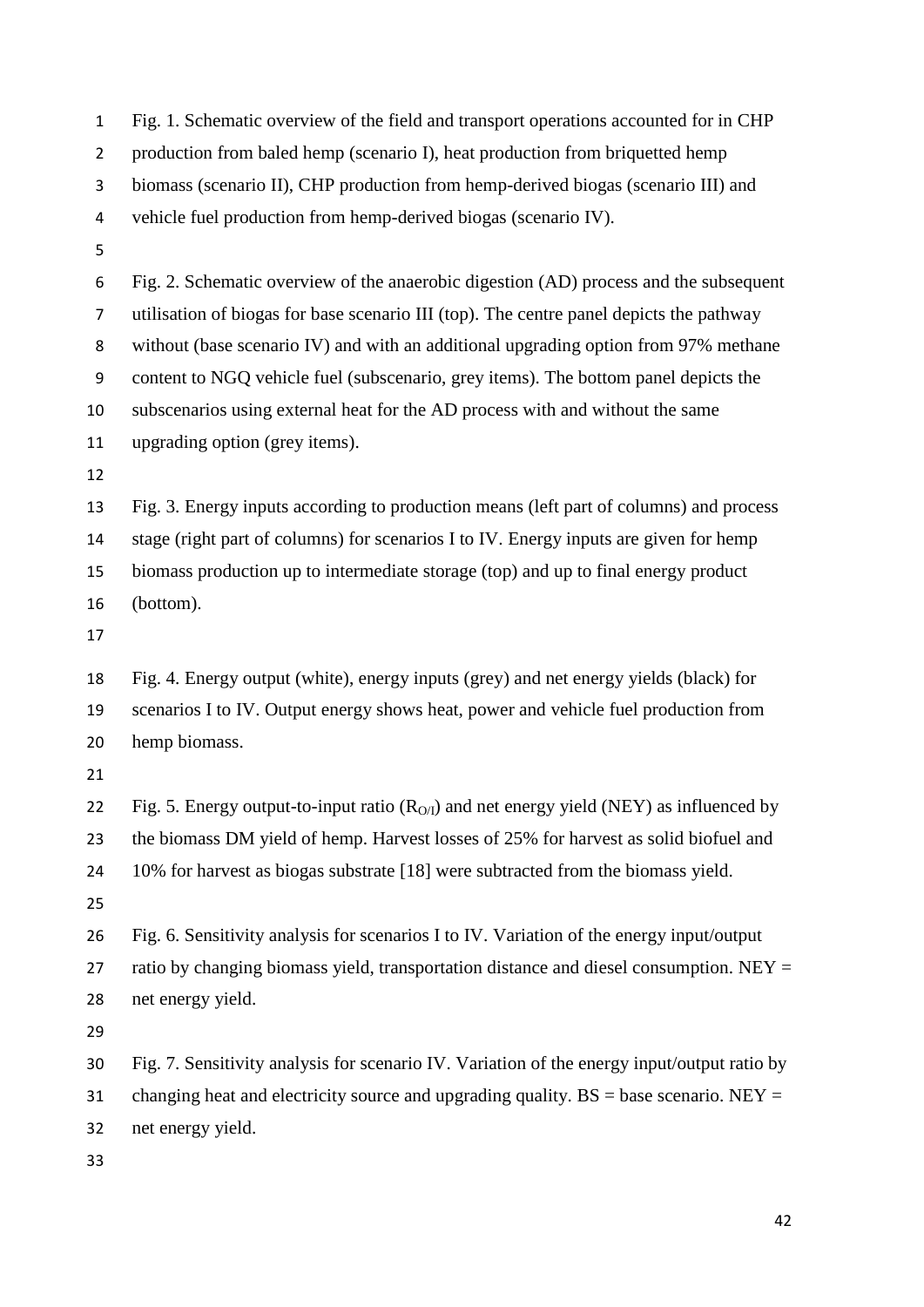Fig. 8. Net energy yield for biomass energy content at intermediate storage (top), heat, electricity and CHP from biomass (centre) and raw biogas, electricity from biogas and upgraded biogas (bottom). Black columns denote data for hemp from the present study,

both the base scenario (BS) and the subscenario + 30% biomass. Grey columns denote

published data. White columns indicate the corresponding energy output. The

6 corresponding output-to-input ratio  $(R<sub>O/I</sub>)$  is shown above each column.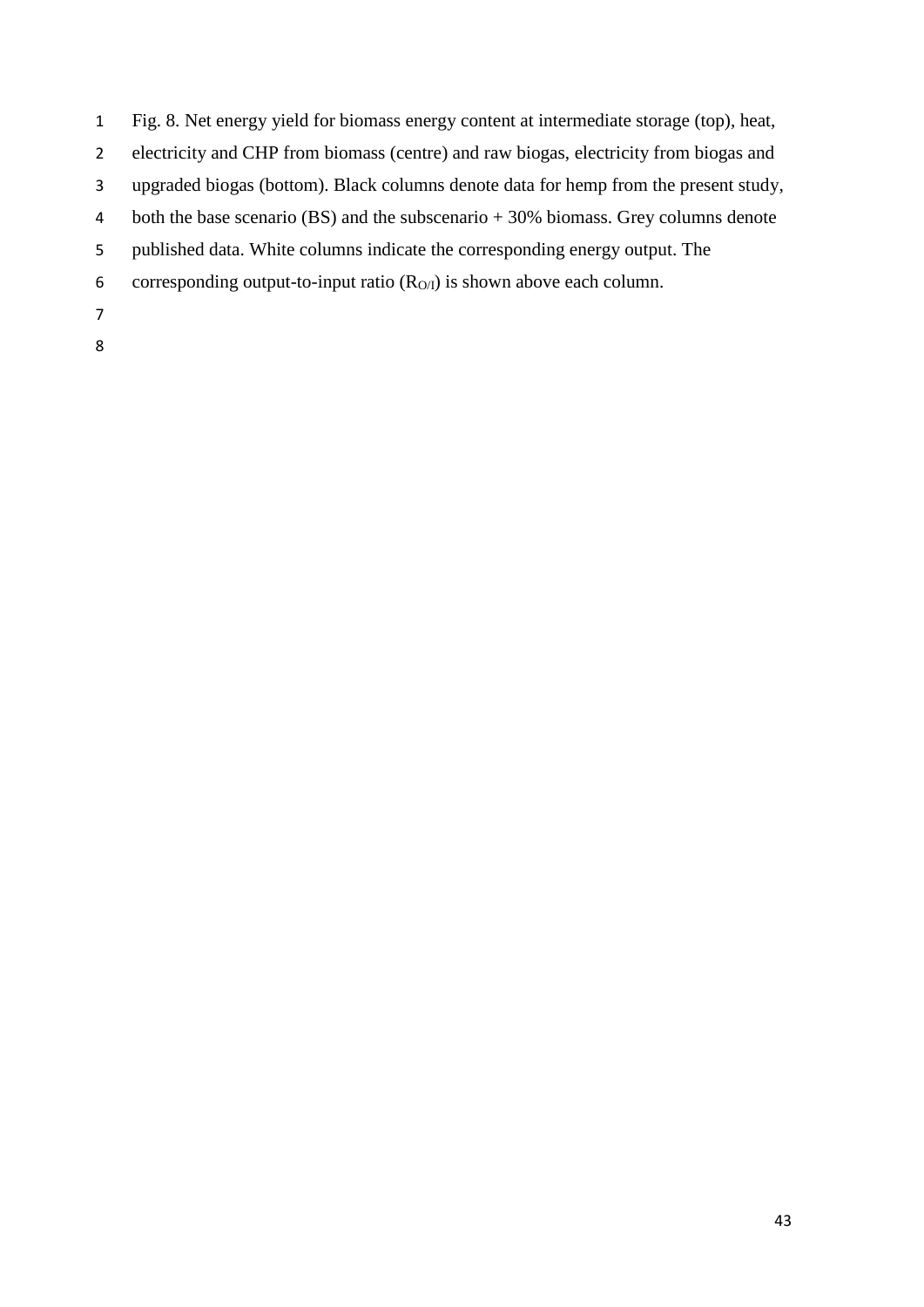

File: 20110704 Energy balance system boundaries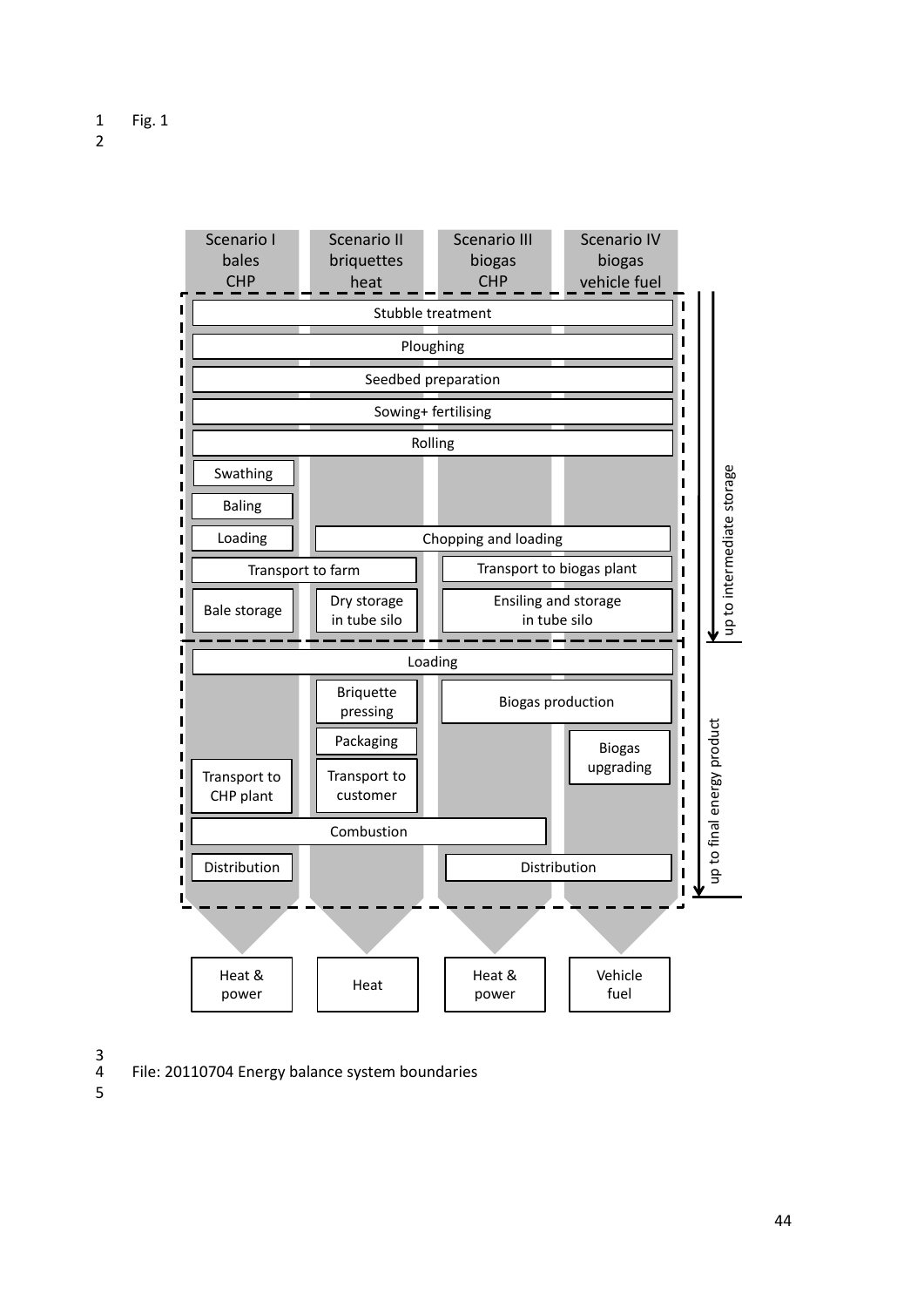1 Fig. 2



3

 $\frac{4}{5}$ File: 20110620 AD process heat options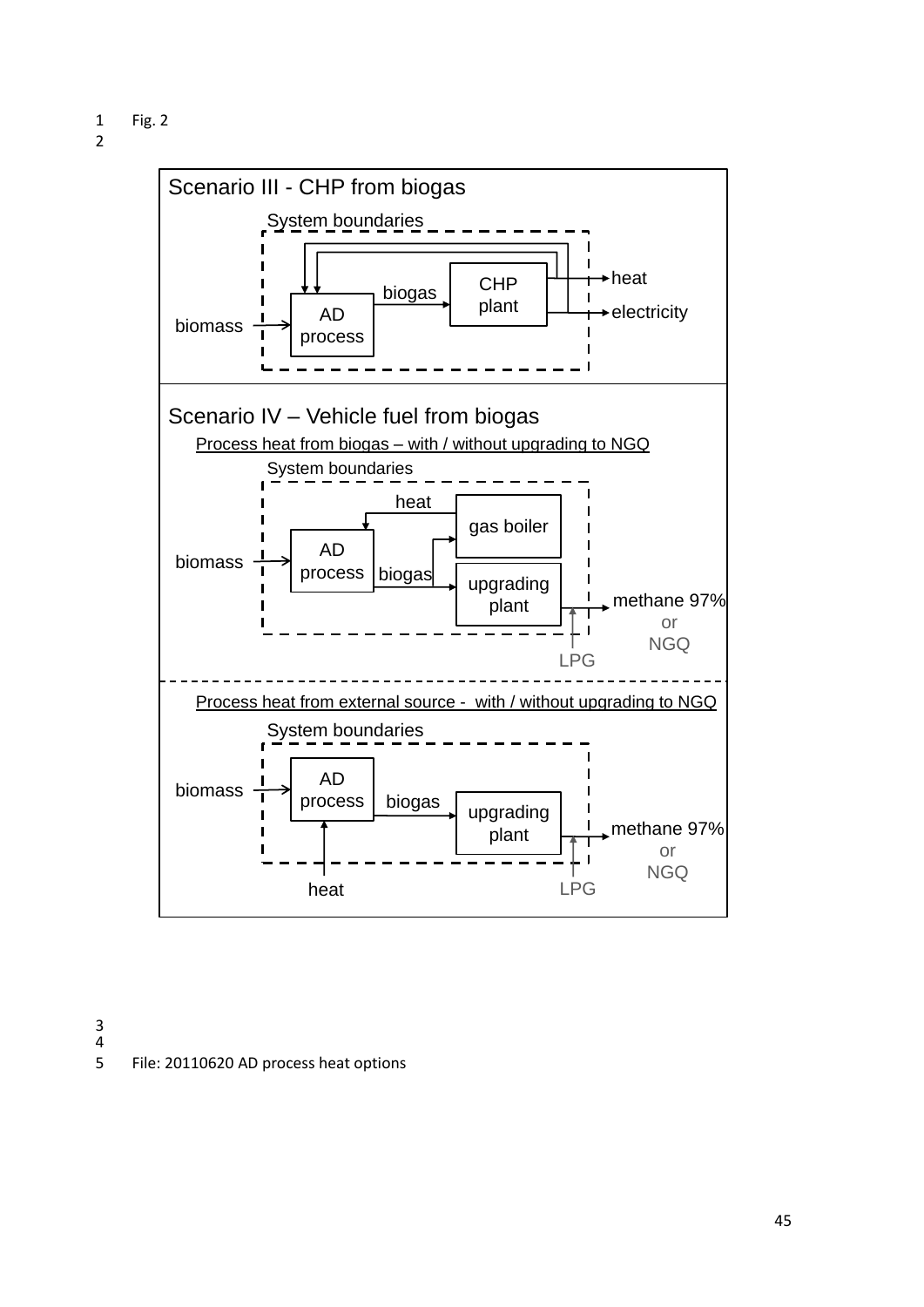

6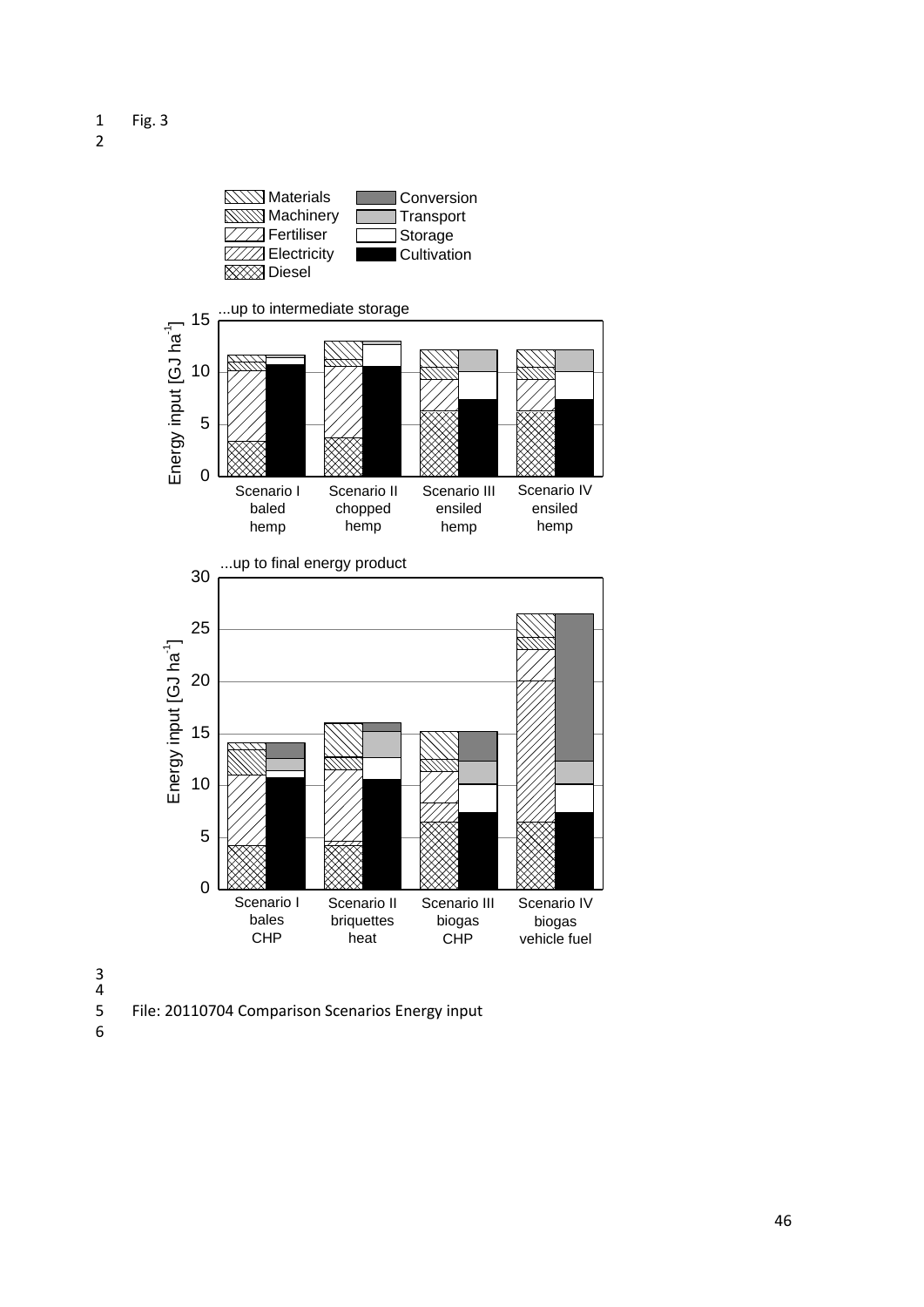1 Fig. 4



3 4

5

 $\begin{array}{c} 6 \\ 7 \end{array}$ 

File: 20110623 Energy - net and inputs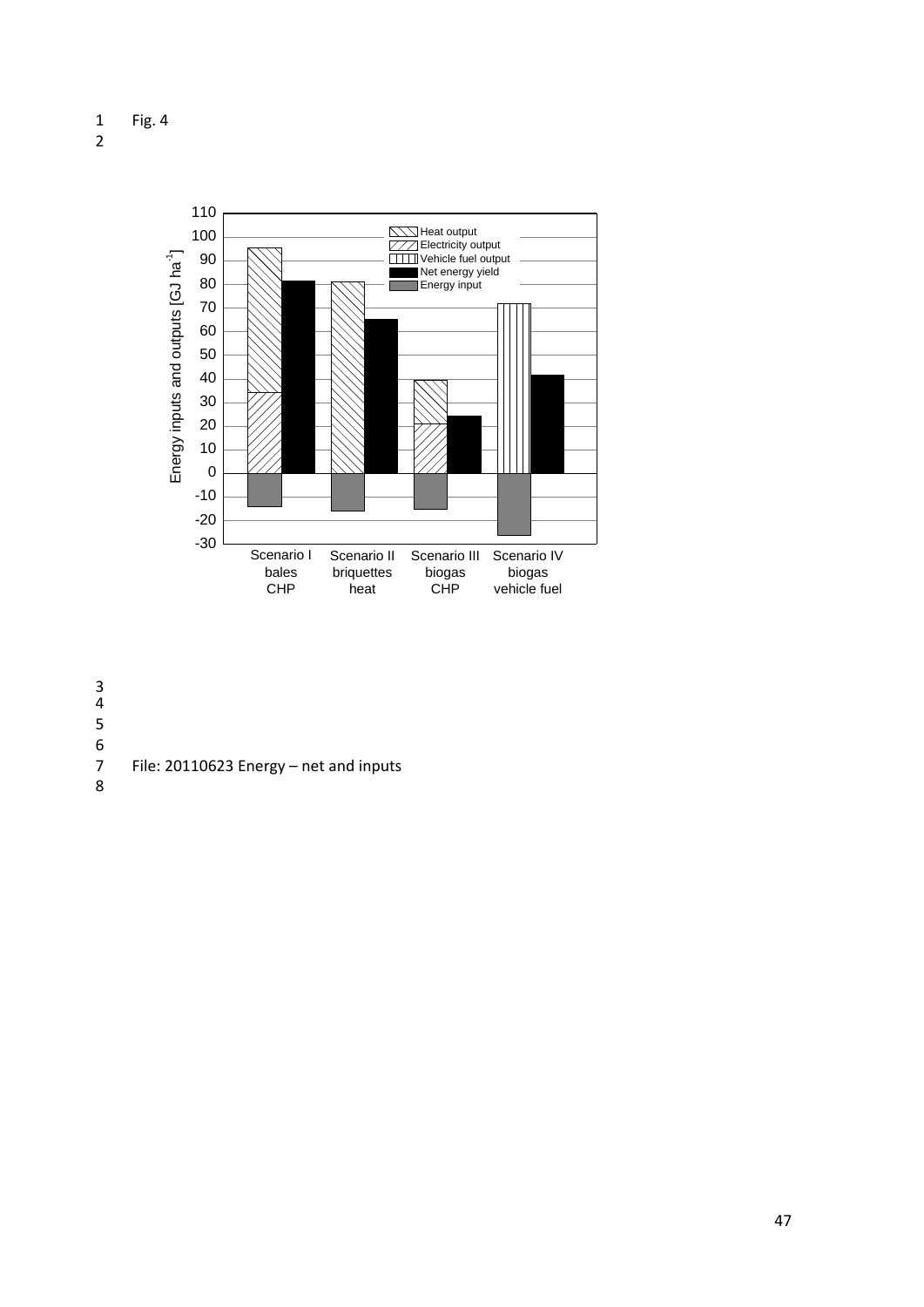Fig. 5



File: 20110627 ROI and NEY by biomass yield

- 
-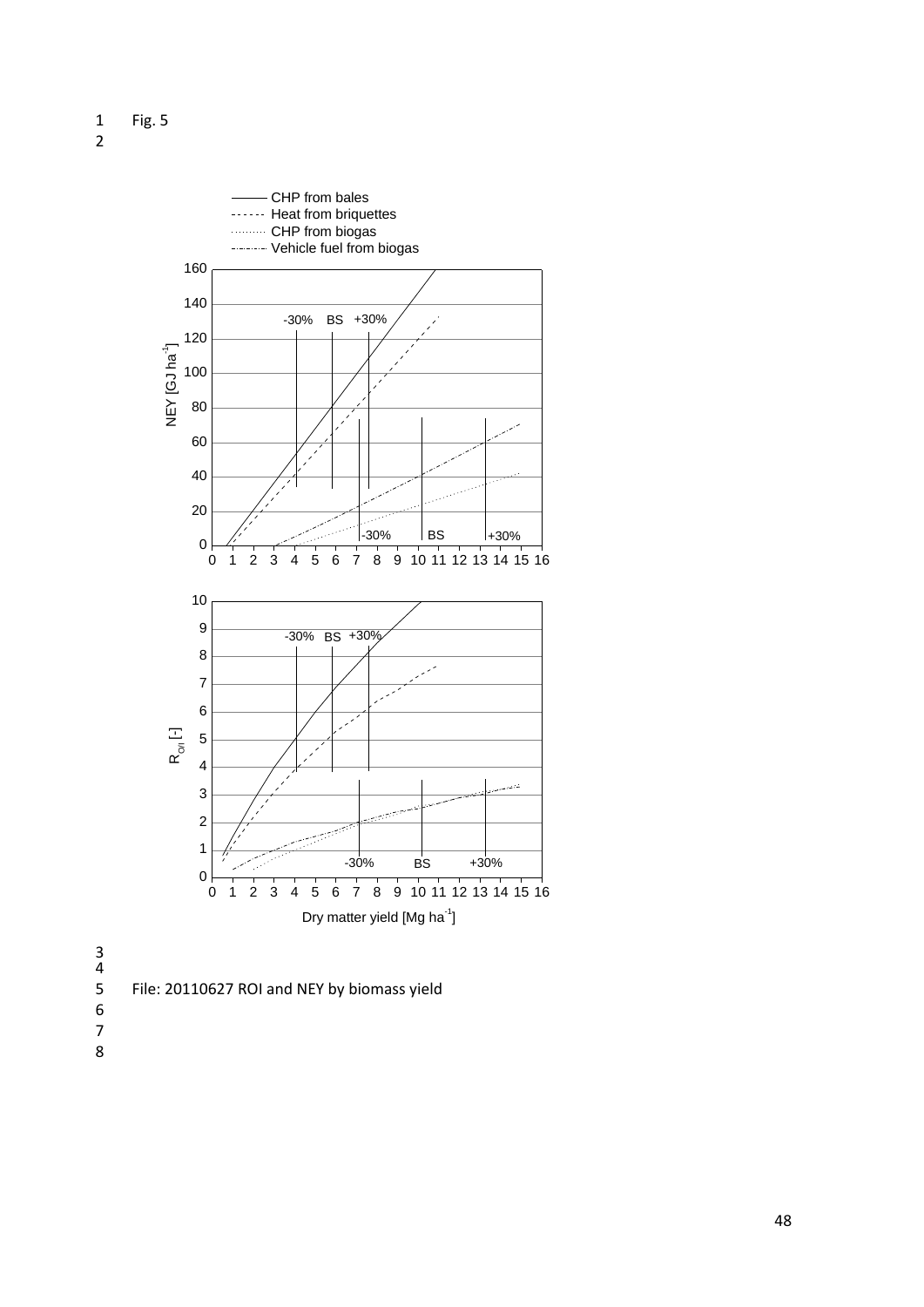2 Fig. 6



3 File: 20110623 Comparison scenarios and subscenarios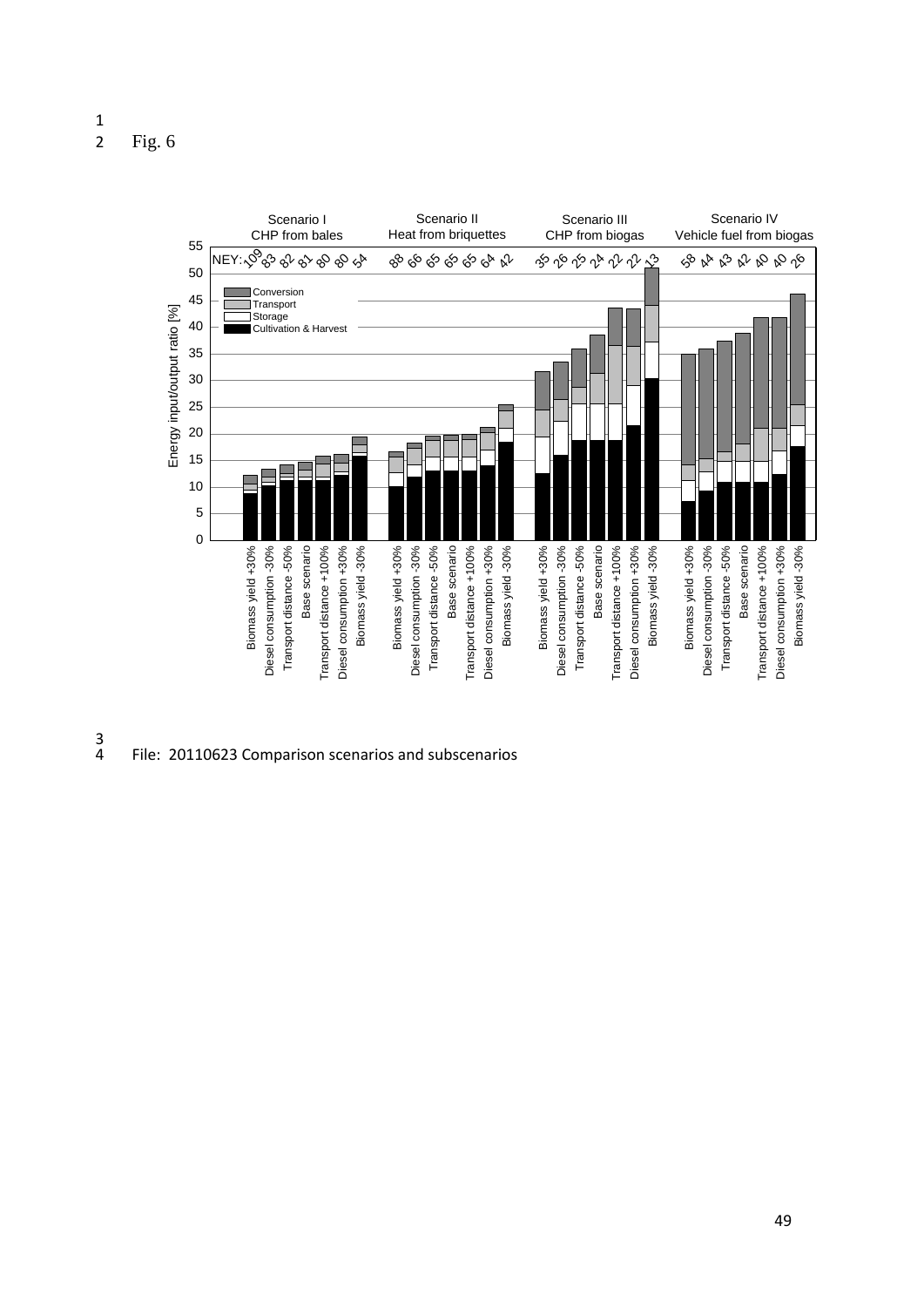- $\frac{1}{2}$
- Fig. 7.